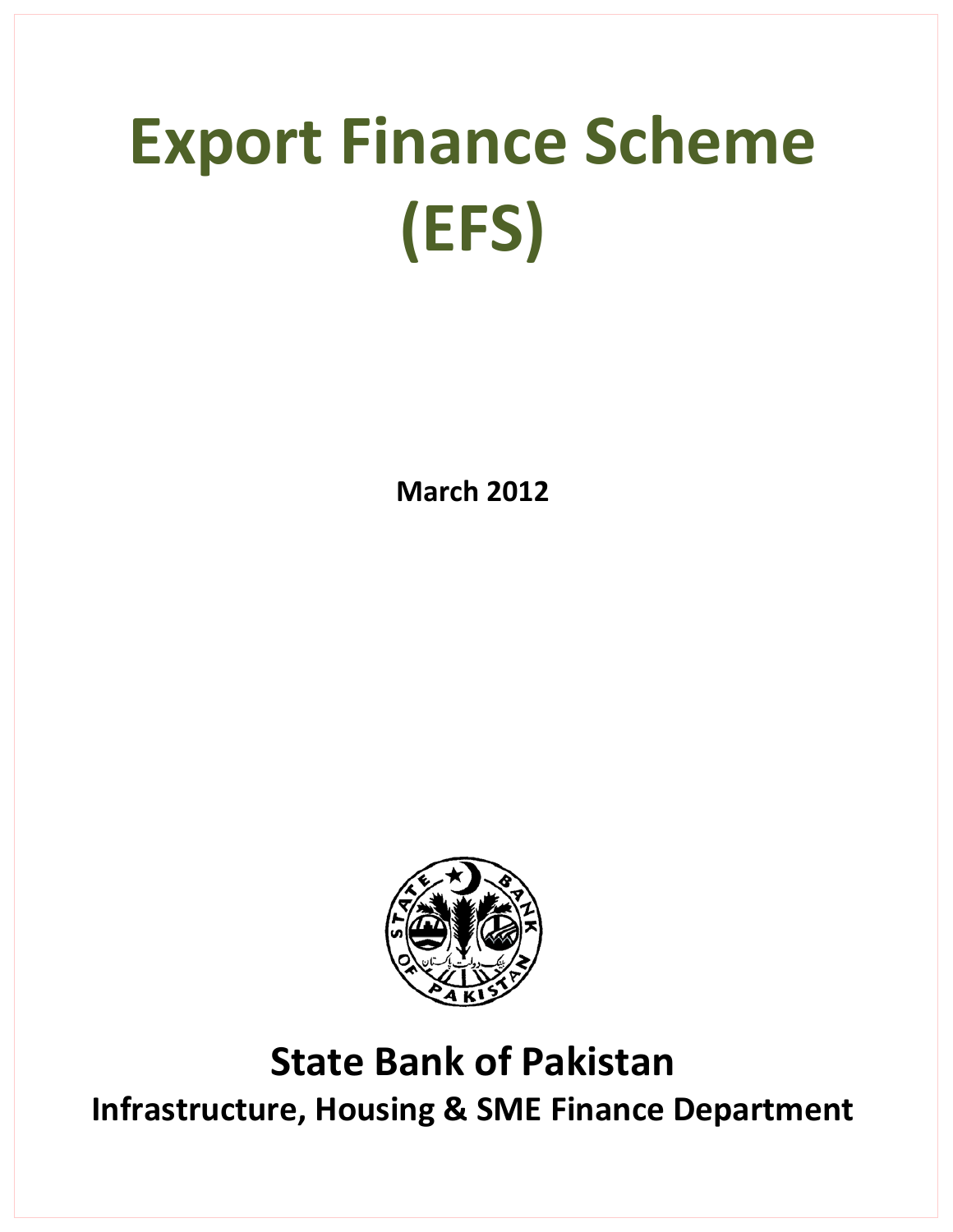# P R E F A C E

There has been a persistent demand from various stakeholders that updated operational instructions issued under the Export Finance Scheme (EFS) since its inception should be summarized and published in consolidated form for their information and guidance. In order to facilitate the stakeholders, all instructions have been summarized and incorporated in the shape of book for general guidance and benefit of bankers and exporters intending to avail export finance facility under the Scheme.

The instructions on the subject are invariably issued to commercial banks and changes/amendments are also intimated from time to time to them. This publication aims at providing the exporters with an up-to-date compendium on terms and conditions of the Scheme. It would be advisable that exporters should consult their bankers for guidance with reference to specific instructions, already available with them or with reference to any particular problem in case it is not clearly comprehended by them or for ascertaining fresh instructions on the subject so as to avoid irregularities of the nature indicated in this book and its consequential effects.

This book should in no way be construed as a substitute for the circulars on the subject and State Bank of Pakistan reserves the right to amend or revise the contents of the book as & when deemed necessary.

We would like to acknowledge and appreciate the valuable feedback of Development Finance Support Department and SBP BSC Offices on the initial draft of the book.

Syed Samar Hasnain

Director Infrastructure, Housing & SME Finance Department

March 2012 Karachi.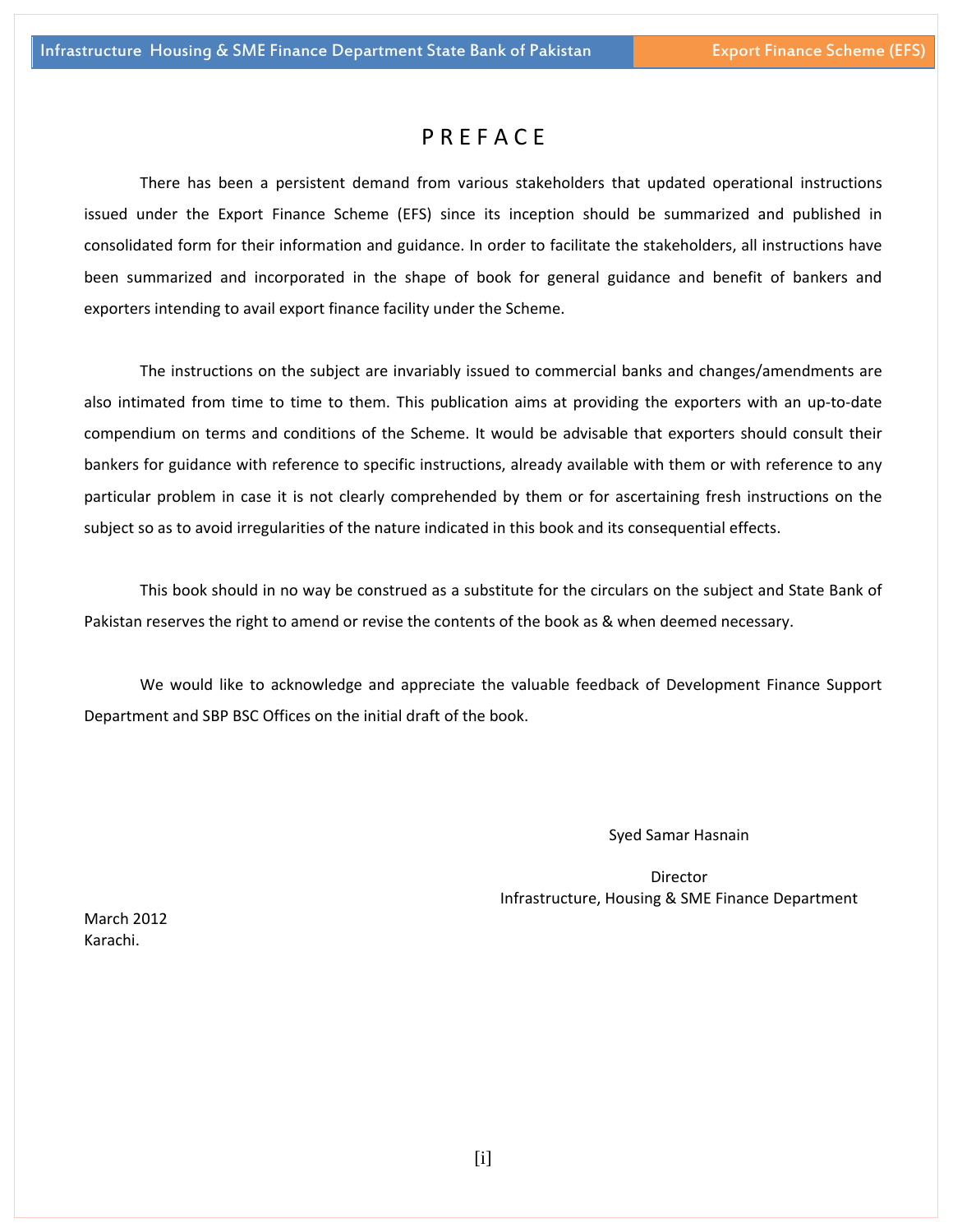# **The Team**

Syed Samar Hasnain Director

Muhammad Ishfaq Senior Joint Director

Muhammad Razim Khan Joint Director

> Iqbal Hussain Deputy Director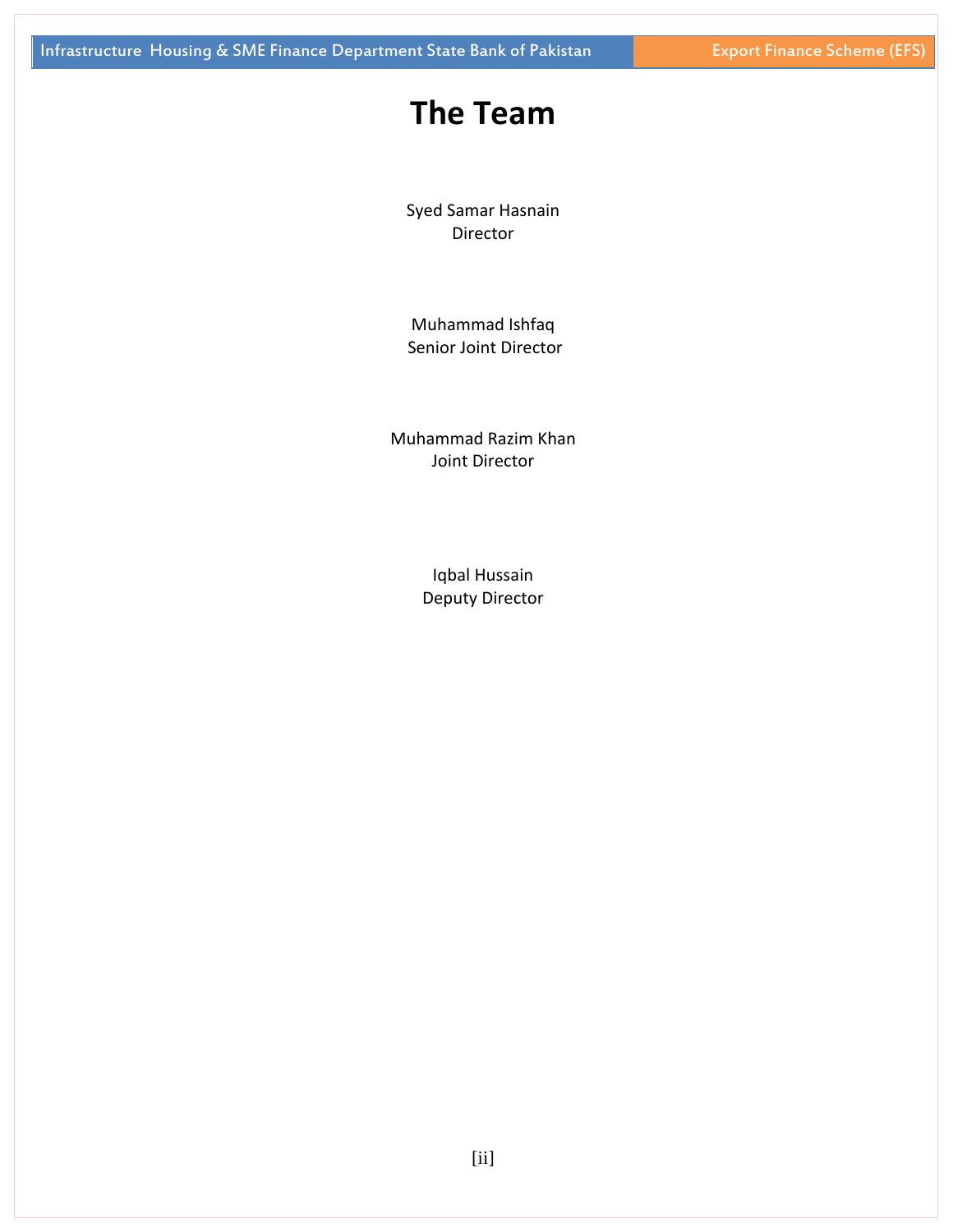# **Table of Contents**

# **PAGE #**

| I.                                                 |                                                                                       |  |
|----------------------------------------------------|---------------------------------------------------------------------------------------|--|
| ΙΙ.                                                |                                                                                       |  |
| 1.                                                 |                                                                                       |  |
| 2.<br>3.<br>4.<br>5.                               |                                                                                       |  |
| Ш.                                                 |                                                                                       |  |
| 1.<br>2.<br>3.<br>4.<br>5.<br>6.<br>7.             | IMPORTANT TRANSACTION DATES BEING COUNTED FOR ENTITLEMENT/PERFORMANCE PURPOSE  - 18 - |  |
|                                                    |                                                                                       |  |
| IV.                                                |                                                                                       |  |
| 1.<br>2.<br>3.<br>4.<br>5.<br>6.<br>7.<br>8.<br>9. | PENALTIES BEING CHARGED UNDER THE SCHEMES ON ACCOUNT OF VARIOUS IRREGULARITIES - 30-  |  |
|                                                    |                                                                                       |  |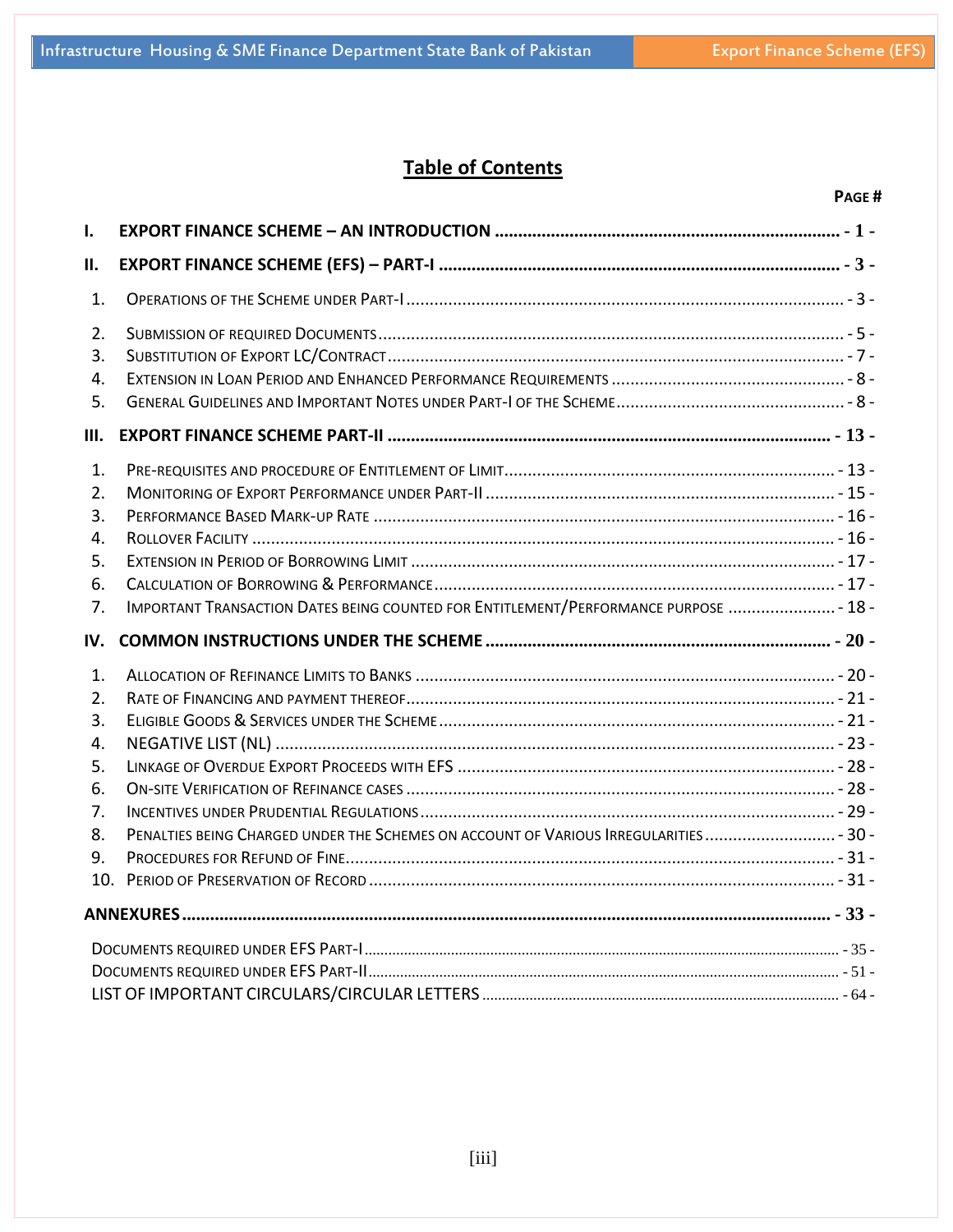| <b>Definitions:</b>                           |                                                                                                                                                                                                                                                                                                                                                                                                                                                                    |
|-----------------------------------------------|--------------------------------------------------------------------------------------------------------------------------------------------------------------------------------------------------------------------------------------------------------------------------------------------------------------------------------------------------------------------------------------------------------------------------------------------------------------------|
| <b>Bank</b>                                   | A banking company as defined in the Banking Companies Ordinance<br>1962 is any company which transacts the business of banking in<br>Pakistan & includes their branches and subsidiaries functioning<br>outside Pakistan of banking companies incorporated in Pakistan.                                                                                                                                                                                            |
| <b>Borrowing Product</b>                      | A term used under EFS Part-II for determining required level of<br>performance: it is the resultant of amount of Finance multiplied by<br>number of days it remained outstanding.                                                                                                                                                                                                                                                                                  |
| <b>Clean Facility</b>                         | A Financing Facility against which bank acquires no collateral.                                                                                                                                                                                                                                                                                                                                                                                                    |
| <b>Direct Exporter</b>                        | An entity which manufactures and exports, or a trading company who<br>procures and exports.                                                                                                                                                                                                                                                                                                                                                                        |
| <b>Eligible Commodities</b>                   | Commodities which are eligible for export refinance under the Export<br>Finance Scheme and are not included in Negative List.                                                                                                                                                                                                                                                                                                                                      |
| <b>Existing Exporter</b>                      | An exporter who is availing facilities under EFS from any commercial<br>bank.                                                                                                                                                                                                                                                                                                                                                                                      |
| <b>Export Overdue</b>                         | Export proceeds unrealized/outstanding despite expiry of its due date.                                                                                                                                                                                                                                                                                                                                                                                             |
| <b>Export Performance</b>                     | Refers to exports made by an exporter                                                                                                                                                                                                                                                                                                                                                                                                                              |
| <b>Financial Year</b>                         | Year starts from July 01, and ends on June 30.                                                                                                                                                                                                                                                                                                                                                                                                                     |
| <b>Indirect Exporter</b>                      | A manufacturer or supplier of goods or materials which are to be used<br>as inputs for exports by Director Exporter.                                                                                                                                                                                                                                                                                                                                               |
| <b>Negative List</b>                          | A list of commodities which are not eligible for export refinance under<br>the Export Finance Scheme                                                                                                                                                                                                                                                                                                                                                               |
| <b>Performance Product</b><br><b>Rollover</b> | A term used under EFS Part-II, for matching actual performance made<br>against Borrowing Product. It is the resultant of total value of export<br>proceeds realized from eligible commodities during a financial year<br>multiplied by a specific multiplier depending upon required<br>performance level. For 2 times export performance requirement, the<br>multiplier is used as 180.<br>It refers to re-disbursement of already availed loan on expiry of loan |
|                                               | period for a next specific period.                                                                                                                                                                                                                                                                                                                                                                                                                                 |
| <b>Standardized</b><br><b>Purchase Order</b>  | A prescribed format issued by Direct Exporter in favour of Indirect<br>Exporter, against which EFS facility can be availed by Indirect Exporter.                                                                                                                                                                                                                                                                                                                   |
| <b>Inland Letter of</b><br>Credit(ILC)        | Inland Letter of Credit (ILC) is issued to meet out the credit<br>requirement for domestic trade. This is a form of non fund based<br>credit extended by the banks.                                                                                                                                                                                                                                                                                                |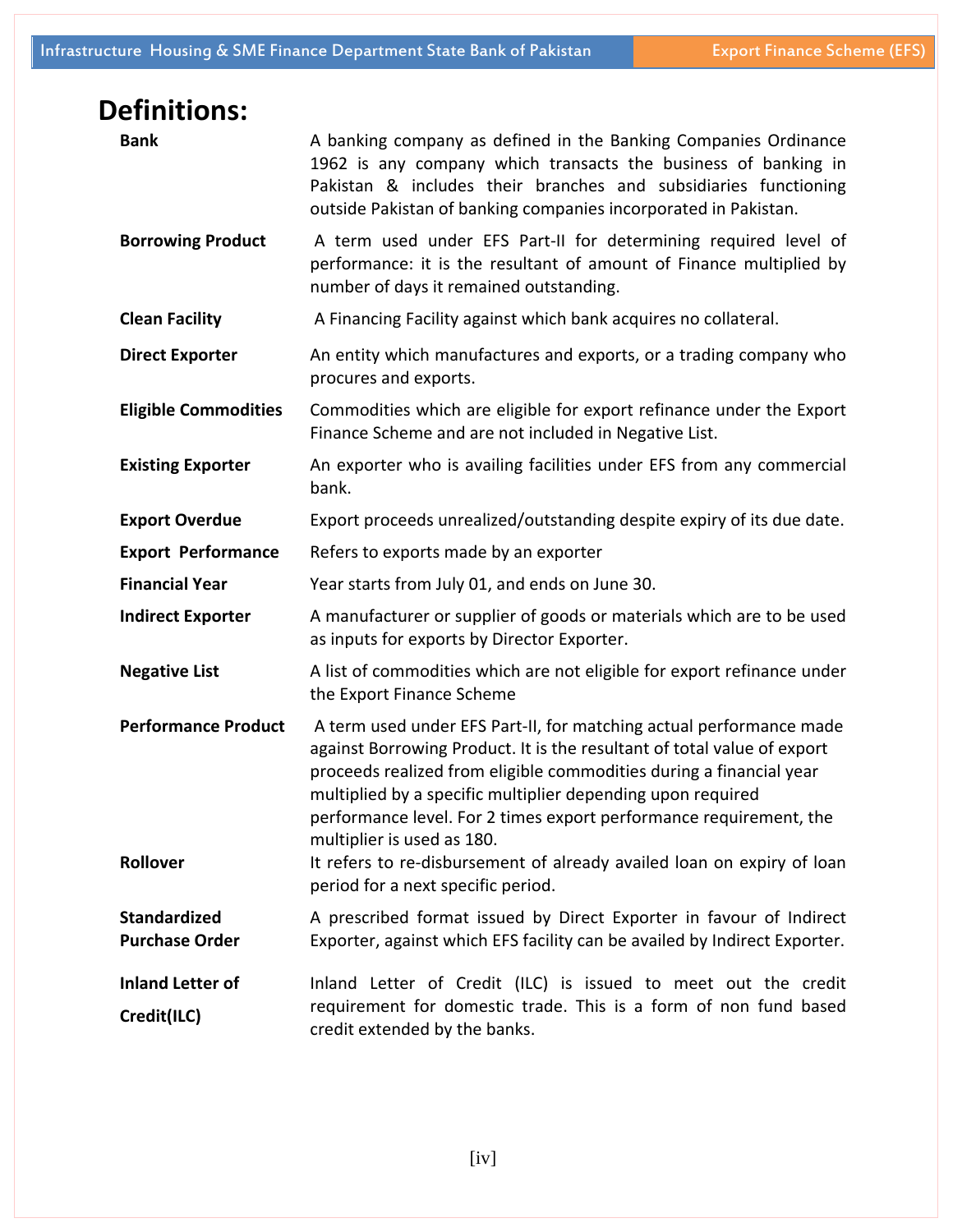# **List of Acronyms:**

| <b>BCD</b>               | <b>Banking Control Department</b>                                                        |
|--------------------------|------------------------------------------------------------------------------------------|
| <b>BPD</b>               | <b>Banking Policy Department</b>                                                         |
| <b>BPRD</b>              | Banking Policy & Regulations Department                                                  |
| <b>BSD</b>               | <b>Banking Surveillance Department</b>                                                   |
| DA                       | Documents against Acceptance                                                             |
| DL                       | Demand Loan                                                                              |
| <b>DP</b>                | Documents against Payment                                                                |
| <b>DP Note</b>           | <b>Demand Promissory Note</b>                                                            |
| <b>EFS</b>               | <b>Export Finance Scheme</b>                                                             |
| <b>EGM</b>               | <b>Export General Manifest</b>                                                           |
| <b>EPRC</b>              | <b>Export Proceeds Realization Certificate.</b>                                          |
| F.E                      | Foreign Exchange                                                                         |
| <b>FCR</b>               | Forwarder's Cargo Receipt                                                                |
| <b>FCY</b>               | <b>Foreign Currency</b>                                                                  |
| <b>FDBC</b>              | Foreign Documentary Bill for Collection                                                  |
| <b>FEOD</b>              | Foreign Exchange Operations Department                                                   |
| <b>GRN</b>               | <b>Goods Received Note</b>                                                               |
| <b>HS Code</b>           | Harmonized System Code                                                                   |
| <b>ILC</b>               | <b>Inland Letter of Credit</b>                                                           |
| IT                       | <b>Information Technology</b>                                                            |
| LC                       | Letter of Credit                                                                         |
| M.R                      | Mate's Receipt                                                                           |
| <b>NOC</b>               | No Objection Certificate                                                                 |
| <b>PRs</b>               | <b>Prudential Regulations</b>                                                            |
| <b>SME</b>               | <b>Small &amp; Medium Enterprises</b>                                                    |
| <b>SPO</b><br><b>UCP</b> | <b>Standardized Purchase Order</b><br>Uniform Customs & Practices for Documentary Credit |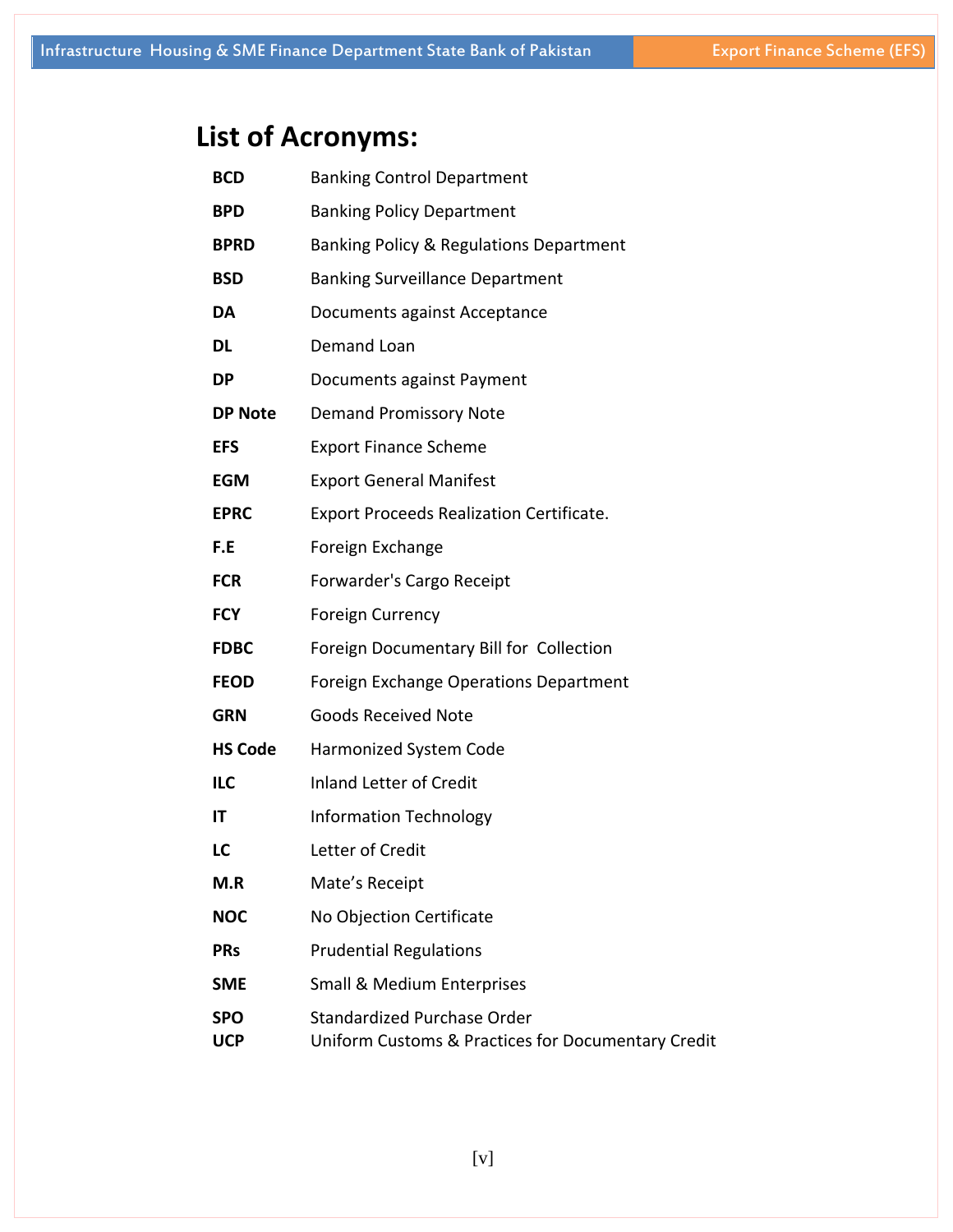# **I. Export Finance Scheme – An Introduction**

The Export Finance Scheme (EFS) is in operation since 1973 with the objective to boost exports of the country. Under the scheme short term financing facilities are provided to exporters through Banks for exports of all manufacturing goods especially value added products with the exception of basic & primary commodities/raw materials as mentioned in negative list issued vide BPRD Circular No. 5 dated February 24, 2003. It operates in two parts viz Part‐I (Transaction Based) and Part‐II (Performance Based).

- **EFS Part‐I:**  Part‐I is a transaction based facility. The commercial banks provide export finance to the exporters on case‐to‐case basis at pre‐shipment and/or post‐shipment stage against Firm Export Order/Contract/LCs. The exporter has to show export proceeds equivalent to the loan amount as performance. The tenor of the facility is up to 180 days with a rollover option for further 90 days subject to showing performance equivalent to 117% of the borrowed amount in case of availing rollover option.
- **EFS Part‐II:** It is a performance based facility, where entitlement of exporter for revolving export finance limit is equal to 50% of the export proceeds realized through export of eligible commodities in the preceding financial year. Export performance of an exporter is matched annually against total loan availed during the financial year on daily product basis. The exporter has to realize export receipts from the export of eligible commodities, excluding any exports for which finance is obtained under Part‐I of the Scheme during the relevant period. The maximum tenor of the loan under Part‐II of the scheme is also 180 days which could be rolled over for another 180 days subject to showing at least 70% shipment of loan availed in initial 180 days.

**Mark up Rate:** Currently, mark‐up rate under EFS for the borrower stands at 11 % (banks get re-finance from SBP at 10% and are permitted a maximum spread of 1%). The mark-up rate has been linked with the weighted average yields on six months T‐Bills w.e.f. 2001.

To further incentivize the financing under EFS (Part‐II) the rates under EFS Part‐II has been linked with export performance. Exporters giving higher performance under EFS Part-II can avail mark up rate rebate ranging from 0.5‐1.5 percentage points depending upon the level of performance achieved.

**Eligibility:** Under EFS all major value added commodities exported from Pakistan are eligible for financing except those mentioned under negative list under the scheme. Therefore, any exporter who meets the lending criteria of a bank can avail financing for eligible commodities.

**Facility for Indirect Exporter:** EFS Facility is also available to the input suppliers/manufacturers of the Direct Exporter, termed as Indirect Exporter (IDE) on the basis of Standardized Purchase

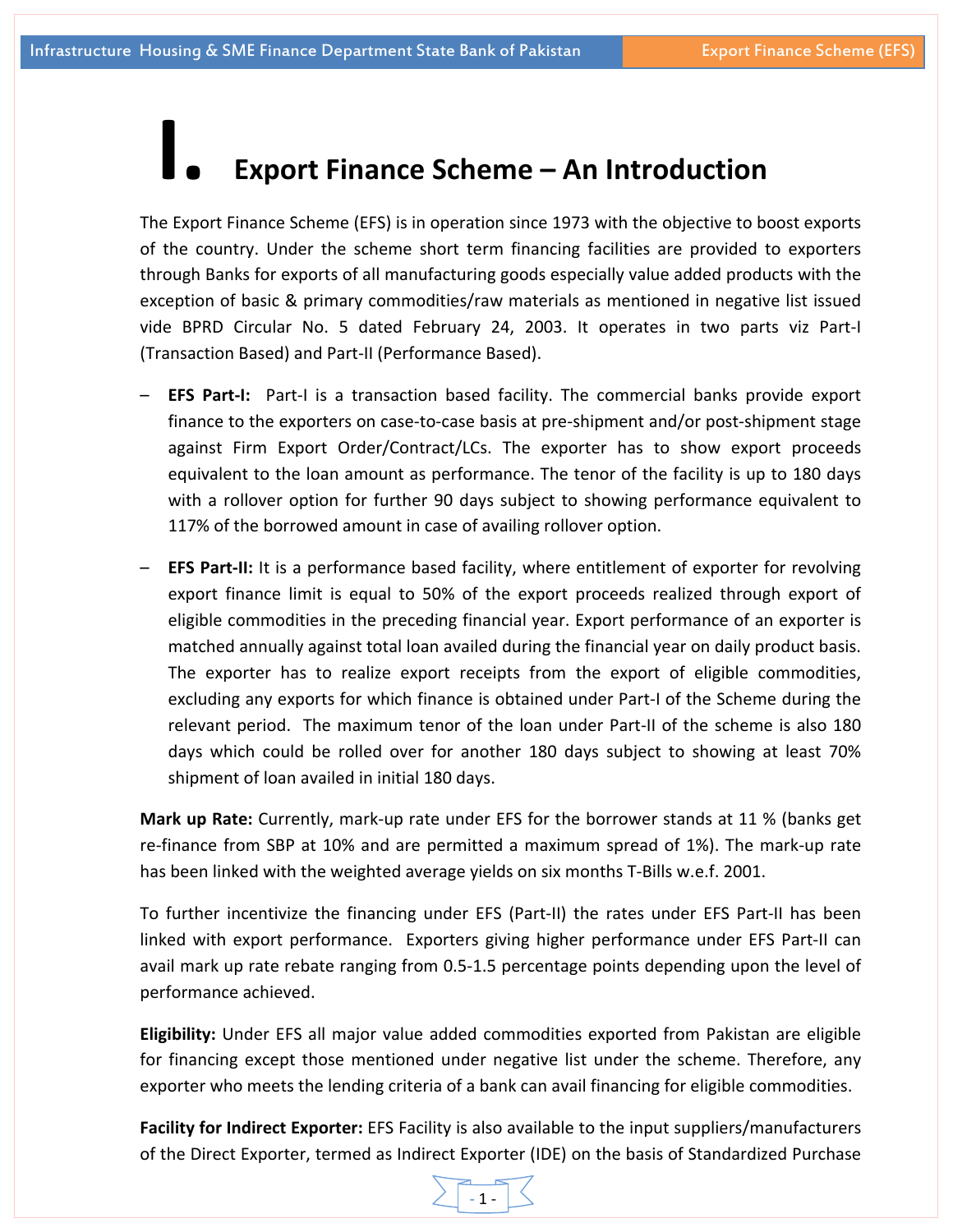Order (SPO) or the Inland Letter of Credit (ILC) to be established by the Direct Exporter against the particular Export Order/Contract/Letter of Credit. IDE will be eligible to avail finance from banks against ILC or SPO, to the extent of the amount mentioned therein. The period of financing by bank to an Indirect Exporter shall be determined as per the terms of the relevant ILC/SPO, but subject to a maximum of 120 days.

**Linkage of Overdue Export Proceeds with EFS:** EFS has been linked with overdue exports position of an exporter. if overdue export position of an exporter is greater than 5% of the previous year's exports shown in EE‐1 statements, the exporter would not be entitled to avail the EFS facility till such time that the overdue position is reduced to the 5% benchmark level. Exporters availing only the EFS Part-I facility are also required to submit the prescribed EE-1 statements. For this purpose each exporter is required to give a Certificate on a prescribed Form on a six monthly basis by 31st March & September 30, each year; which will remain valid up to next six months.

**Credit Risk:** Banks take the credit risk under the scheme, and SBP takes exposure on banks. The refinance extended by SBP‐BSC offices to the banks is recovered on the due dates as per repayment schedule from the account of the banks/DFIs. In case the borrower fails to make repayment of the loan on the due date, the bank is entitled to charge normal rate of mark up on such overdue principal amounts besides taking other actions to recover the same. Therefore, the repayment of EFS loans to SBP is not dependent upon the recovery of loan from the borrower. In this way, ultimate credit risk under the Scheme is borne by the lending banks.

**Implementation and Enforcement Mechanism of the Scheme:** SBP has the responsibility of general policy making and monitoring of Export Finance Scheme. SBP allocates the annual refinance limits to the banks and review them on quarterly basis. SBP BSC implements the scheme and conducts on‐site verification of banks' refinance cases through its field offices across the country. The banks disburse funds under the scheme and claim reimbursement there‐against from SBP BSC field offices to the extent of limits assigned to each bank by SBP. The SBP BSC field offices process the refinance requests within 48 hours , maintain the loan accounts and recover principal amount and profits etc. on the respective due dates. Exporters having availed refinance under the scheme have to meet the required level of export of eligible goods and realize export proceeds. In case of any default/violation of prescribed instructions or non/short/delayed shipment/performance, the exporters/banks are liable to pay prescribed fines.

**Incentives under Prudential Regulations:** Finance provided under EFS is exempted from certain restrictions fixed under Prudential Regulations for Corporate/Commercial Banking viz. limit on exposure to a single person/group (Prudential Regulations R‐I), per party limit on clean facilities (Prudential Regulations R‐4), and limit on ratio of bank borrowing to the capital & reserves (free of losses) of the borrower (Prudential Regulation R‐5). \*\*\*\*\*\*\*\*\*\*

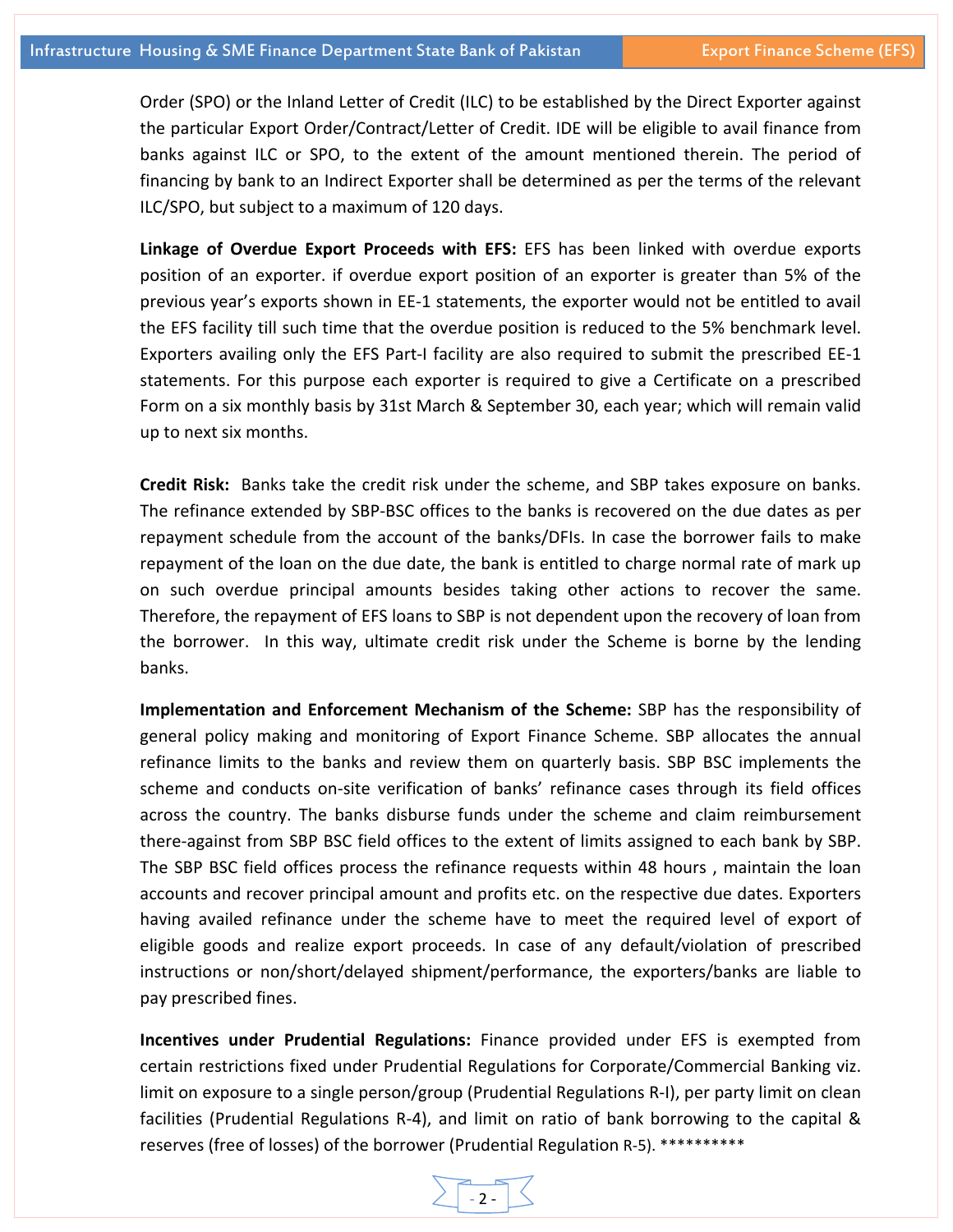# **II. Export Finance Scheme (EFS) – Part‐<sup>I</sup>**

EFS Part‐I is a transaction based facility. Banks having EFS limits provide export finance to the exporters at pre‐shipment and/or post‐shipment stage on case to case basis against Export Letter of Credit/Contract for export of eligible goods. Indirect exporter/manufacture, who supply inputs to direct exporter can also avail the facility against Inland Letters of Credit/Standardized Purchase Order established by direct exporter. For Direct Exporter maximum period of financing is 180 days with a rollover option for further 90 days subject to showing performance equivalent to 117% of the borrowed amount in case of availing rollover option. Indirect Exporter can avail the facility up to 120 days. However, where facilities against a particular L.C. / contract/firm export order are availed by both Direct and Indirect Exporter, the combined period shall not exceed 180 days. Exporter is required to submit proof of shipment within 30 days from the expiry of loan period in case of pre‐shipment loan, and provide proof of realization of exports proceeds in 210 days (270 days for carpet exporters) from the date of shipment.

# **1. Operations of the Scheme under Part‐I**

- 1.1 Finance from banks under Part‐I of the Scheme is available to Direct Exporters to the extent of 100% of the value of a firm export order / contract / letter of credit both at preshipment and post‐shipment stages against eligible goods.
- 1.2 Indirect Exporters who supply inputs i.e. materials and goods to a Direct Exporter to be used for further processing and / or to be exported, are also eligible to avail finance from banks under the Scheme at pre-shipment stage. The Direct Exporter, who has a firm export order / contract / letter of credit may request his bank to open an Inland Letter of Credit (ILC) / or the Direct Exporter may issue Standardized Purchase Order (SPO as per specimen at Annexure "E") in favour of the Indirect Exporter i.e. domestic supplier. Indirect Exporter will be eligible to avail finance from banks against such Inland Letter of Credit (ILC) or Standardized Purchase Order (SPO), to the extent of the amount mentioned therein.
- 1.3 The Direct or Indirect Exporter, as the case may be, shall approach his bank for availing facilities under EFS indicating his financial needs as per prescribed Form "B" or "C" respectively upon establishment of a letter of credit or on receipt of a firm export order in case of a Direct Exporter, or upon establishment of an Inland Letter of Credit or on issuance of a Standardized Purchase Order in his favour by a Direct Exporter, in case of an Indirect Exporter.
- 1.4 After the finance has been disbursed by banks, they may make an application to the concerned office of the SBP BSC indicating particulars of Direct / Indirect exporters to whom the bank has granted finance and against which now they intend to avail refinance as per Form "D". Each request for reimbursement for refinance will be accompanied by a

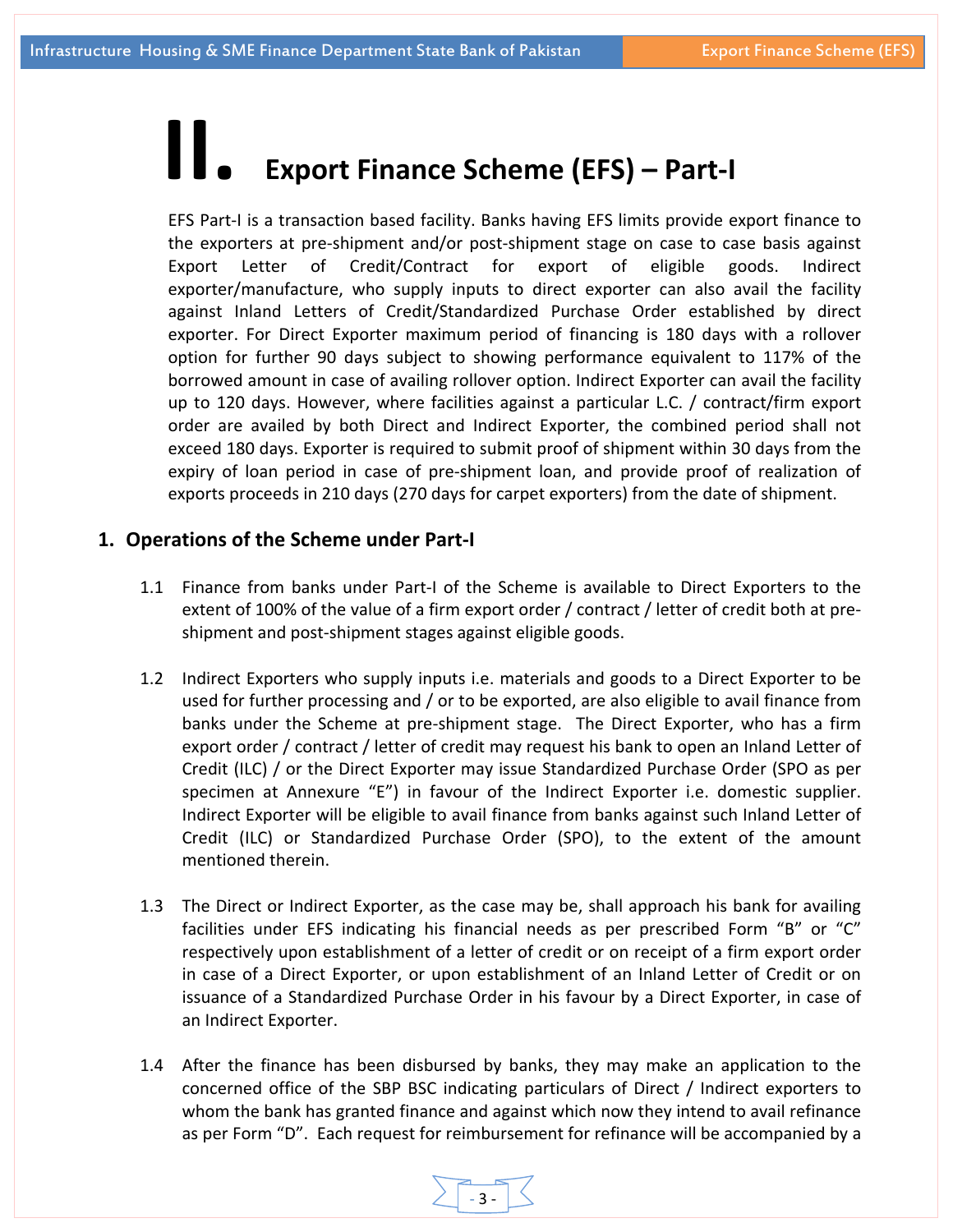Demand Promissory Note duly executed by the exporter concerned in favour of the bank and endorsed in favour of concerned SBP BSC office as per 'Form‐A'.

- 1.5 The total amount of financing extended by any bank against firm export order/contract or letter of credit to both Direct and Indirect exporters shall not exceed the total amount of the firm export order / contract or letter of credit. The combined period of financing against an export order to the Direct Exporter as also to his supplier(s) i.e. Indirect Exporter shall not exceed the permissible period of 180 days from the date of first disbursement. The period of financing by bank under the Scheme to an Indirect Exporter shall be determined as per the terms of the relevant Inland Letter of Credit / Standardized Purchase Order, up to the period mentioned therein but subject to a maximum of 120 days. The bank shall, however, ensure that the total amount withdrawn by the Direct Exporter and value of ILC/ SPO established on his behalf does not exceed the value of the export finance admissible to the Direct Exporter against the particular Export Order/Contract/Letter of Credit.
- 1.6 Banks shall extend the financing facility under the Export Finance Scheme to Direct/Indirect Exporters for pre-shipment and post shipment (to Direct Exporter only) basis on production of the following documents by the exporter concerned :‐

| Nature              | of | Direct Exporter                                               | Indirect Exporter                                      |
|---------------------|----|---------------------------------------------------------------|--------------------------------------------------------|
| Financing           |    |                                                               |                                                        |
| A. Pre-shipment     |    | Export<br>Order/<br>Firm<br>$\overline{\phantom{a}}$          | Inland<br>of<br>Credit<br>Letter<br>$\blacksquare$     |
|                     |    | Contract/Letter of Credit.                                    | /Standardized Purchase Order.                          |
|                     |    | Application/undertaking<br>as I<br>$\overline{\phantom{a}}$   | Application/Undertaking<br>as<br>per<br>$\overline{a}$ |
|                     |    | per Form B.                                                   | Form C.                                                |
|                     |    | D.P. Note<br>$\qquad \qquad -$                                |                                                        |
| В.<br>Post-shipment |    | Firm<br>Export<br>$\overline{\phantom{a}}$                    | No facility.                                           |
|                     |    | Order/Contract/Letter<br>οf                                   |                                                        |
|                     |    | Credit along with acceptance                                  |                                                        |
|                     |    | buyer<br>from<br>in case<br>οf                                |                                                        |
|                     |    | discrepant documents.                                         |                                                        |
|                     |    | Application/undertaking<br>as<br>$\qquad \qquad \blacksquare$ |                                                        |
|                     |    | per Form B.                                                   |                                                        |
|                     |    | D.P Note<br>$\overline{a}$                                    |                                                        |
|                     |    | Original duplicate copy<br>ot<br>$\overline{a}$               |                                                        |
|                     |    | Form E                                                        |                                                        |
|                     |    | Bill of Lading /Airway bill.<br>$\qquad \qquad \blacksquare$  |                                                        |
|                     |    | Invoice                                                       |                                                        |

1.7 Commercial banks, after providing finance to the Direct / Indirect Exporters shall become eligible to avail refinance from the SBP. The concerned office of the SBP BSC will grant refinance against financial facilities provided by the bank for pre/post shipment stage, to the banker of the Direct Exporter or Indirect Exporter, as the case may be, and release the amount accordingly within 48 hours on receipt of the refinance claim as per Form "D" complete in all respects and D.P Note executed by the exporter concerned, as explained in Para 1.4 above.

‐ 4 ‐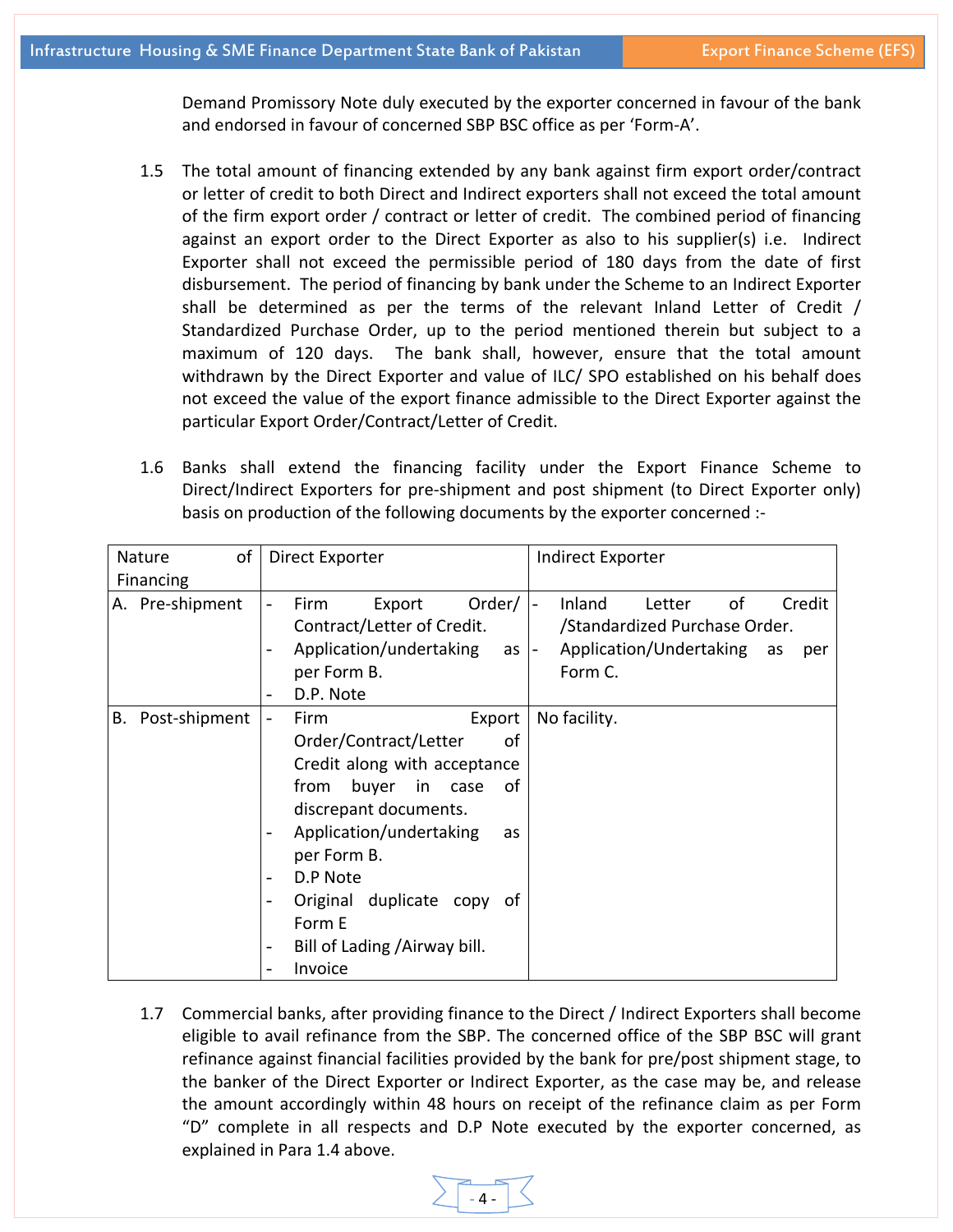1.8 The scrutiny of documents to be submitted by exporter will be done by the bank concerned. The on‐site verification team of SBP BSC and inspectors of Banking Inspection Department or any other authorized officer of the State Bank of Pakistan, while making a regular or special inspection of a bank, shall examine the cases of finances of the bank under the Scheme.

# **2. Submission of required Documents**

- 2.1 The Direct exporter shall be liable to submit the proof of shipments to the bank concerned against the loan, evidencing that the shipment had been made against the relevant Firm Export Order/Export Letter of Credit within 30 days from the expiry of loan period to respective bank from where he availed of export refinance facility under the Scheme. After examination of shipping documents, the bank will submit Annexure‐'D' by reporting all shipment made in validity of the loan period within 7 days to respective SBP BSC Office.
- 2.2 The Direct exporter will submit delayed shipment shipping documents to bank within 30 days from the date of last delayed shipment and thereafter bank will report all delayed shipments to respective SBP BSC Office on submission of additional Annexure‐ 'D' in 7 days. Thus in all only two Annexure‐'D' will be submitted against one demand loan.
- 2.3 In case of failure to submit shipping documents within stipulated time period as mentioned above, fine as prescribed under the Scheme will be recovered from exporter in this regard. However, no fine on account of late submission of Annexure‐'D' will be charged from bank.
- 2.4 The loan granted to the Indirect Exporter, along with mark-up thereon, shall be adjusted upon delivery of the inputs and payment of documents drawn under the ILC/SPO or at the expiry of the period of 120 days, whichever is earlier. The Indirect exporter shall be under obligation to produce documents, evidencing utilization of the loan to the banker of the Direct Exporter within 15 working days of the supply of goods to the Direct Exporter.
- 2.5 The shipping documents required to be submitted by the Direct /Indirect Exporters to the bank concerned are as under:‐

|              | Direct Exporter                                                                                                                                                                                                                                       | Indirect Exporter                                                                                                      |
|--------------|-------------------------------------------------------------------------------------------------------------------------------------------------------------------------------------------------------------------------------------------------------|------------------------------------------------------------------------------------------------------------------------|
| Pre-shipment | Original duplicate copy of Form "E"<br>Bill of Lading / Airway bill (non<br>negotiable copy)<br>OR<br>FCRs, provided that document is<br>against L/C and Mate's Receipts (M.<br>$R. -$ where shipment is by sea) or<br>Export General Manifest (EGM - | Invoice<br>Truck / Railway receipt.<br>$\sim$<br>Goods Received Note<br>GRN / Delivery Challan<br>signed by the buyer. |

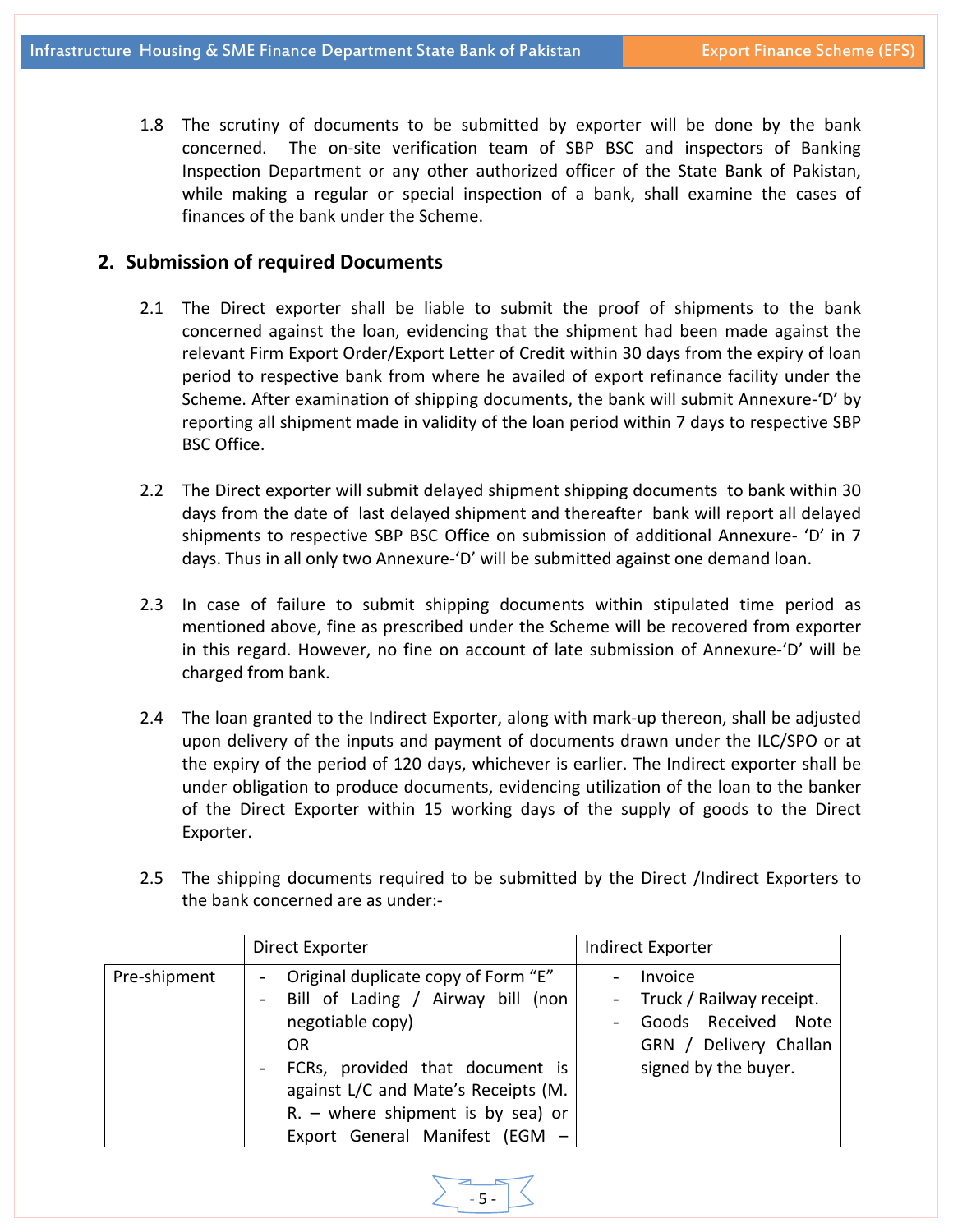|               | where shipment is by air),          |    |
|---------------|-------------------------------------|----|
|               | E.P.R.C. to be submitted within 210 |    |
|               | days (270 days for carpet exports)  |    |
|               | from the date of shipment of an     |    |
|               | export bill, or within 30 days of   |    |
|               | expiry of the period prescribed by  |    |
|               | our Exchange Policy Department.     |    |
| Post-shipment | E.P.R.C. to be submitted within 210 |    |
|               | days (270 days for carpet exports)  | NA |
|               | from the date of shipment of an     |    |
|               | export bill, or within 30 days of   |    |
|               | expiry of the period prescribed by  |    |
|               | our Exchange Policy Department.     |    |

- 2.6 In case shipping documents are not received by the bank from the exporter concerned, on or before 30 days from the expiry of loan period, the bank shall serve a notice to the exporter concerned at least 7 days before expiry of 30 days showing intention of deducting fine on account of non‐shipment due to non‐submission of shipping documents against the loan availed by it. Despite the serving of the notice as prescribed, if the shipping documents are not received by the bank concerned on or before 30 days time limit and subsequently resulted in non‐submission of Annexure D to respective SBP BSC Office within stipulated period, the office shall recover the fine treating the case as that of non shipment.
- 2.7 The exporter concerned shall be entitled to refund of fine so recovered, on submission of the relevant documents and after adjusting the fine that may be applicable for short shipment or delayed shipment and delayed submission of shipping documents, as prescribed in the Scheme. The bank concerned shall prepare a resume of such exporters qualifying for refund as and when documents are submitted by them and would approach concerned office of SBP BSC for claiming refund of fine (as per Annexure  $- F$ ) earlier passed on to it who will after scrutiny of the information, refund the same to the bank concerned, if found justified. The bank would be liable to pass on the benefit of refund to the exporter concerned on the following working day, without any delay.
- 2.8 While the export of the commodity, against a Firm Export Order/ Export Letter of Credit, shall remain the responsibility of the direct exporter, the indirect exporter would be under obligation to supply the required inputs in accordance with the terms of the ILC/SPO, failing which he shall be liable for fines under the Scheme. Payment of such fines shall, however, not absolve him for his liabilities to the Direct Exporter.
- 2.9 On deliveries of the domestic inputs and receipt of payment by the supplier i.e. indirect exporter, the amount(s) of the finance earlier granted in his favour shall be adjusted. Likewise as the Direct Exporter would have received inputs from his designated Indirect Exporter, as per terms of ILC / SPO the amount disbursed by his bank, to the bank of Indirect Exporter, shall become a loan liability of the Direct Exporter as per normal lending practice.

‐ 6 ‐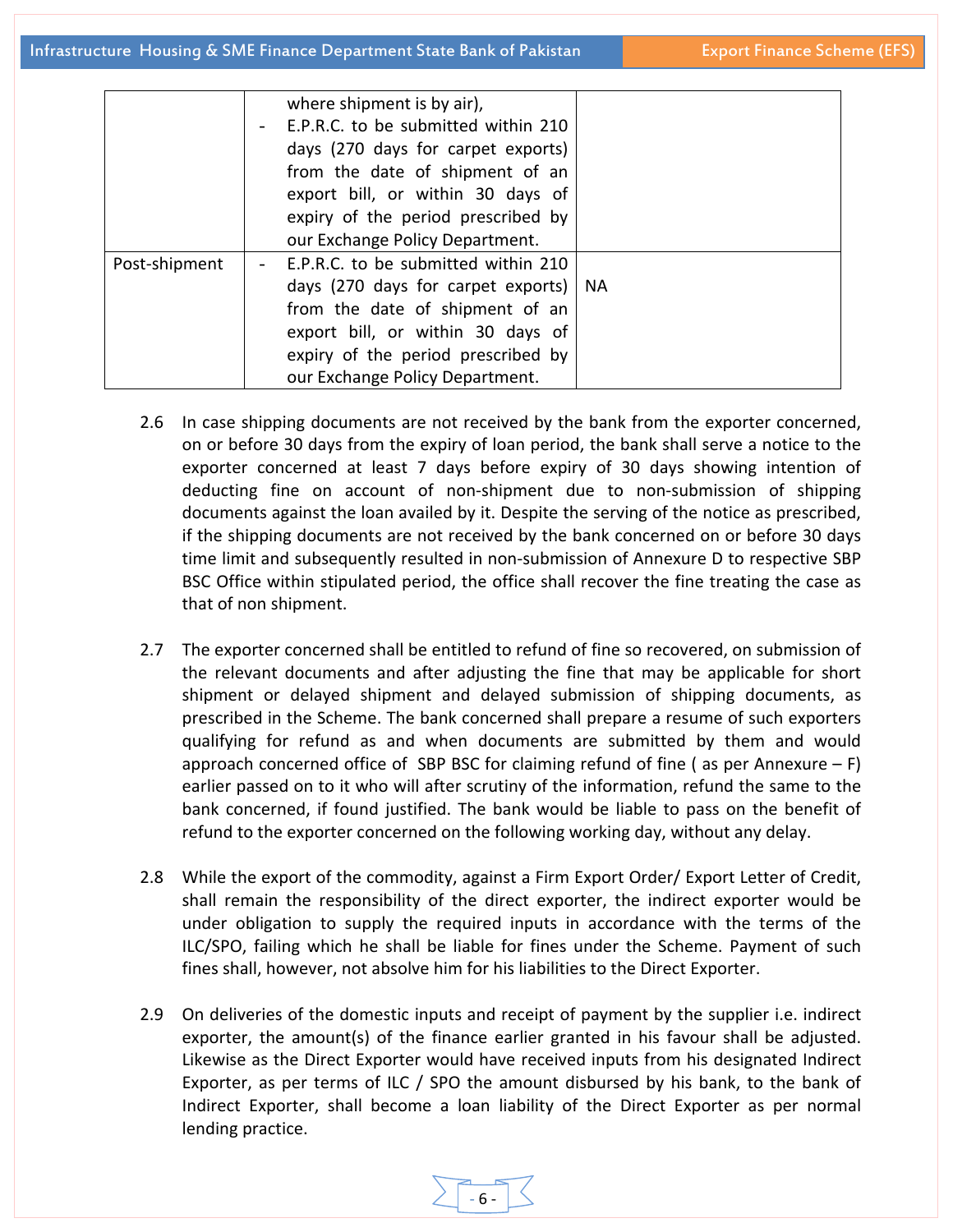- 2.10 It shall be obligatory on the part of the Direct Exporter that all the ILCs established or SPO issued in favour of IDEs are in relation to the supply of inputs for export and would contain the name of the exporter and Number of firm export order / contract / letter of credit. The financing bank of the Indirect Exporter shall be under obligation to certify that the facility availed by the Indirect Exporter was covered by an export order / contract or letter of credit of the Direct Exporter and proof of shipping there-against may be collected from the banker of the Direct Exporter in this regard.
- 2.11 The documents required to be submitted by the bank to the concerned office of SBP BSC as evidence of shipments are as under:‐
	- a) Annexure "D" (to be submitted within 7 days from the expiry of period as mentioned in Para 2.1 and 2.2 above) as the case may be.
	- b) E.P.R.C. to be submitted within 210 days (270 days for carpet exports) from the date of shipment of an export bill, or within 30 days of expiry of the period prescribed by our Exchange Policy Department for realization of the export proceeds, failing which cases of non realization will be reported by the bank to the concerned office of State Bank for appropriate action under the Foreign Exchange Regulations.

# **3. Substitution of Export LC/Contract**

- 3.1 In case Direct Exporter fails to make shipment under the relevant Firm Export Order / Export Letter of Credit/Contract on the basis of which finance / refinance has been availed by him, he shall be under obligation to produce shipping documents evidencing shipment of the export of same or any other eligible commodity valuing the amount of loan, in respect of another Firm Export Order / Export Letter of Credit. The Direct Exporter will, however, undertake and confirm separately that he has neither availed any finance under EFS against any such new export order/contract / letter of credit nor has reported or would report any entry of relevant "E" Forms already utilized by him under Part II of the EFS. The Bank concerned is authorized to accept such substitution offered by the Direct Exporter. A request in this regard shall be submitted by DE to his bank along‐with submission of shipping documents.
- 3.2 The Direct Exporter shall be eligible to obtain finance against a Contract or L/C partially and substitute any other export under the same contract or L/C for showing it under another loan of Part I or to use it for reporting performance under Part II provided no E‐ Form is used simultaneously under both parts of EFS so as to avoid duplicate financing under the Scheme.
- 3.3 No facility of substitution is available to the Indirect Exporter in respect of supply of inputs to the Direct Exporters.

‐ 7 ‐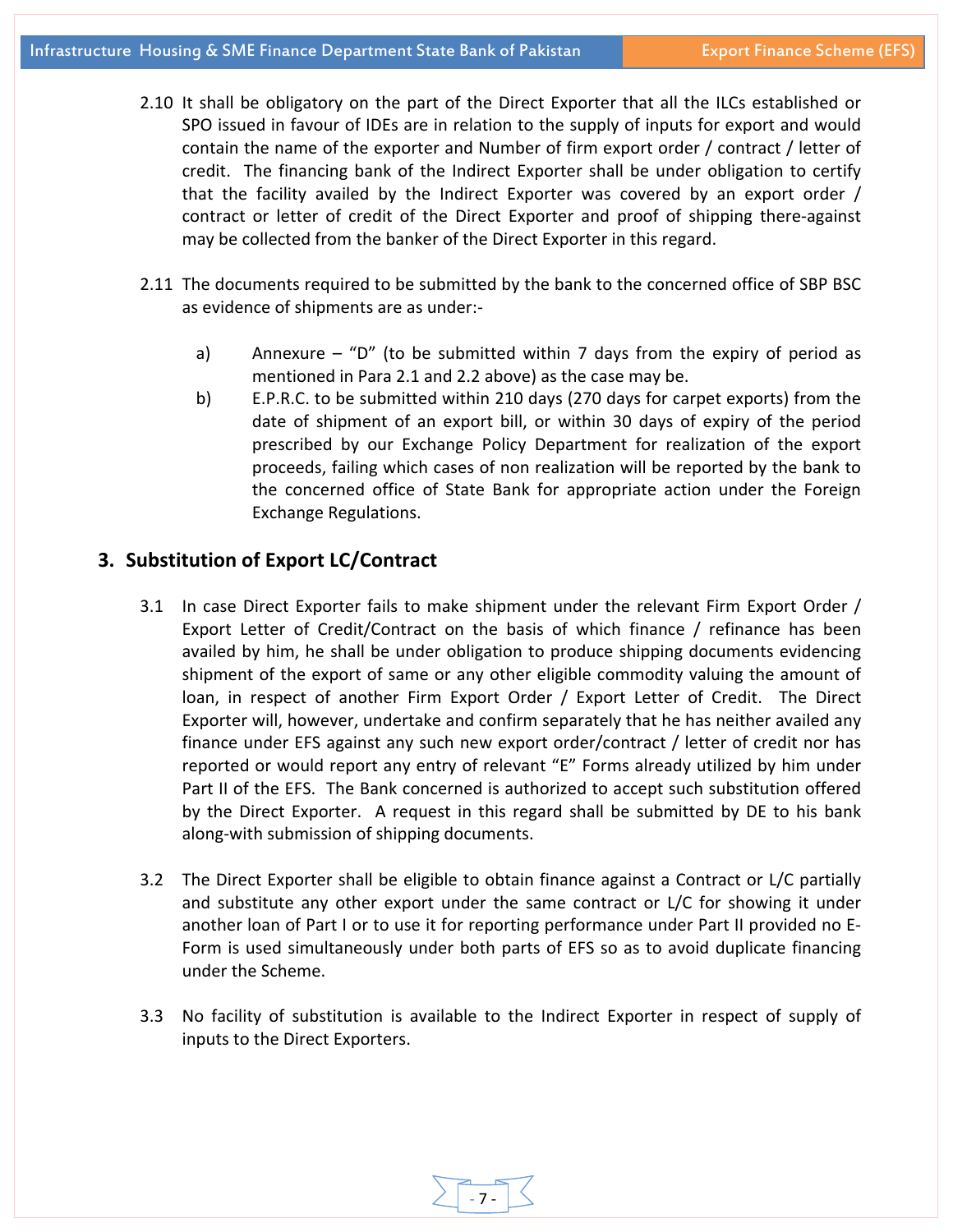## **4. Extension in Loan Period and Enhanced Performance Requirements**

- 4.1 As per SMEFD Circular No.04 of 2009, the facility under Part‐I of the Scheme is also available for an extended period of 270 days to exporters provided they show enhanced export performance. However, banks will have to adjust the finance within a maximum period of 180 days, and rollover is allowed for an additional period of 90 days, provided that shipment has been made by the exporters within a period of 180 days after withdrawal of finance. In case of export finance already availed of by exporters under Part-I of the Export Finance Scheme, banks may allow an additional period up to 90 days for repayment of export finance availed of for export of all eligible commodities, except where export proceeds have been realized earlier by the exporters.
- 4.2 The exporter/bank desiring rollover of the facility shall be under obligation to submit Annexure‐"D", as prescribed under the scheme within a maximum period of 180 days of availing of the finance giving therein the particulars of shipment. The concerned SBP BSC Office shall allow rollover of refinance for a period of 90 days against the already submitted loan documents.
- 4.3 In view of the prime objective of promoting exports, the export performance requirements has been increased i.e. a) the exporters will get finance up to 85% of the value of firm export order/contract/letter of credit and will be required to make shipments equivalent to 117% against refinance availed for 270 days from the export of eligible commodities under Part‐I (pre‐shipment), b) in case of post shipment, exporters will be eligible to avail 85% refinance against the respective shipment.
- 4.4 In case an exporter prefers to remain in the old system, he can avail export refinance facility for a maximum period of 180 days under existing terms and conditions.

### **5. General Guidelines and Important Notes under Part‐I of the Scheme**

Some important tips for exporters / banks while availing / granting facilities under the Scheme and submission of prescribed documents there‐against are as follows :‐

- i) While scrutinizing the loan application, the bank shall ensure that exporter is availing the loan against a commodity which is eligible for exports under EFS. For this purpose, the HS Code for each commodity as mentioned in Form "B" and Form "C" shall be compared with the Negative list and if the code is not appearing in the Negative List, the commodity for which facility is being sought shall be eligible under the Export Finance Scheme.
- ii) A stamp should be affixed invariably on the original copy of a firm export order / contract / letter of credit indicating the refinance loan No. and amount allowed by SBP BSC subsequently for record purpose.

‐ 8 ‐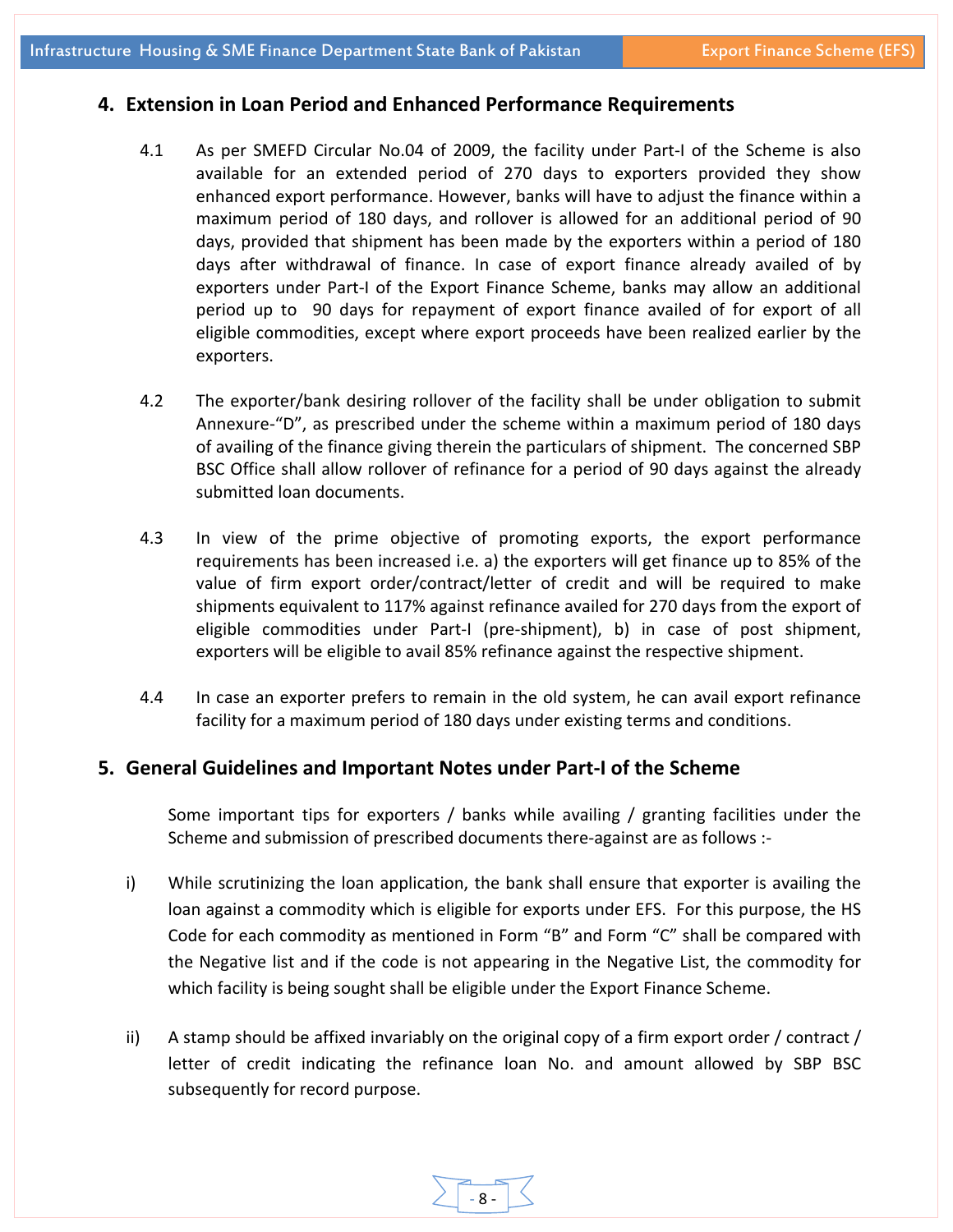iii) In case, any exporter has applied for finance against a firm export order / contract / letter of credit which has already availed finance / refinance in part, it must be ensured that the exporter has affixed a stamp

> Utilized for refinance under Demand Loan (D.L.) No. The dated  $\sim$  dated  $\sim$

On such firm export order / contract / letter of credit duly countersigned by the authorized signatory of the bank through which Demand Loan has been obtained. It must also be confirmed that loans being availed of are covered under the above contract / letter of credit/firm export order.

- iv) The bank shall keep original and a photo copy of firm export order / contract / letter of credit with endorsements on its back page for record purposes for the period as prescribed under the Scheme.
- v) It shall be ensured that no finance is provided to an exporter for any amount of advance payment already received by him under a firm export order / contract / letter of credit.
- vi) The Direct Exporter is allowed to substitute any firm export order / contract / letter of credit with another export order / contract / letter of credit in respect of an eligible commodity only. But it will be mandatory on the exporter to expressly mention that finance has not been availed by him against the same from any other bank. In case any finance has been availed of or that document has been used for substitution in a loan earlier, the exporter will give particulars thereof as also subsequently furnish particulars of E Forms used for the purpose to the bank concerned.
- vii) The monitoring of loan will be on the basis of E Form number and the bank will ensure that one shipment utilized against a particular E Form is not included for reporting substitution under another firm export order / contract / letter of credit or the entry involved has not been / will not be reported for export performance under Part‐II.
- viii) The stamp or date of "Shipped on Board" on Bill of Lading or flight date as shown on Airway bill will form the basis for determining actual date of shipment for calculation of period of delay in shipment under the Scheme, if any. However, where shipment is effected from a Dry Port, the date of receipt for shipment as appearing on shipping bill or the date of custom clearance on duplicate E Form appraised by custom authorities at Dry Port, as the case may be, will be taken into account. It is understood that the gap between the two dates shall not be abnormal in normal circumstances.
- ix) The banks are required to repay the refinance on realization of proceeds in full or part thereof as the case may be, within three working days from such realization. Refinance shall be repaid by bank from its own sources on expiry of the maturity period of the loan. If the bank fails to do so, the concerned office of the SBP BSC shall recover the same on due date by debit to its account as is done at present. However, where repayment has

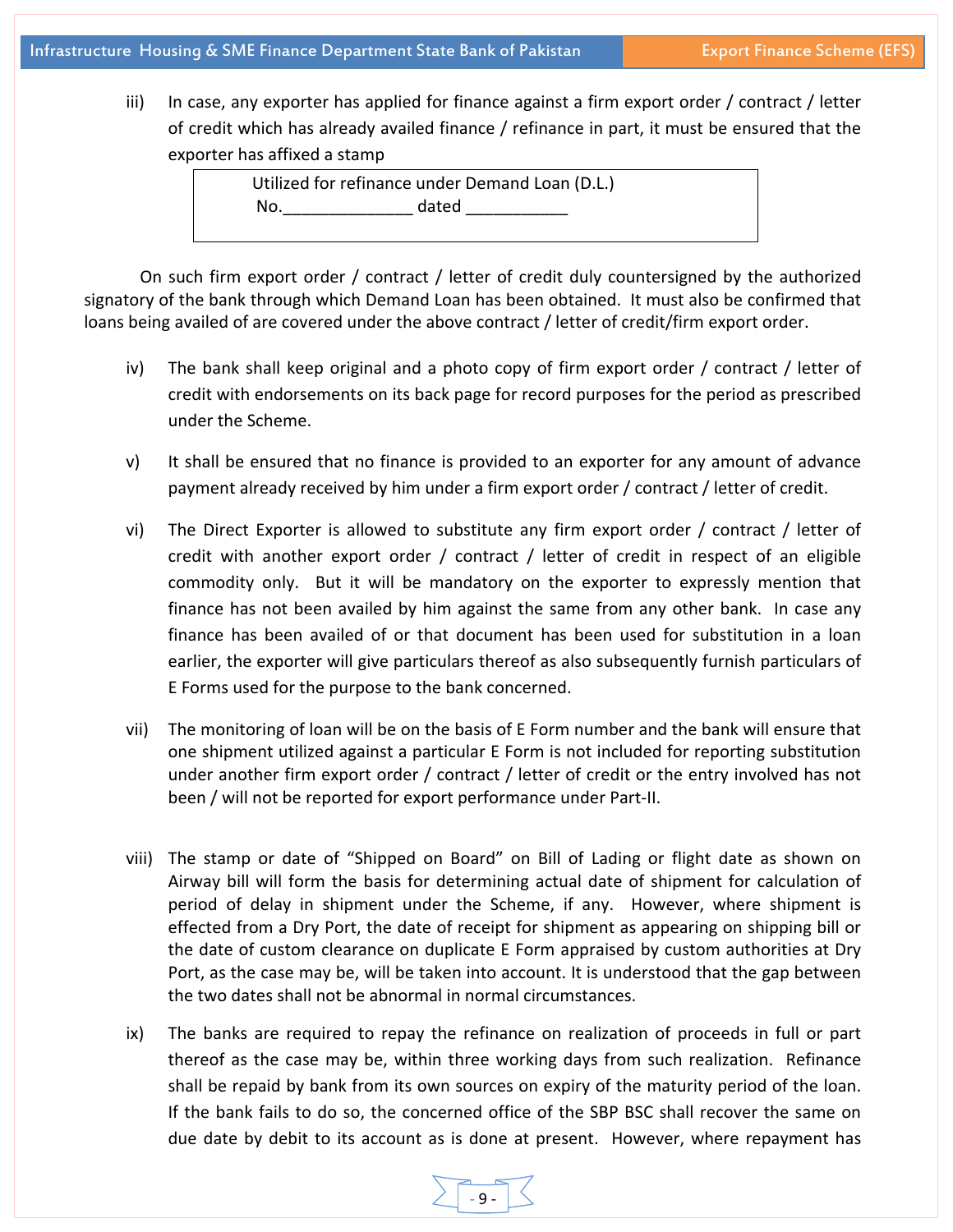been made by exporter before expiry of the loan, the same shall be repaid to concerned office of SBP BSC within three working days from repayment made by the exporter. For this purpose the period will start from the receipt of such payment but will be exclusive of the date of its repayment to SBP BSC office. In case of default in repayment there will be no grace period and fine for the entire period for which the repayment was delayed will be charged at the prescribed rate. Intimation regarding repayment, giving particulars of respective demand loan shall be promptly made to the concerned office of the SBP BSC. Efforts shall also be made for prompt communication among different branches of the bank concerned with the branch dealing with respective office of the SBP BSC.

- x) The bank will not ask the exporter for substitution of firm export order / contract or letter of credit in cases where:‐
	- a) A commodity is replaced with another eligible commodity through such amendment, acceptable to both exporter and his client abroad.
	- b) Rates / quantities / specifications are modified by the buyer under any amendment in firm export order / contract or letter of credit or in such case, though not covered by any amendment where buyers acceptance has been received by the bank.
	- c) The exporter has shipped the goods against another firm export order / contract / letter of credit and confirmed that "neither any refinance has been availed of, nor will be availed of against specific E Form in any other loan under Part-I. Likewise export made under the specific E‐Form will not be utilized for performance under Part‐II".
- xi) It will be obligatory on the part of the exporter to negotiate and realize the export proceeds under a specific E Form through the bank from which he has availed of refinance loan(s). However, in case circumstances do not permit realization of proceeds under a specific E Form through the bank which had issued the same, the realizing bank will realize and pass on the amount realized to the E Form issuing bank, promptly but not later than 3 working days of receipt of funds by it. Such proceeds when realized will be credited in the accounts of the exporter by the receiving bank only upon a specific NOC of the E‐Form issuing bank. In that case too, the bank issuing NOC will be held responsible for delay in repayment of amount of refinance loan involved, if any.
- xii) The date of realization for the purpose of repayment of finance shall be the date of receipt of telex, advice or swift message by the Head Office or Principal Office or Zonal Office of a bank, however overnight receipts of such telex / advices / messages will be considered as receipts in the next working day in Pakistan. The export proceeds shall be appropriated within three working days towards liquidation of refinance loan. The Head Office  $/$ Principal or Zonal Office should ensure that it passes credits immediately to the concerned branches within a reasonable period of time. The date of liquidation of refinance loan shall be exclusive of the grace period.
- xiii) The bank should use the following suggested check list of documents preferably for scrutiny of cases under EFS.

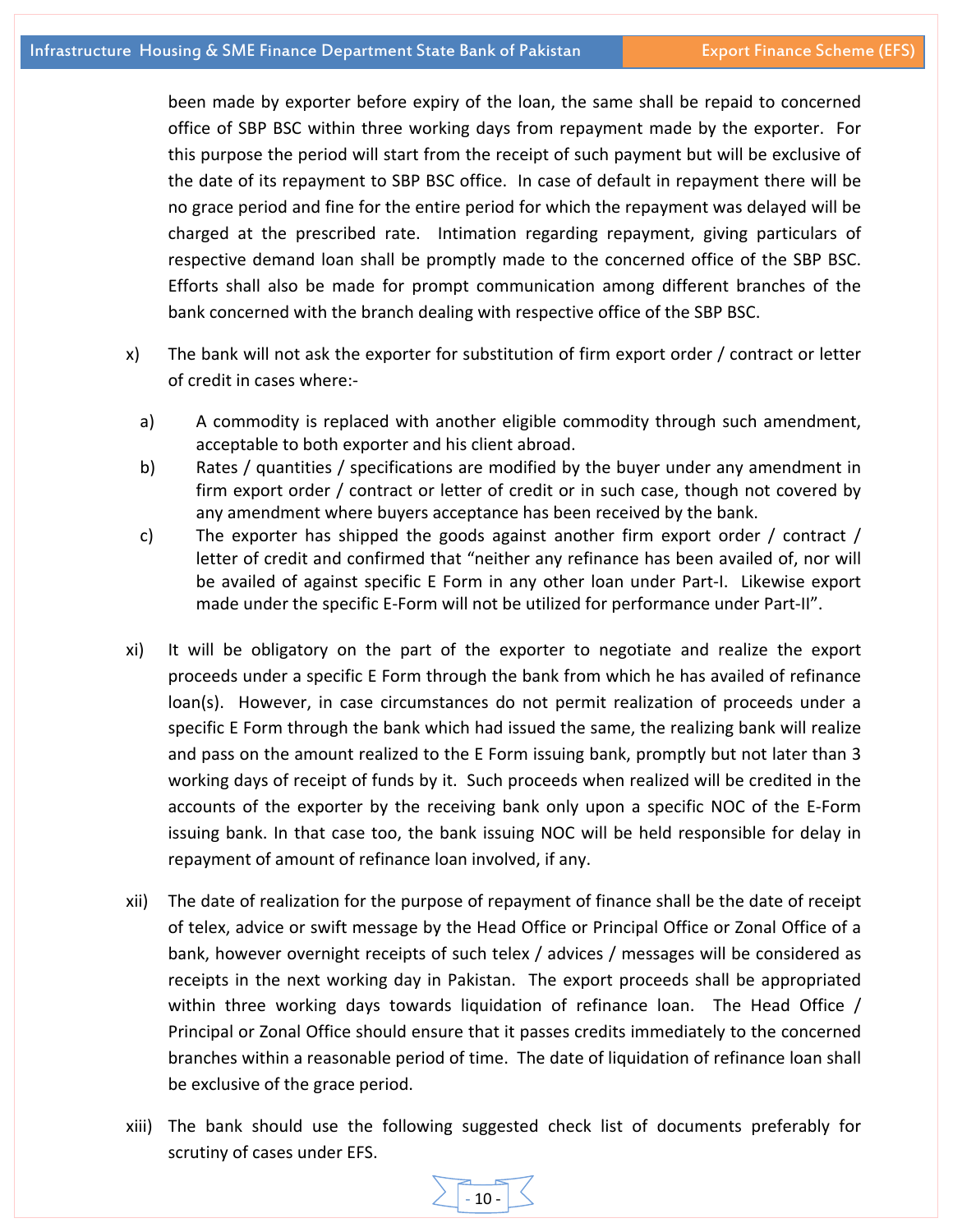# **CHECK LIST**

# **AT FIRST GLANCE**

| 1. | <b>Receiving date and time</b>                                                                                                                  |        |     |        |    |
|----|-------------------------------------------------------------------------------------------------------------------------------------------------|--------|-----|--------|----|
| 2. | <b>Signature verified</b>                                                                                                                       |        |     |        |    |
|    | On D.P. Note<br>٠                                                                                                                               | $\Box$ | Yes | $\Box$ | No |
|    | On Undertaking<br>п                                                                                                                             | $\Box$ | Yes | □      | No |
|    | L/C Contract are under lien of the Bank<br>٠                                                                                                    | □      | Yes | □      | No |
|    | Part of the L.C. contract has been used for other D.L.<br>٠<br>(in case yes mentioned DL------- dated --------)                                 | $\Box$ | Yes | □      | No |
| 1. | <b>ON SCRUTINY</b><br>D.P. Note                                                                                                                 |        |     |        |    |
|    | Revenue stamp of appropriate value affixed<br>п                                                                                                 | $\Box$ | Yes | □      | No |
|    | Amount in words tally with the amount in figure<br>п                                                                                            | $\Box$ | Yes | $\Box$ | No |
|    | Stamp of the Co. & Authorized Signatory<br>п                                                                                                    | $\Box$ | Yes | □      | No |
|    | Signature verification by bank<br>п                                                                                                             | $\Box$ | Yes | □      | No |
| 2. | <b>Undertaking</b>                                                                                                                              |        |     |        |    |
|    | All banks on the format are duly filled in & in order<br>٠                                                                                      | $\Box$ | Yes | $\Box$ | No |
|    | The particulars of L/C / Contract/Firm Order as entered<br>٠<br>in the undertaking are in conformity with attached L/C<br>/Contract/Firm Order. | $\Box$ | Yes | □      | No |
|    | Initially, the amount column only states Foreign<br>٠<br>Currency                                                                               | □      | Yes | □      | No |
|    | (Have value date and PKR value duly filled in as per<br>٠<br>prevailing rate on the date of disbursement)                                       | $\Box$ | Yes | □      | No |
|    | H.S. Code is that of Eligible commodity only<br>٠                                                                                               | $\Box$ | Yes | □      | No |
| 3. | <b>Local Inputs</b>                                                                                                                             |        |     |        |    |
|    | Name and amount mentioned on SPO/ILC relates to<br>ш<br>applicant                                                                               | □      | Yes | □      | No |
|    | Date, delivery to be effected. (Should be within the time<br>ш<br>allowed for shipment).                                                        | □      | Yes | $\Box$ | No |

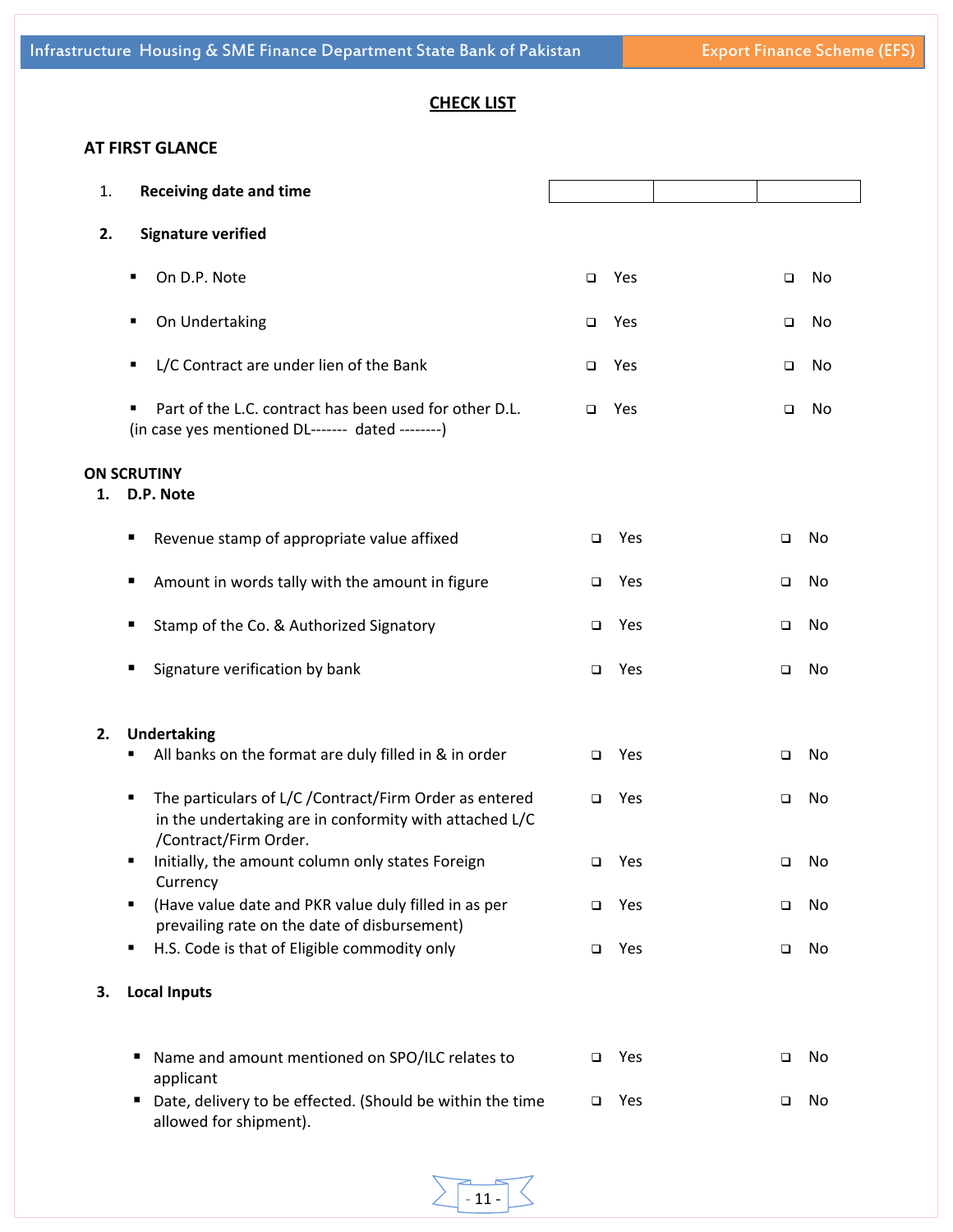|    | Infrastructure Housing & SME Finance Department State Bank of Pakistan                       |        |     |   | <b>Export Finance Scheme (EFS)</b> |
|----|----------------------------------------------------------------------------------------------|--------|-----|---|------------------------------------|
|    | ■ Whether payment terms (on sight /on DA basis / Post<br>dated Cheques etc.) duly filled in. | $\Box$ | Yes |   | No<br>$\Box$                       |
| 4. | <b>Imported Inputs</b>                                                                       |        |     |   |                                    |
|    | • Whether as per terms of L/C of opened                                                      | $\Box$ | Yes | ▫ | No.                                |
|    | • Commitment to provide documents also conform to<br>Firm Order/Contract/LC                  | ▫      | Yes | o | No                                 |
|    | ■ Commitment to provide shipping documents within 21<br>days * from shipment.                | ▫      | Yes | □ | No.                                |
|    | ■ Authority to Debit Account duly given                                                      |        | Yes |   | No.                                |

Form 'B' or 'C' has to be completed after above checks and finance disbursed after incorporating the:‐

- i) city of disbursement
- ii) date of disbursement
- iii) value date and
- iv) PKR equivalent as prevalent on the date of disbursement.

Due care must be exercised, while stamping the dates on D.P. Note, undertaking (stamp paper date must be prior to the date of disbursement), value date etc.

A utilization stamp must be affixed on original L/C, Firm export Order, ILC or SPO after providing finance each time.

Prepared by‐‐‐‐‐‐‐‐‐‐‐‐‐‐‐‐‐‐‐ Checked by ‐‐‐‐‐‐‐‐‐‐‐‐‐‐‐‐‐‐‐‐

\* As suggested by banks for timely scrutiny by them. The period under EFS is however 30 days.

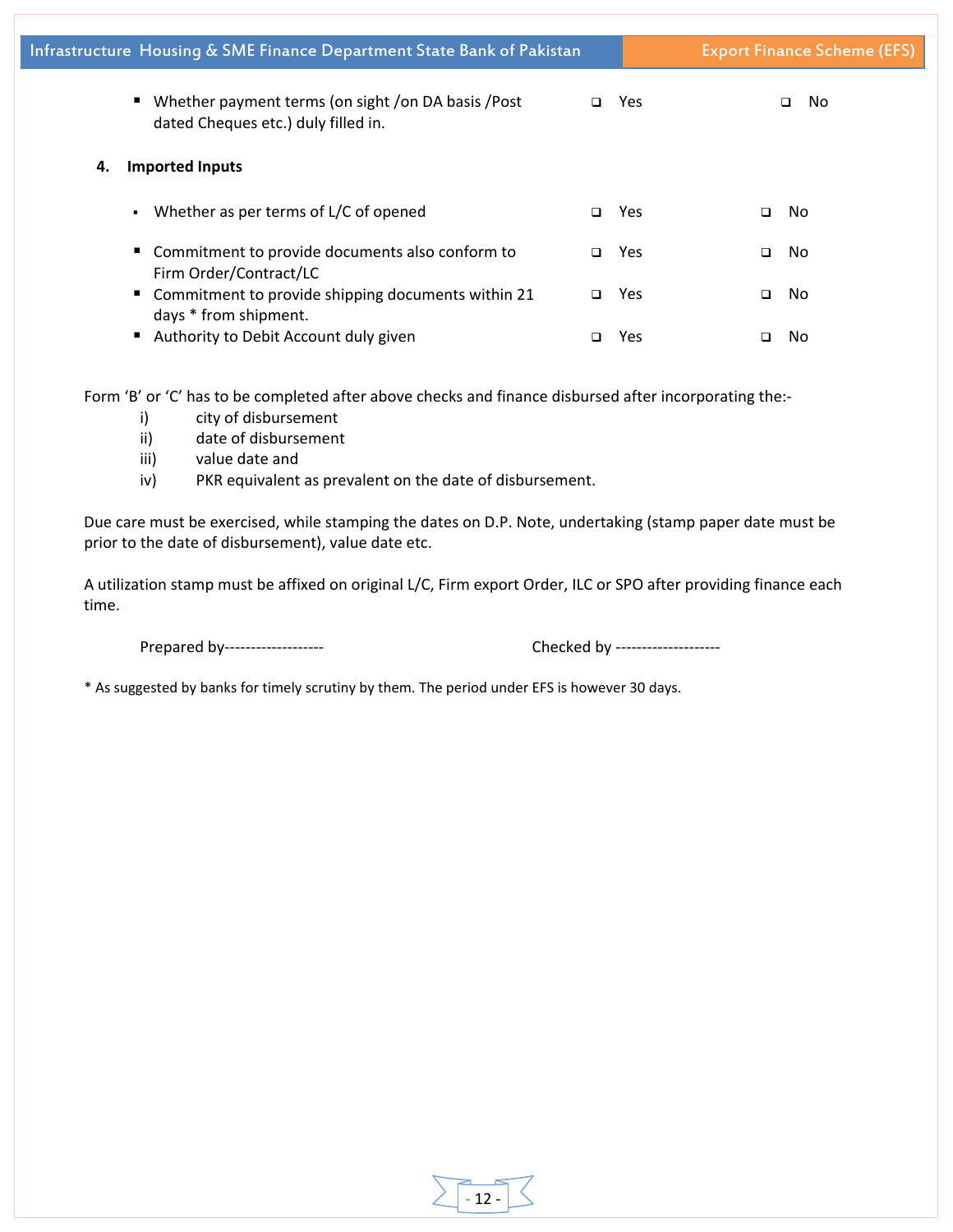# **III. EXPORT FINANCE SCHEME PART‐II**

EFS Part-II is a performance-based export financing facility. Under Part-II an exporter's revolving export finance limit equivalent to 50% of export proceeds realized through export of eligible commodities in the preceding financial year (July‐June basis) is fixed on annual basis. The exporter is free to utilize the facility within entitlement of limit for the whole year. Maximum period of a specific loan is 180 days with rollover facility subject to meeting at least 70% shipment requirement of already availed loan. To fix fresh limits based on previous year's export performance for exporters having outstanding finance under the Scheme after  $30<sup>th</sup>$ June, total borrowing availed under the scheme is required to be adjusted on  $31<sup>st</sup>$  August each year. Export performance of an exporter is matched annually against total loan availed during the financial year on daily product basis.

# **1. Pre‐requisites and procedure of Entitlement of Limit**

- 1.1 The bank will give export finance limits to the exporters on the basis of export performance measured by the export receipts during the previous financial year (July‐ June basis) against export of eligible commodities. An exporter is entitled to avail limit of up to 50% of such export performance. To obtain this facility, an exporter shall apply to his banker in triplicate of Form EE‐1, the copies being marked as "original", "duplicate" and "triplicate". The banker shall verify the entries in the application and authenticate the correctness of the entries on all the copies. No bank shall authenticate more than three copies of the Form EE‐1 in respect of any exporter for any period. The bank shall allow a limit to the exporter on the above basis and send all copies of Form EE‐1 in respect of each case to Foreign Exchange Operations Department (FEOD) of the respective office of SBP BSC for verification of realization of proceeds. After verifying Forms, the concerned FEOD shall return the original and duplicate copies to the concerned bank and retain the third copy.
- 1.2 An exporter may obtain finance limit from more than one bank to the extent of 50% of the export proceeds realized through each bank during preceding year. The limits may also be switched between any two banks, if the exporter so desires, with the consent of both the banks in which case the exporter shall submit all copies of the Form EE‐1 duly authenticated by the bank through which the proceeds were realized along with bank's NOC, to the bank from which the finance is desired to be obtained and declare that he has not obtained any export finance from the former bank. Similarly, by getting an NOC from sanctioning/verifying office, limits can be transferred from one SBP BSC Office to other SBP BSC Office subject to the condition that no duplicate financing is involved.

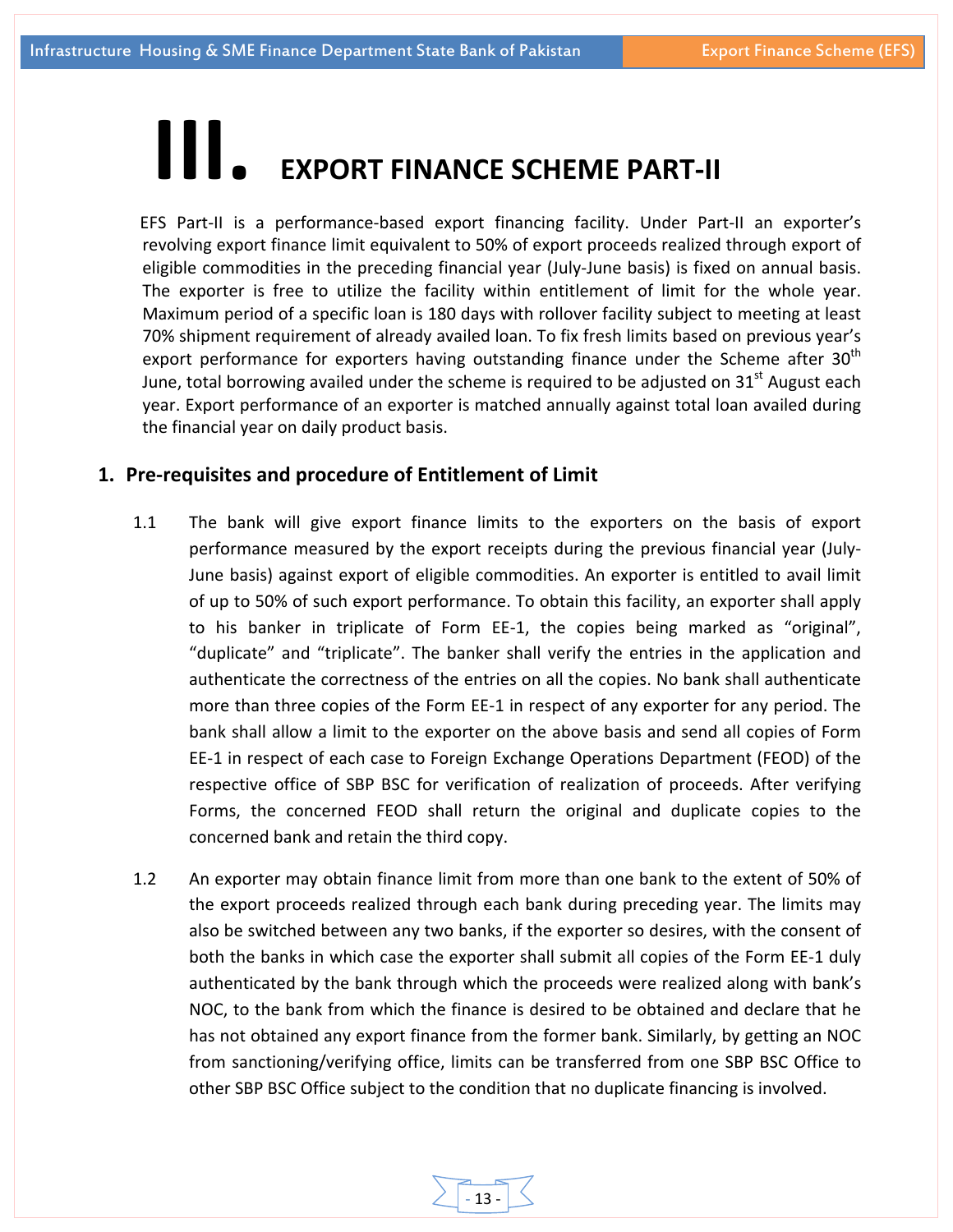- 1.3 As and when the bank extends finance to exporter after fixation of entitlement of limit as mentioned above and wishes to obtain refinance from the SBP BSC Office, it shall, besides the usual documents, send to the concerned office, duly authenticated duplicate copy of Form EE‐1 of the exporter concerned retaining the original for its record and subsequent inspection.
- 1.4 The borrowings of a bank under Part-II of the EFS from SBP BSC shall not exceed at any time the total amount lent to the concerned exporter. For any default on this account the bank shall be liable to pay fine as prescribed under the scheme.
- 1.5 In case part or full payment of refinance loan under EF Part‐II is made by the borrower before its due date, the bank shall remain liable to repay the amount involved within same day.
- 1.6 Direct Exporter (DE) shall be entitled to avail finance by furnishing an‐undertaking to the bank as per Form UT‐DE‐II The DE may also authorize their banker to open ILC(s) in favour of IDE(s) for making supplies of inputs to him as per procedure laid down under Part-I of the Scheme, within the prescribed limit as per Form DE-3. The amount of the limit availed of by the DE as also the amount of ILC(s) opened in favour of IDE(s) for supply of inputs, when taken together shall not exceed his entitlement of limit at any point of time. It may however be ensured that in individual instance the loan shall not remain outstanding beyond a maximum period of 180 days.
- 1.7 The Direct Exporter shall be under obligation to match export performance annually against total loan availed during the financial year on daily product basis including finance availed by his Indirect Exporter(s) under ILC(s) opened/ SPO(s) issued by the DE. The export performance shall be provided by realization of export receipts from the export of eligible commodities, excluding any exports for which finance is obtained under Part‐I of the Scheme during the relevant period.
- 1.8 On receipt of an application from the Direct Exporter, on Form "DE-3" requesting for grant of finance to the specific Indirect Exporter(s), for supply of domestic inputs, the financing bank shall open ILC(s)/issue SPO(s) in favour of the said IDE(s) by reducing the entitlement of the DE under Part‐Il of the Scheme. The bank shall also provide financing facilities, to the extent of his balance entitlement of limit to the DE as per his manufacturing requirement after adjusting amount(s) of ILC(s) issued in favour of the Indirect Exporter.
- 1.9 Upon submission of application on Form "IDE‐2" by the IDE, the banker of the DE or IDE, as the case may be shall provide finance to the extent of the amount of the ILC (s) to the IDE concerned upon production of the requisite documents on the basis of which financing facility under Part I is available to the IDE.

 $14 -$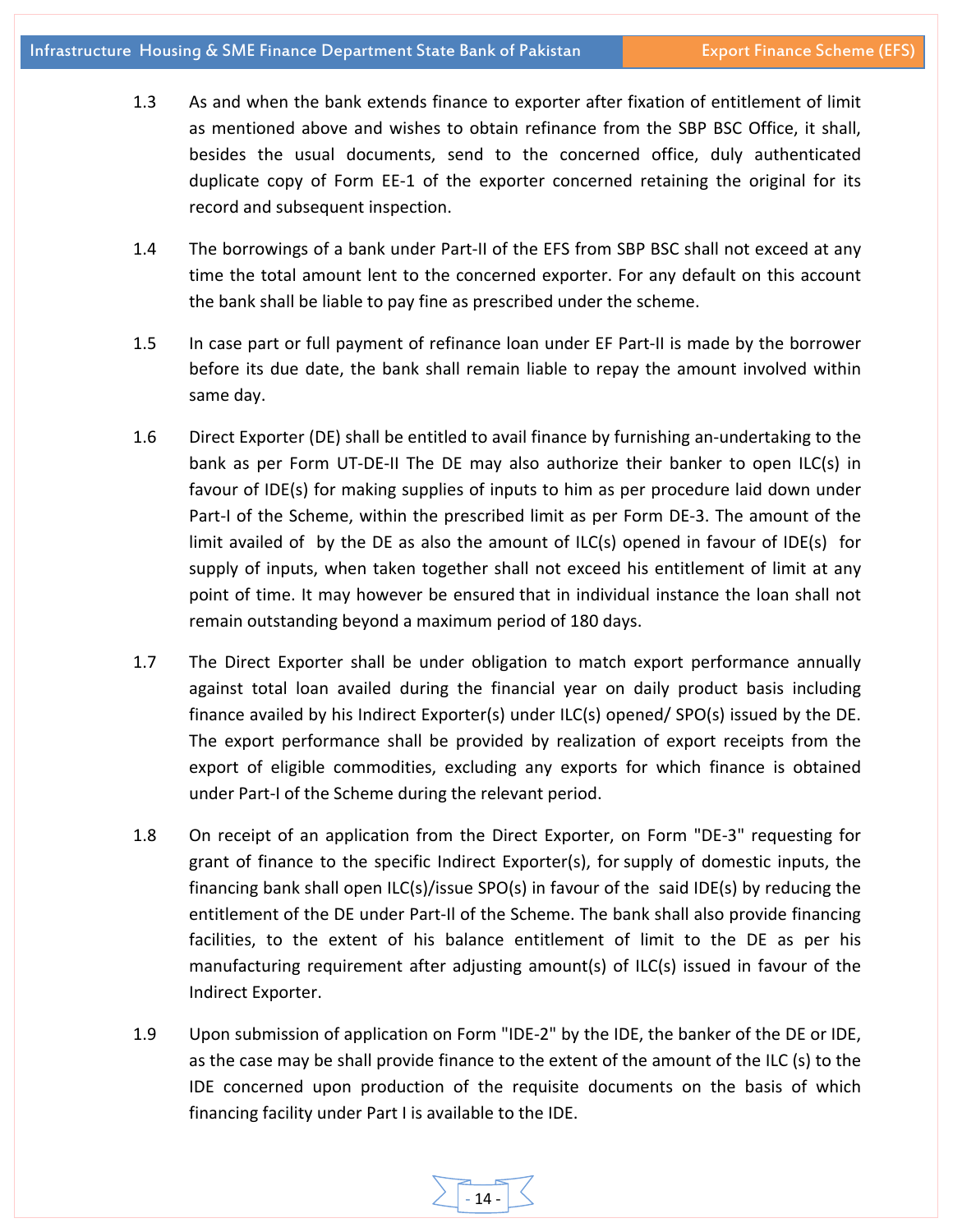- 1.10 The refinancing to extent of the amount released by the financing bank of the direct exporter(s) to the indirect exporter(s), against ILC(s) shall be provided by the concerned office of the SBP to the banker of the indirect /direct exporter, upon submission of the following documents:‐
	- Refinance application on the prescribed Form DE-3
	- Certified copy the relevant ILC/SPO along with amendments thereto, if any.
	- DP Note of the Indirect Exporter covering the amount of the ILC(s)/SPO(s), dully endorsed in favour of SBP
	- Undertaking of the Indirect Exporter on the prescribed Form UT‐IDE‐II
	- Schedule of deliveries.
- 1.11 IDE(s) would be under obligation to supply the required inputs on a case by case basis in accordance with the terms of ILC/SPO, failing which he shall be liable for non‐shipment fine as prescribed under Part‐I. Payment of such fines shall, however, not absolve IDE(s) from his/their liabilities to the DE.
- 1.12 The loan granted to the indirect exporter(s) along with mark up thereon, shall be adjusted upon submission of the documents evidencing delivery of the inputs and negotiation of ILC(s)/SPO(s) involved. The Indirect Exporter(s) shall be under obligation to produce the following documents to the banker of the direct exporter, evidencing delivery/acceptance of the inputs by him to the direct exporter.
	- Invoice in favour of Direct Exporter.
	- Goods Receipt Notes/Delivery Challan duly signed by the Direct Exporter, showing date and quantity delivered to the direct exporter as per terms of the delivery.
- 1.13 On production of documents mentioned in Para 1.12 above, evidencing deliveries of the inputs, the amount(s) of the loan(s) earlier granted in favour of Indirect Exporter(s) shall be transferred in the name of the Direct Exporter and all mark up charges from the date of said transfer shall be borne by the Direct Exporter. The refinance earlier availed by the bank of the Direct Exporter(s), against disbursement(s) released to Indirect Exporter(s) shall continue to remain outstanding till the monitoring period or up to maturity of loan whichever is earlier.

# **2. Monitoring of Export Performance**

2.1 Export performance of an exporter is matched annually against total loan availed during the financial year on daily product basis. The exporter has to realize export receipts from the export of eligible commodities, excluding any exports for which finance is obtained under Part-I of the Scheme during the relevant period. In case of failure to

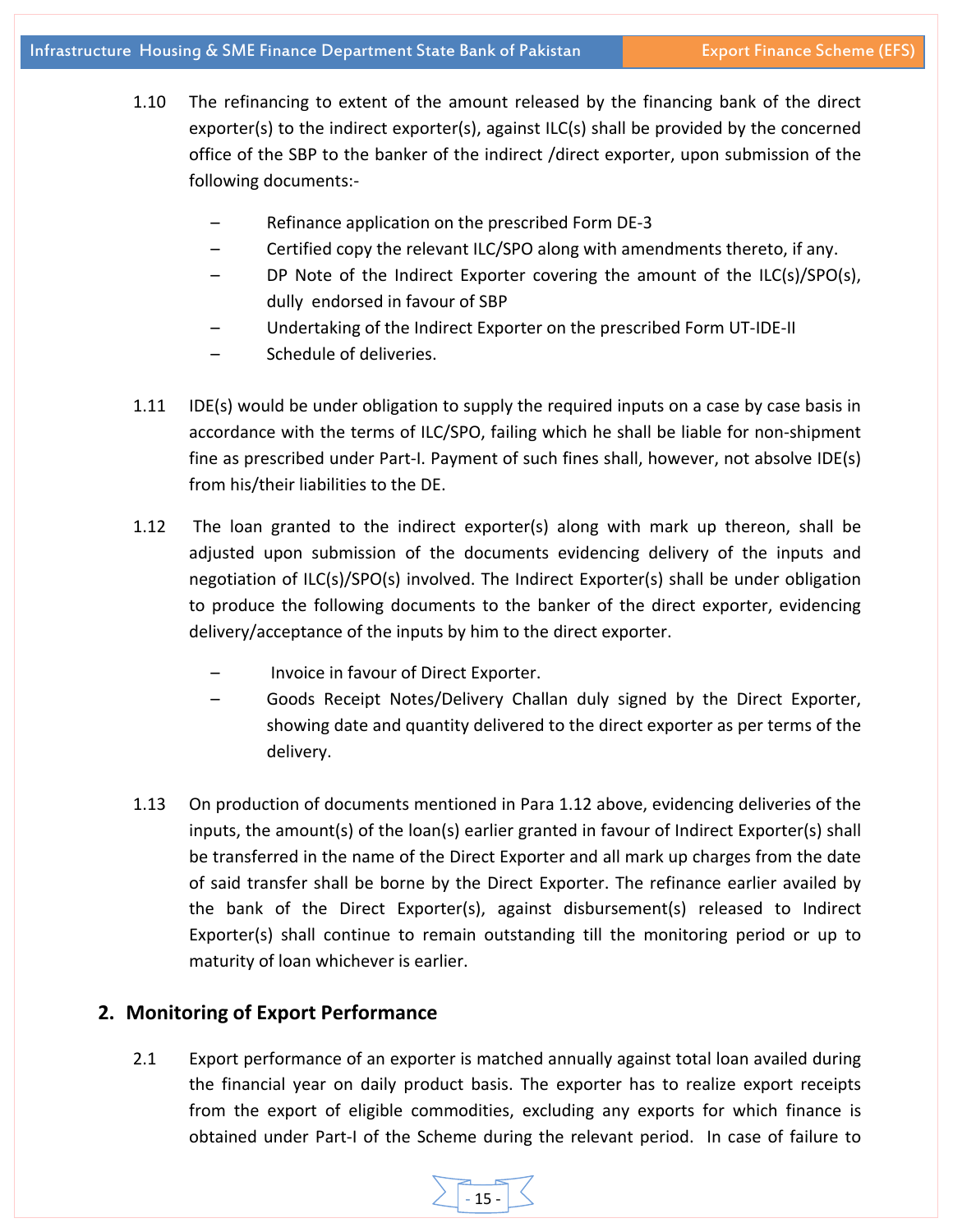show export (non/short performance), fine as prescribed under the Scheme shall be imposed. The performance of the exporter shall be watched by the bank concerned by obtaining Form EF ‐1 from concerned exporter. Likewise the process of verification of Form EE‐1, Form EF‐1 also is submitted in triplicate to FEOD for verification after close of financial year. After verification of these Forms by FEOD, the original and duplicate copies shall be returned to the bank concerned, the third copy shall be retained by FEOD. The duplicate copy shall be submitted by the bank to the respective office of SBP BSC by 31st August.

- 2.2 As banks are aware that some of the entries reported in EF‐1 statement are marked for post facto verification pending submission of report of realization of export proceeds. These entries are based on exports against confirmed & irrevocable L.C without reserve made up to 30th June but export proceeds are not realized up to said date. Banks will report such entries after actual realization on the Supplement to EF‐1 statement for verification of FEOD latest by the 30th November on the respective EF‐1 statement.
- 2.3 In order to save an exporter from unnecessary imposition of fine on account of shortfall in performance at the time of matching his export performance with his borrowing product under Part‐II of the Export Finance Scheme , the SBP BSC Office shall serve upon the banker of the exporter 15 days notice prior to levying of such fine indicating to the exporter in his export performance on which fine is to be levied to enable exporter to arrange to transfer the required amount out of his excess/surplus performance, if any, with some other bank(s) falling in the jurisdiction of other office(s) along-with NOC from such office where excess/surplus performance is available to the said exporter. No NOC will, however, be required to be submitted to the concerned SBP BSC Office for the purpose of matching export performance of an exporter with his borrowing products in respect of his combined export performance from all the banks of the exporter falling within the jurisdiction of the same office.

# **3. Performance Based Mark‐up Rate**

To further provide incentives to the exporters with high performance under Part II of the Scheme, a lower mark-up rate has been put in place for those exporters who achieved excess performance from monitoring year 2008‐09 onward as per procedure laid down in SMEFD Circular No.06 dated March 09, 2009. The exporters are required to claim benefit of mark‐up rate differential from SBP BSC through their bank within one year after the performance year, provided they have no export proceeds overdue bills.

# **4. Rollover Facility**

Exporters availing financing facilities under Part‐II of the scheme shall continue to submit EF-1 statement duly verified by the respective offices of FEOD, SBP-BSC within two

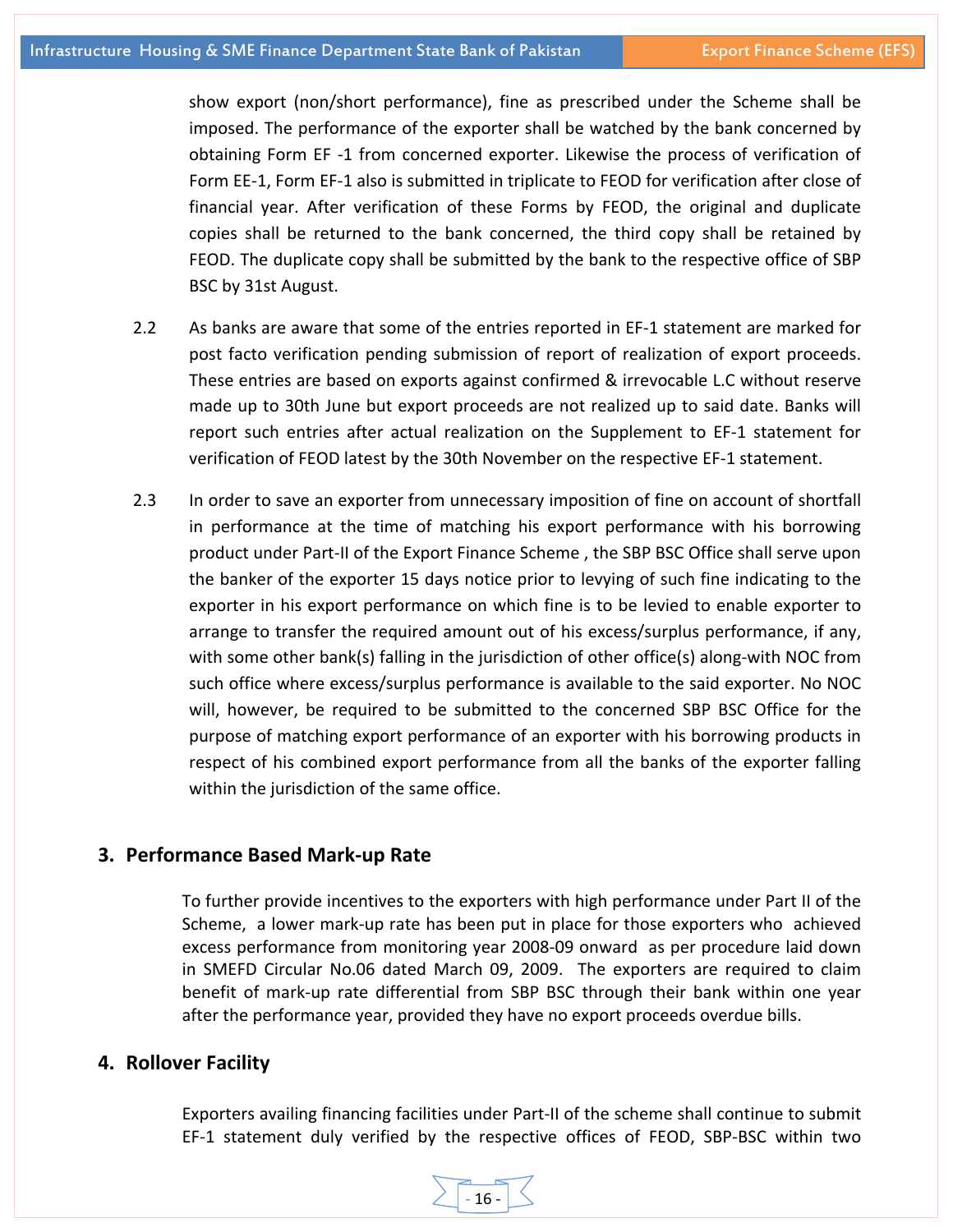months from the completion of the financial year, as at present. However, while applying for rollover of loans under Part II after completion of the initial 180 days or at an earlier date, exporters shall be required to submit a statement showing details of shipments of eligible goods [as per Form - EP ] to the extent of 70% of the refinance already availed against which roll over is being sought. SBP‐BSC shall not allow the rollover facility unless shipments to the extent of 70% of refinance availed is established. Banks will be required to forward duly authenticated copy of the said statement of shipments to the concerned Office of the SBP‐BSC along‐with the loan application for roll over. Compliance to this requirement shall invariably be checked by the verifying teams of the concerned office of the SBP‐BSC, which shall not substitute for the normal inspection by Banking Inspection Department of the State Bank.

# **5. Extension in Period of Borrowing Limit**

Export refinance limits sanctioned in favour of banks on the basis of financial year, are due to expire on 30th June each year. The exporters are required to submit the EE‐1 statement for the next year duly verified by our Foreign Exchange Operations Department latest by  $31<sup>st</sup>$  August. To ensure that the financing facilities are available to the exporters under EFS till finalization of new limits under Part‐II, continuation of limits sanctioned by banks to exporters under Part-II of EFS for last year is allowed up to  $31<sup>st</sup>$ August each year. The facility under Part‐II is self regulating, the exporters shall require to foresee their export earnings during last year; work out their own estimate as to the quantum of their entitlement for next year and should accordingly adjust their existing borrowings on or before end June in case his performance is not up to the mark to remain within the limit to avoid utilization of excess facilities under EFS during the period of rollover which would be subject to fine.

#### **6. Calculation of Borrowing & Performance**

#### **6.1 Calculations of Borrowing Products & Performance (Example of Excess Performance):**

| <b>Period</b>                    | <b>Amount of Refinance</b> | <b>Number of days</b> | <b>Borrowing Product</b> |
|----------------------------------|----------------------------|-----------------------|--------------------------|
| to 25-1-06<br>$1 - 1 - 06$       | 400,000                    | 25                    | 10,000,000               |
| 26-1-06 to 30-6-06               | 500,000                    | 155                   | 77,500,000               |
| <b>Total Borrowings Product:</b> |                            |                       | 87,500,000               |

#### **[Entitlement of Limit = Rs.500,000]**

| Total Performance Product:<br>Amount of EF-1 x 180 = Rs.700,000 x 180 (Notional<br>amount) | 126,000,000 |
|--------------------------------------------------------------------------------------------|-------------|
| <b>Surplus Performance</b>                                                                 | 38,500,000  |

 $-17 -$ 

**6.2 Calculations of Borrowing Products & Performance (Example of Shortfall):**

#### **Borrowings (Limit = Rs. 2 Million)**: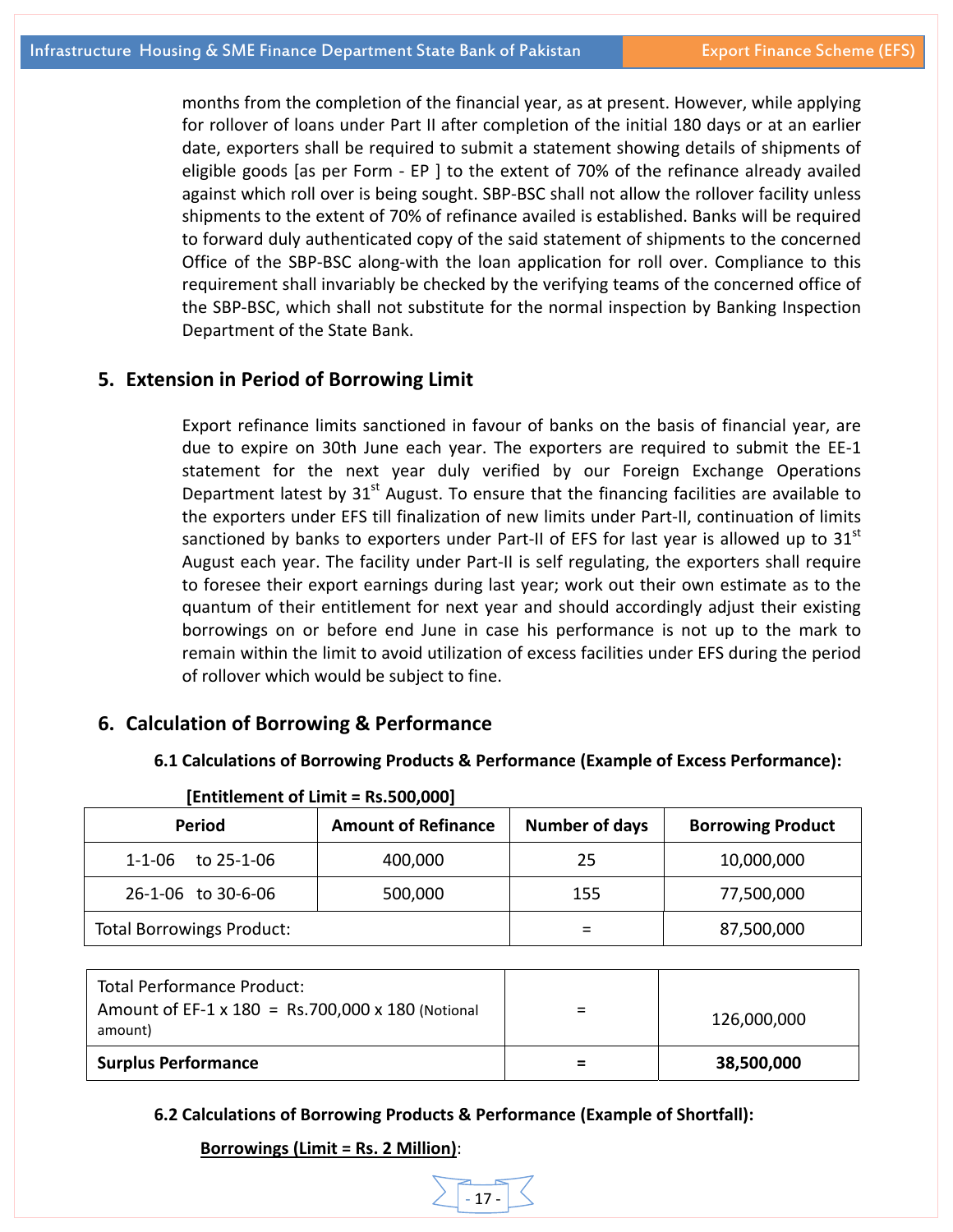| <b>Period</b>                                                                                  | <b>Amount of Refinance</b> | <b>Number of days</b> | <b>Borrowing Product</b> |
|------------------------------------------------------------------------------------------------|----------------------------|-----------------------|--------------------------|
| 3-7-06 to 4-8-06                                                                               | 2,000,000                  | 33                    | 66,000,000               |
| 9-11-06 to 31-12-06                                                                            | 2,000,000                  | 52                    | 104,000,000              |
| 30-1-07 to 30-6-07                                                                             | 2,000,000                  | 152                   | 304,000,000              |
| <b>Total Borrowings Product:</b>                                                               |                            | =                     | 474,000,000              |
| <b>Total Performance Product:</b><br>Amount of EF-1 = Rs. 2,000,234 x 180 (Notional<br>amount) |                            | =                     | 360,032,120              |
| <b>Shortfall in Performance</b>                                                                |                            |                       | 113,967,880              |

# **7. Important Transaction Dates being counted for Entitlement/Performance purpose**

Exports made against various transactions and the basis for taking into account the entitlement / performance under Part‐II of the Scheme is given hereunder:‐

| Nature of                       | The material date that is based for taking into account the performance /                                                                                                                                                                                                                                                                                                                                                                                                                                                                                                                                                                                                                                                   |
|---------------------------------|-----------------------------------------------------------------------------------------------------------------------------------------------------------------------------------------------------------------------------------------------------------------------------------------------------------------------------------------------------------------------------------------------------------------------------------------------------------------------------------------------------------------------------------------------------------------------------------------------------------------------------------------------------------------------------------------------------------------------------|
| transaction                     | entitlement under Part-II.                                                                                                                                                                                                                                                                                                                                                                                                                                                                                                                                                                                                                                                                                                  |
| DP / DA basis                   | Date of realization                                                                                                                                                                                                                                                                                                                                                                                                                                                                                                                                                                                                                                                                                                         |
|                                 | Entries in EE-1 & EF-1 Statements against exports made on DP/DA (Payment<br>against acceptance/Payment against receipt of document) basis or on open<br>account which are subject to realization of proceeds for the purpose of entitlement                                                                                                                                                                                                                                                                                                                                                                                                                                                                                 |
|                                 | as also performance. Such entries are mentioned as FDBC & its Running number in<br>the Remarks column of the said Statements                                                                                                                                                                                                                                                                                                                                                                                                                                                                                                                                                                                                |
| Documents / Bills<br>under L/C. | Date of shipment                                                                                                                                                                                                                                                                                                                                                                                                                                                                                                                                                                                                                                                                                                            |
|                                 | The realization of proceeds of the documents drawn under L/C are legally covered<br>in terms of the ongoing UCP arrangements and the banks who are the parties to<br>the said letter of credit are under obligation for payment provided there is no<br>discrepancy in the documentation. In such cases, the exporter can mention the<br>"Date of Shipment" for the purpose of entitlement & performance under Part II<br>and shall mark N/A in Column 10 pertaining to the Date of Negotiation. Such entry<br>shall be marked post facto and shall be deemed to be on realization basis. Where,<br>however, the documents are under reserve or discrepant, then only the date of<br>realization qualifies for performance. |

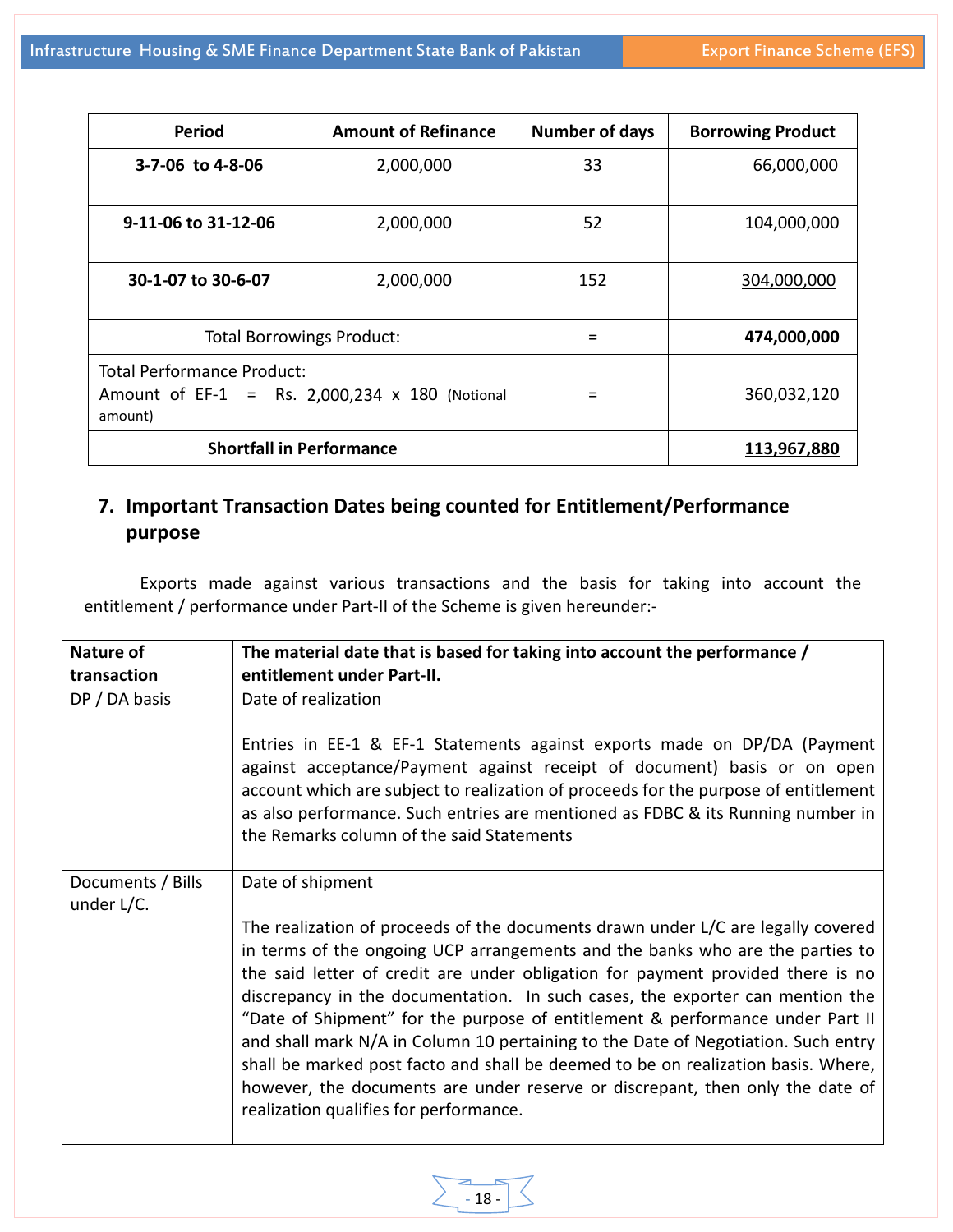| Discount of bill<br>under L/C | Date of Negotiation                                                                                                                                                                                                                                                                                                                                                                                                                                                                                                                                                                                                                                                           |
|-------------------------------|-------------------------------------------------------------------------------------------------------------------------------------------------------------------------------------------------------------------------------------------------------------------------------------------------------------------------------------------------------------------------------------------------------------------------------------------------------------------------------------------------------------------------------------------------------------------------------------------------------------------------------------------------------------------------------|
|                               | The banks usually discount clean export bills drawn under L/C. The entries showing<br>"Date of Negotiation" in Column 10 of EE-1 / EF-1 Statements qualify for<br>entitlement / performance provided the proceeds there-against are realized by<br>30 <sup>th</sup> November. Such entries are marked on "Post Facto" basis by FEOD for<br>verification of realization of proceeds and the exporters/banks are required to<br>submit proof of realization separately. In case proceeds there-against are not<br>realized or not reported in Supplementary Report by that time, the relevant entry<br>is deleted from the entitlement / performance of the exporter concerned. |
| <b>Advance Payment</b>        | Date of shipment                                                                                                                                                                                                                                                                                                                                                                                                                                                                                                                                                                                                                                                              |
|                               | Although payment are realized in advance from the buyer, however, the "Date of<br>Shipment" is taken into account for entitlement / performance under Part II only<br>when actual shipment is effected and such date is within the monitoring period.                                                                                                                                                                                                                                                                                                                                                                                                                         |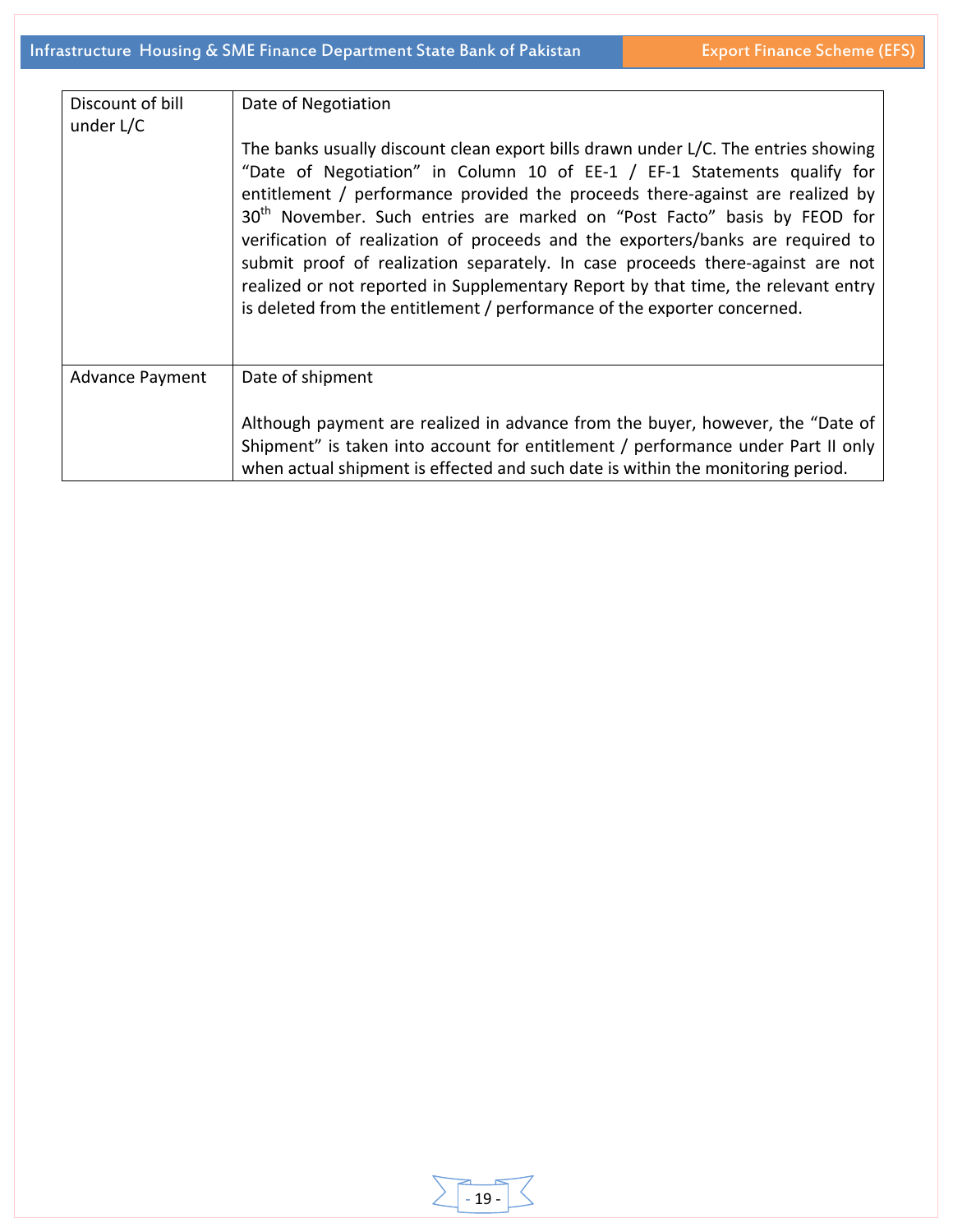# **IV. Common Instructions under the Scheme**

# **1. Allocation of Refinance Limits to Banks**

- 1.1 The State Bank of Pakistan will make refinance available to banks in the form of either purchase / rediscount of such bills of exchange / promissory notes as are eligible for purchase / rediscount by the State Bank of Pakistan under Section 17(2) (a) of the State Bank of Pakistan Act, 1956 or as loans against such bills under Section 17(4) (c) of the Act for a maximum period not exceeding 180 days.
- 1.2 The Head / Principal / Country Office of a scheduled bank is required to lodge an application at the beginning of a financial year or as advised in this behalf by the Infrastructure, Housing & SME Finance Department, State Bank of Pakistan specifically. An overall revolving refinance limit will be sanctioned for both parts of the Scheme, by State Bank of Pakistan as per approved criteria. In case the limit so sanctioned in favour of particular bank does not suffice to meet the demand for credit from exporters, SBP may consider request from the bank concerned for increasing its maximum entitlement for limit, provided its request is covered within SBP internal criteria for allocation of limits.
- 1.3 The banks will be appraised of the revolving limits sanctioned in their favour and copies thereof shall be endorsed to the SBP BSC Offices of the area where the Head / Principal / Country Office of the banks are located. The banks will be required to indicate to the concerned office of SBP BSC, the amount(s) that it desires to draw from various offices of SBP BSC, within the overall refinance limit sanctioned to it. A bank is also eligible, at its discretion, to alter its limit at various offices of the SBP BSC during the fiscal year and to have the reallocation of the amount(s) of the limit. For the purpose, it may request the concerned SBP BSC Office for re‐allocation of the limit by indicating the amount(s) to be availed from SBP BSC Office / Offices in a manner that such reallocation is within overall refinance limit sanctioned to it.
- 1.4 Banks shall be required to execute following documents (on the prescribed format) in favour of the SBP, in order to avail the refinance limit from the State Bank of Pakistan:‐
	- i) Agreement with State Bank of Pakistan (Form A).
	- ii) Demand Promissory Note for the entire amount of the limit sanctioned to them.
- 1.5 State Bank of Pakistan reserves the right to cancel or reduce the limit granted by it to a scheduled bank or to reject the demand promissory note of any particular exporter submitted by the bank. State Bank will also have the right to debar any exporter if it is satisfied that it has misused the facility. Decision of the State Bank in this regard shall be binding upon banks/exporters.

 $20 -$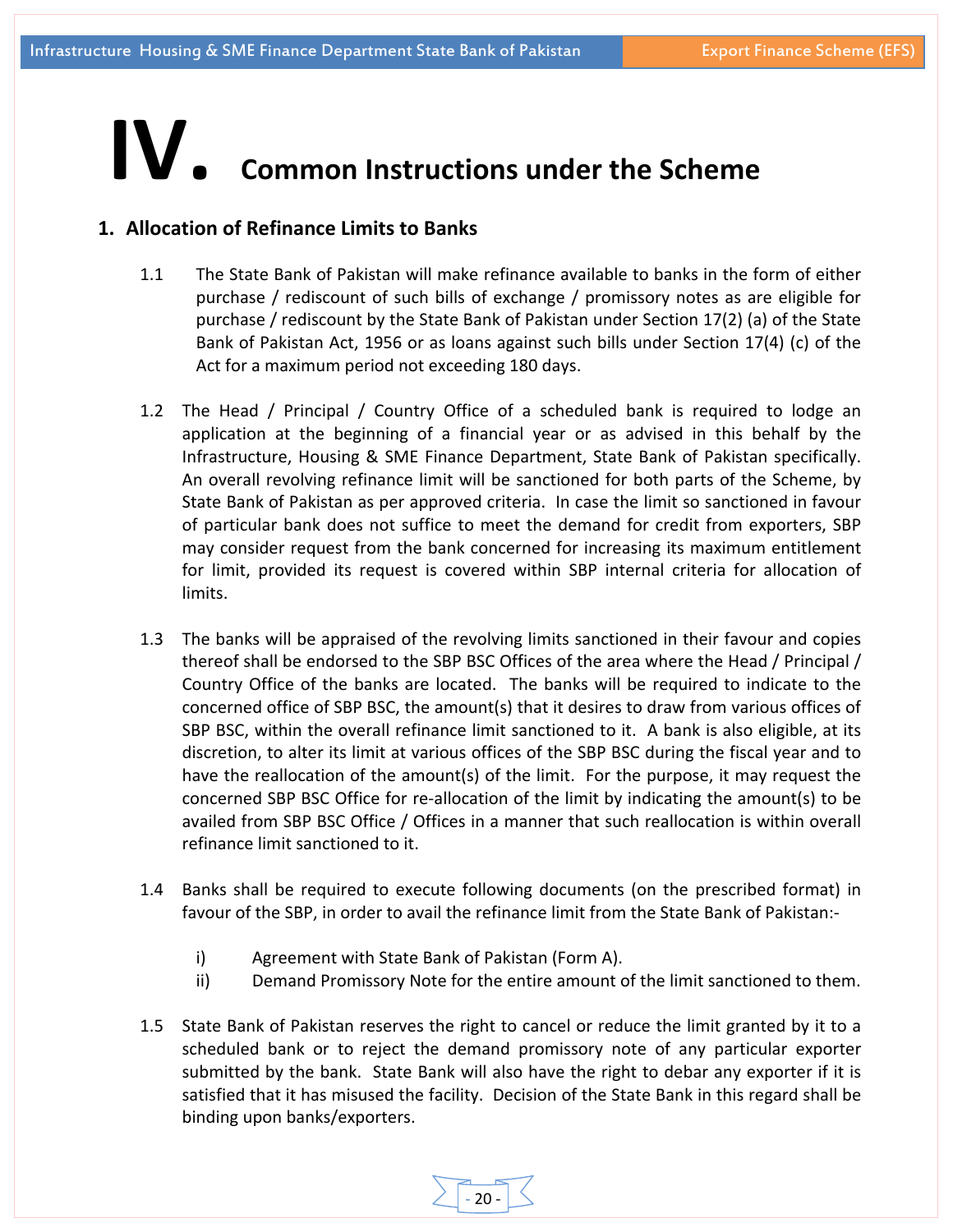1.6 Every scheduled bank shall submit such additional returns or furnish such information in respect of refinance cases as the State Bank of Pakistan may require from time to time.

# **2. Rate of Financing and payment thereof**

- 2.1 The maximum rate of mark-up under the Export Finance Scheme to be charged by banks from their exporters shall vary from time to time. The current rate of mark up charged by banks from borrowers is 11.0% p.a. with effect from January 1, 2011.
- 2.2 The banks shall invariably make payment of profit on quarterly basis to the concerned office of the SBP BSC at the end of each quarter.

# **3. Eligible Goods & Services under the Scheme**

- 3.1 All major value added commodities exported from Pakistan are eligible for financing under the scheme, except those mentioned in Negative List. Any exporter who meets the lending criteria of a bank can avail financing under EFS for export of eligible commodities.
- 3.2 With the changing business potential from Pakistan, especially the export of software/ IT related and other services, SBP has extended the scope<sup>1</sup> of EFS and devised special procedure<sup>2</sup> for availing finance under the Scheme against export of such services. SBP has elaborated financing against export of IT enabled services and in consultation with the Ministry of Science & Technology defined the term IT enabled services as; software development, web hosting and website services, Medical/ Legal/ Insurance and other transpiration services, Medical billing, data entry, back office processing, engineering services and design, Network consulting, remote education, Animation, Finance and accounting services, customer relationship services and customer interaction etc.
- 3.3 Financing under the Scheme is also available for consultancy services of various sectors of economy where foreign earning is remitted into Pakistan. Such sectors include; medical, pharmaceutical, engineering, accountancy, management, financial services, wholesale distribution and retail trade, transportation, storage and communication, telecommunication services, educational services and real estate consultancy services. Detailed procedure and special prescribed documents used for availing EFS facility for consultancy services are given in BSD Circular No.41 dated October 30, 2001 and PBD Circular No.26 dated July 11, 2003.
- 3.4 EFS facility can be availed for the exports of Gold Jewellery (embedded with or without precious / semi‐precious stones)/gemstones/precious and semi precious stones on self consignment basis subject to adherence with the conditions as laid down under F.E. Circular No.13 dated 28th May, 1997 as well as the procedure of export of the commodity mentioned vide Ministry of Commerce Notification No.SRO/266(I)/2001

1

<sup>&</sup>lt;sup>1</sup> BPRD Circular No.5 dated March 03, 1997<br><sup>2</sup> BPRD Circular Letter No. 23 dated October 20, 1998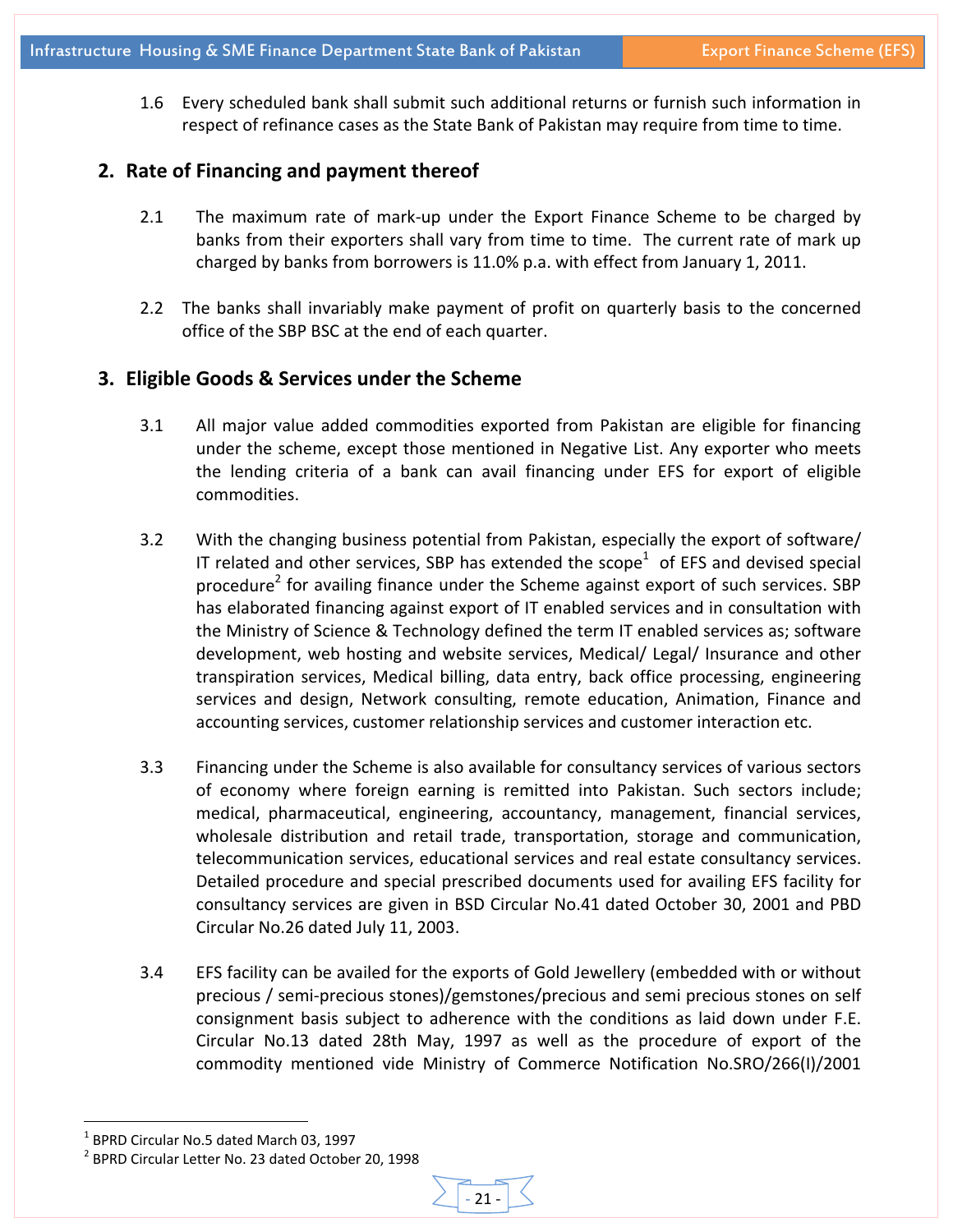dated 7th May, 2001(c.f. BPD Circular No.12 dated April 7, 2003 read with SMED Circular letter No.05 dated September 11, 2006)

3.5 The Scheme in its broad parameters is also applicable for, i) local supplies against international tenders (detail BCD Circular No.4 dated 26th January, 1982), ii) export on Post shipment basis as also export proceeds realized under Part II against the eligible good exported for display/sale in International Fairs and Exhibitions(detail BCD Circular No.31 dated 28th August, 1982 read with SMEFD Circular No.12 dated July 16, 2009) and iv) supplies to Export Processing Zones (detail BCD Circular No.26 dated 4th August, 1982).

 $-22-$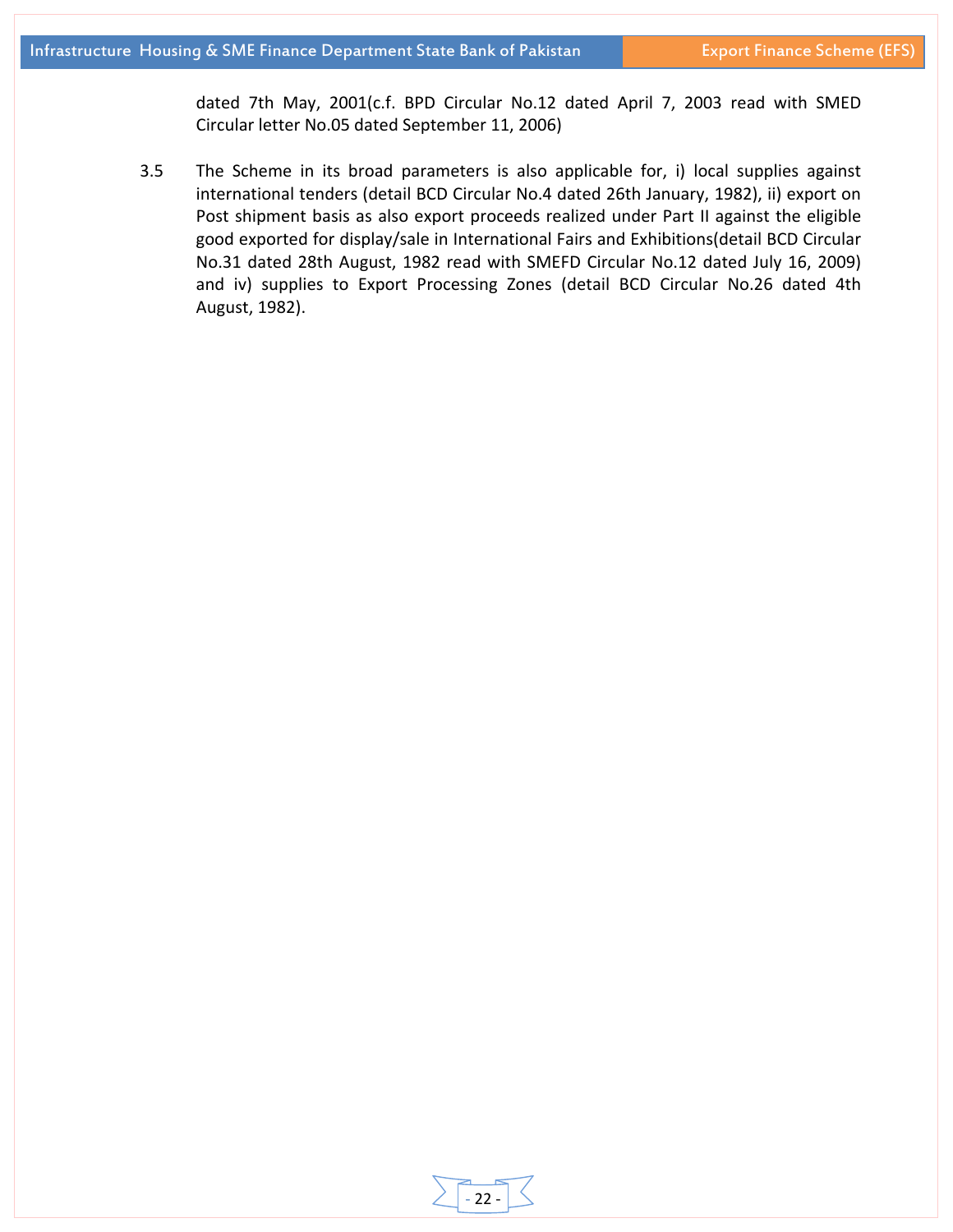# **4. NEGATIVE LIST (NL)**

# **List of commodities not eligible for export refinance under the Export Finance Scheme along‐with their specific harmonized codes.**

|                                                  | <b>Harmonized Code</b>                                               |                                                                                                                                                                               |  |
|--------------------------------------------------|----------------------------------------------------------------------|-------------------------------------------------------------------------------------------------------------------------------------------------------------------------------|--|
|                                                  | Main HC                                                              | Sub Heading No.                                                                                                                                                               |  |
|                                                  | <b>ITC</b>                                                           |                                                                                                                                                                               |  |
| Raw Cotton<br>Absorbent                          | 52.01<br>52.02<br>52.03                                              | 1404.20                                                                                                                                                                       |  |
| All Types of Yarn                                | 52.05<br>52.06                                                       | 5207.1000<br>5207.9000                                                                                                                                                        |  |
| Mutton and Beef other than<br>frozen & preserved | 02.01<br>02.02<br>02.03<br>02.04<br>02.06<br>02.08<br>16.01<br>16.02 | Excl. 0208.20. Frog Legs                                                                                                                                                      |  |
| <b>Petroleum Products</b>                        | 27.08<br>27.10<br>27.11<br>27.12<br>27.13<br>27.14<br>27.15          | Excl. 2710.0011 Motor Spirit.<br>Excl. 2712.1000 Petroleum Jelly<br>Excl.<br>2712.2000<br>Paraffin<br>wax.                                                                    |  |
| Crude Vegetable<br>n.e.s.                        | 06.02<br>12.11<br>12.13<br>12.14<br>13.01<br>13.02                   | (Excl. Rose Buds / Flower)<br>(Excl. Sassafrass Leaves)<br>(Excl. Guar Gum Extract / Guar<br>Protein<br>Liquorice<br>Extract/Asafoetida Hing).<br>(Excl Lithospermum Vestitum |  |
|                                                  |                                                                      | (Excluding Surgical Bleached /<br>materials 06.01<br>14.01                                                                                                                    |  |

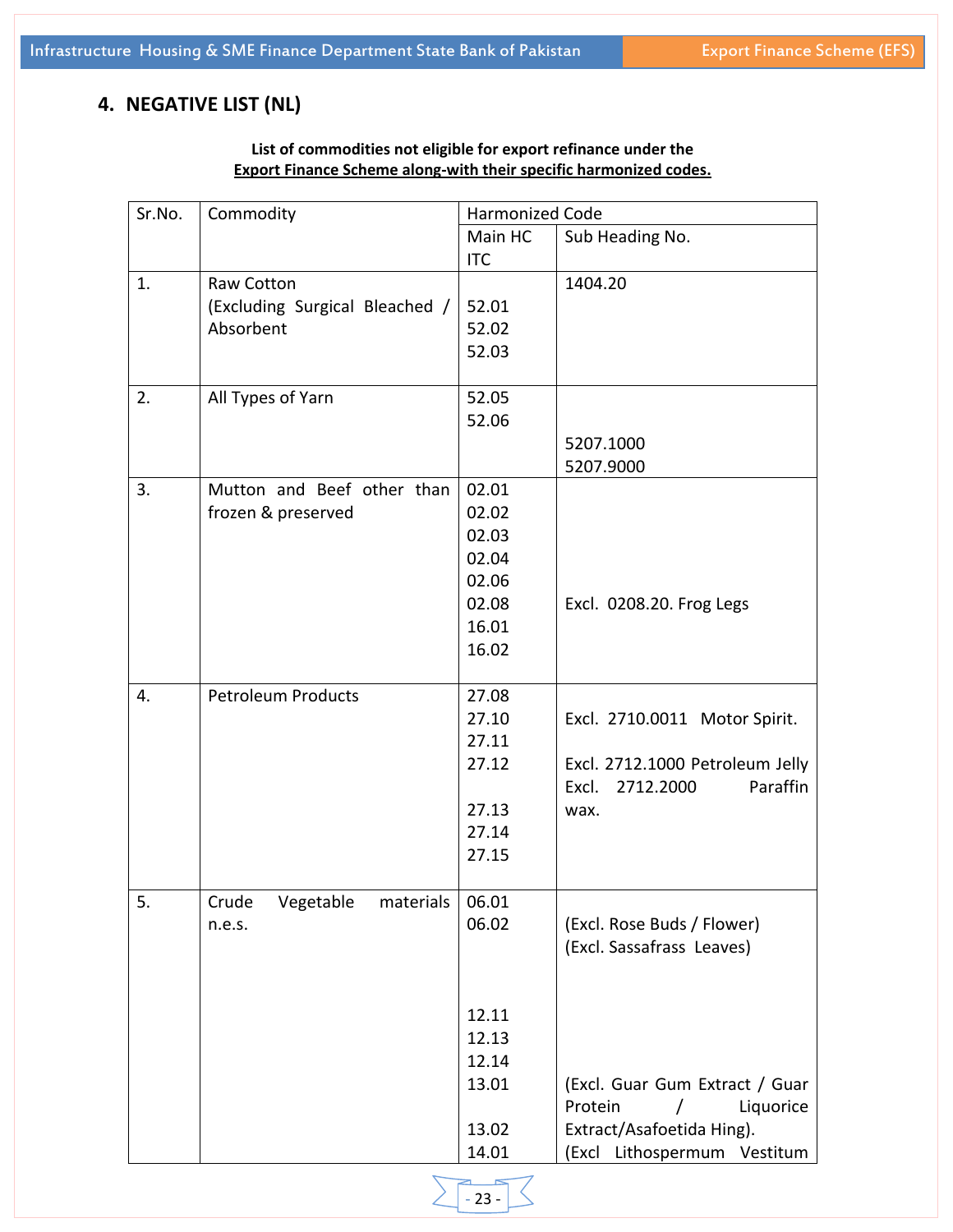|    |                                  | 14.01 | Rattan Jot)                                                                                             |
|----|----------------------------------|-------|---------------------------------------------------------------------------------------------------------|
|    |                                  | 14.02 |                                                                                                         |
|    |                                  | 14.03 |                                                                                                         |
|    |                                  | 14.04 |                                                                                                         |
|    |                                  |       |                                                                                                         |
|    |                                  |       | Powder)<br>(Excl.<br>Henna<br>(1404.1010)                                                               |
|    |                                  |       |                                                                                                         |
| 6. | Wool & Animal Hair               | 05.02 | (Excl Wool Tops) (5105.29)                                                                              |
|    |                                  | 05.03 |                                                                                                         |
|    |                                  | 51.01 |                                                                                                         |
|    |                                  | 51.02 |                                                                                                         |
|    |                                  | 51.03 |                                                                                                         |
|    |                                  | 51.04 |                                                                                                         |
|    |                                  | 51.05 |                                                                                                         |
| 7. | Crude Animal Material.           | 04.07 |                                                                                                         |
|    |                                  | 04.08 |                                                                                                         |
|    |                                  | 05.04 | (Excl.<br>Animal<br>&<br>Casings                                                                        |
|    |                                  |       | Fatends).                                                                                               |
|    |                                  | 05.05 |                                                                                                         |
|    |                                  | 05.06 |                                                                                                         |
|    |                                  | 05.07 | (Excl. Bones).                                                                                          |
|    |                                  | 05.08 |                                                                                                         |
|    |                                  | 05.09 |                                                                                                         |
|    |                                  | 05.10 |                                                                                                         |
|    |                                  | 05.11 |                                                                                                         |
|    |                                  |       |                                                                                                         |
| 8. | All Grains including Grain Flour | 10.01 |                                                                                                         |
|    |                                  | 10.02 |                                                                                                         |
|    |                                  | 10.03 |                                                                                                         |
|    |                                  | 10.04 |                                                                                                         |
|    |                                  | 10.05 |                                                                                                         |
|    |                                  | 10.06 | (Excluding<br>Packeted<br>Irri<br>/Basmati<br>Parboiled<br>$\prime$<br>White/Brown<br>Rice in<br>retail |
|    |                                  | 10.07 | packets of 1-50 kgs). Moreover,                                                                         |
|    |                                  | 10.08 |                                                                                                         |
|    |                                  |       | the export of Brown Rice in                                                                             |
|    |                                  | 11.01 | bulk/lose is eligible to European                                                                       |
|    |                                  | 11.02 | Countries under EFS Part-I                                                                              |
|    |                                  | 11.03 | against L/Cs only.                                                                                      |
|    |                                  | 11.04 |                                                                                                         |
|    |                                  | 11.06 |                                                                                                         |
| 9. | Stone, Sand and Gravel.          | 25.05 |                                                                                                         |
|    |                                  |       |                                                                                                         |

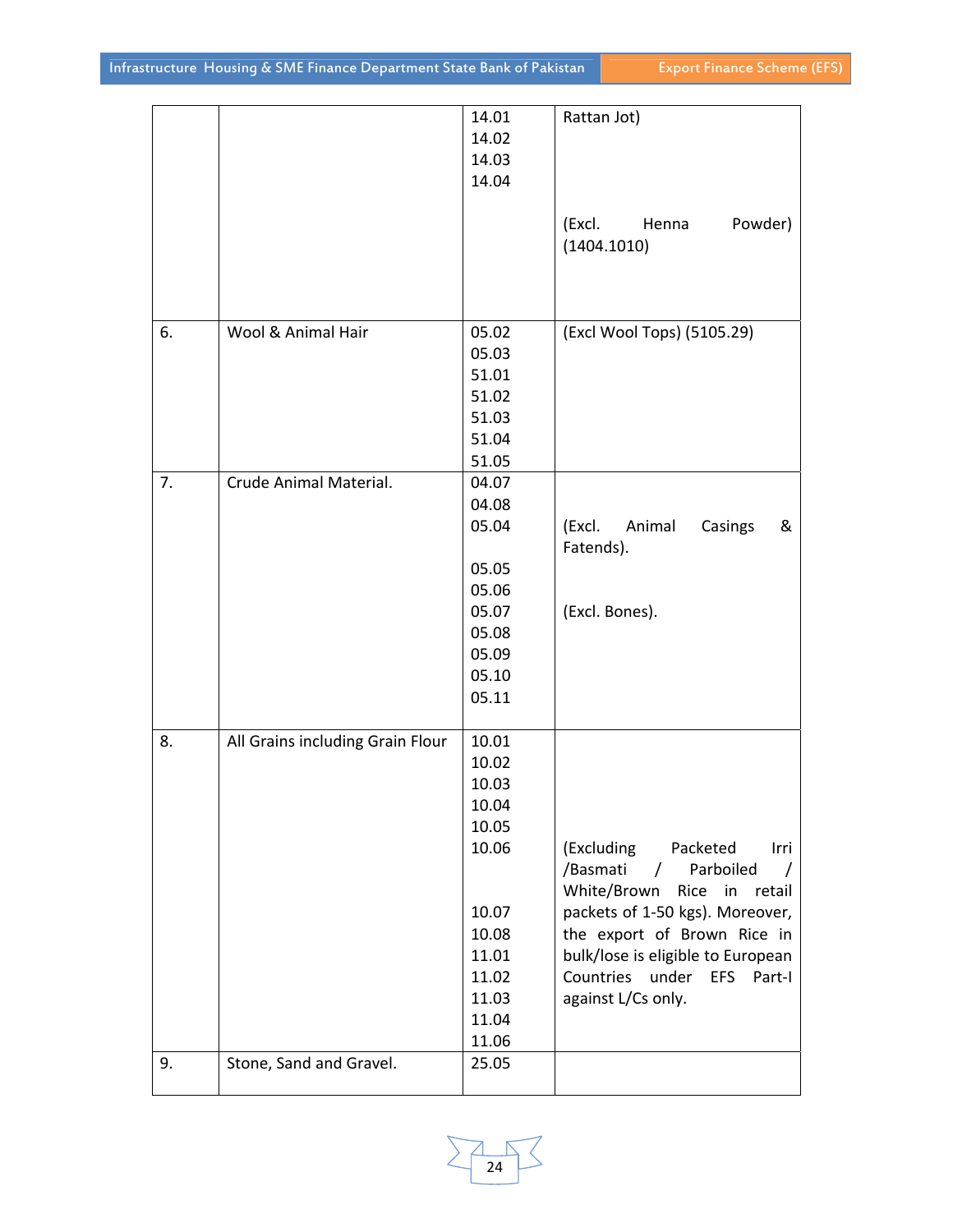|     |                              | 25.06 |                                  |
|-----|------------------------------|-------|----------------------------------|
|     |                              | 25.07 |                                  |
|     |                              | 25.14 |                                  |
|     |                              | 25.15 | (Excluding: Onyx, marble and     |
|     |                              |       | Granite tiles/slabs polished or  |
|     |                              |       | unpolished cut into regular size |
|     |                              |       | with a maximum thickness of      |
|     |                              | 25.16 | one inch.                        |
|     |                              | 25.17 |                                  |
|     |                              | 25.20 |                                  |
|     |                              | 25.21 |                                  |
| 10. | Waste & Scrap of all kinds   | 23.03 | 2303.10 (Excluding Rice Gluten)  |
|     |                              | 23.04 |                                  |
|     |                              | 23.05 |                                  |
|     |                              |       |                                  |
|     |                              | 23.06 |                                  |
|     |                              | 23.07 |                                  |
|     |                              | 23.08 |                                  |
|     |                              | 26.18 |                                  |
|     |                              | 26.19 |                                  |
|     |                              | 26.20 |                                  |
|     |                              | 26.21 | 3907.6020(Polyethylene           |
|     |                              | 39.15 | Terephthalate (PET) Resin)       |
|     |                              | 41.10 |                                  |
|     |                              | 47.07 | 5301.30                          |
|     |                              |       | 5303.90                          |
|     |                              | 55.05 |                                  |
|     |                              | 57.03 |                                  |
|     |                              | 71.12 |                                  |
|     |                              | 72.14 |                                  |
|     |                              | 74.04 |                                  |
|     |                              | 76.02 |                                  |
|     |                              | 78.02 |                                  |
|     |                              | 79.02 |                                  |
|     |                              | 80.02 |                                  |
|     |                              |       |                                  |
| 11. | Fertilizer Crude             | 25.10 | 3101.00                          |
|     |                              |       | 3102.50                          |
|     |                              |       | 3104.10                          |
|     |                              |       |                                  |
| 12. | Jewellery exported under the |       | (Excluding Gold<br>Jewellery     |
|     | Entrustment Scheme.          |       | embedded with or without         |
|     |                              |       | precious/semi precious stones    |
|     |                              |       | to be financed as per BPD        |
|     |                              |       | Circular No.12 of 2003 on case   |
|     |                              |       | by case basis against Firm       |
|     |                              |       | Export Order/LC.                 |
| 13  | Live Animals                 | 01.01 |                                  |
|     |                              |       |                                  |

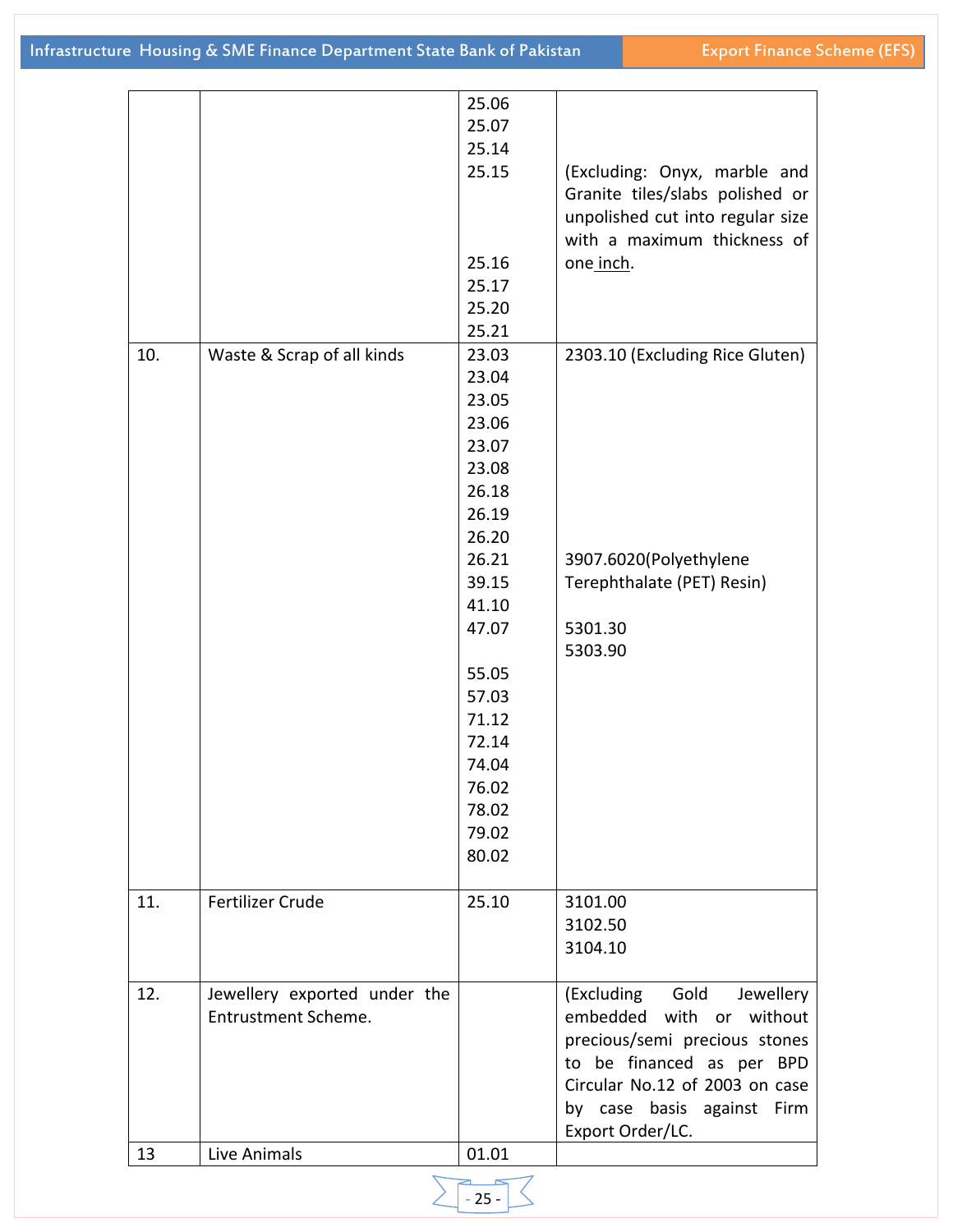|     |                       | 01.02<br>01.03<br>01.04<br>01.05<br>01.06                                                                                                                                                 | (Excl. Hatching Eggs & Day Old<br>Chicks                                  |
|-----|-----------------------|-------------------------------------------------------------------------------------------------------------------------------------------------------------------------------------------|---------------------------------------------------------------------------|
| 14  | Hides & Skins         | 41.01<br>41.02<br>41.03                                                                                                                                                                   |                                                                           |
| 15  | Leather Wet Blue      | 41.04<br>41.05<br>41.06<br>41.07                                                                                                                                                          | 4104.21 to 4104.29<br>4105.11 to 4105.19<br>4106.11 to 4106.19<br>4107.21 |
| 16  | <b>Crude Minerals</b> | 25.01<br>25.02<br>25.03<br>25.04<br>25.07<br>25.08<br>25.09<br>25.11<br>25.12<br>25.18<br>25.19<br>25.22<br>25.25<br>25.26<br>25.27<br>25.28<br>25.29<br>25.30<br>27.01<br>27.02<br>27.03 | (Excl. Refined / Treated Salt)                                            |
| 17. | Antiques              | 97.06                                                                                                                                                                                     |                                                                           |
| 18. | All Metal Ores        | 26.01<br>26.02                                                                                                                                                                            | Magnesite<br>the<br>(Excl.<br>in<br>processed form)                       |
|     |                       | 26.03<br>26.04                                                                                                                                                                            | (Excluding Blister Copper 26.03<br>& 74.01)                               |

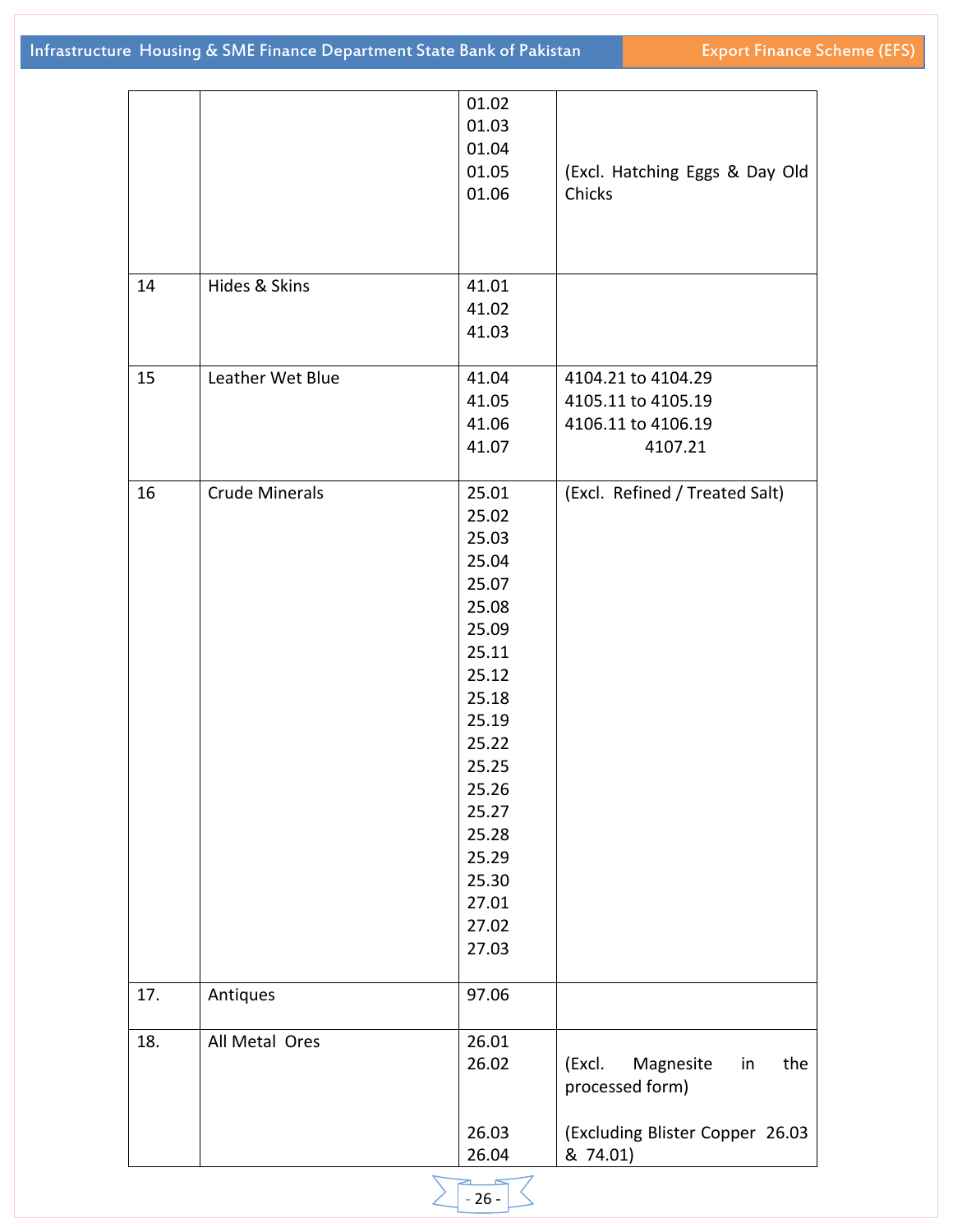|     |                             | 26.05 |                                       |
|-----|-----------------------------|-------|---------------------------------------|
|     |                             | 26.06 |                                       |
|     |                             | 26.07 |                                       |
|     |                             | 26.08 |                                       |
|     |                             | 26.09 | (Excl. Chrome concentrates in         |
|     |                             | 26.10 | the processed form 26.10).            |
|     |                             |       |                                       |
|     |                             | 26.11 |                                       |
|     |                             | 26.12 |                                       |
|     |                             | 26.13 |                                       |
|     |                             | 26.14 |                                       |
|     |                             | 26.15 |                                       |
|     |                             | 26.16 |                                       |
|     |                             | 26.17 |                                       |
|     |                             | 74.01 |                                       |
|     |                             | 75.01 |                                       |
|     |                             |       |                                       |
| 19. | <b>Fur Skins</b>            | 43.01 |                                       |
|     |                             | 43.02 |                                       |
|     |                             | 43.03 |                                       |
| 20. | Wood in rough or squared    | 44.01 |                                       |
|     |                             | 44.02 |                                       |
|     |                             | 44.03 |                                       |
|     |                             | 44.04 |                                       |
|     |                             | 44.05 |                                       |
|     |                             | 44.06 |                                       |
|     |                             | 44.07 |                                       |
|     |                             | 44.08 |                                       |
|     |                             | 44.09 |                                       |
|     |                             |       |                                       |
| 21  | Bleached / Unbleached Cloth |       | *(Excl. Bleached / unbleached         |
|     |                             |       | cloth exported at a price of          |
|     |                             |       | above<br><b>US</b><br>2.50<br>\$<br>( |
|     |                             |       | equivalent)/square meter.             |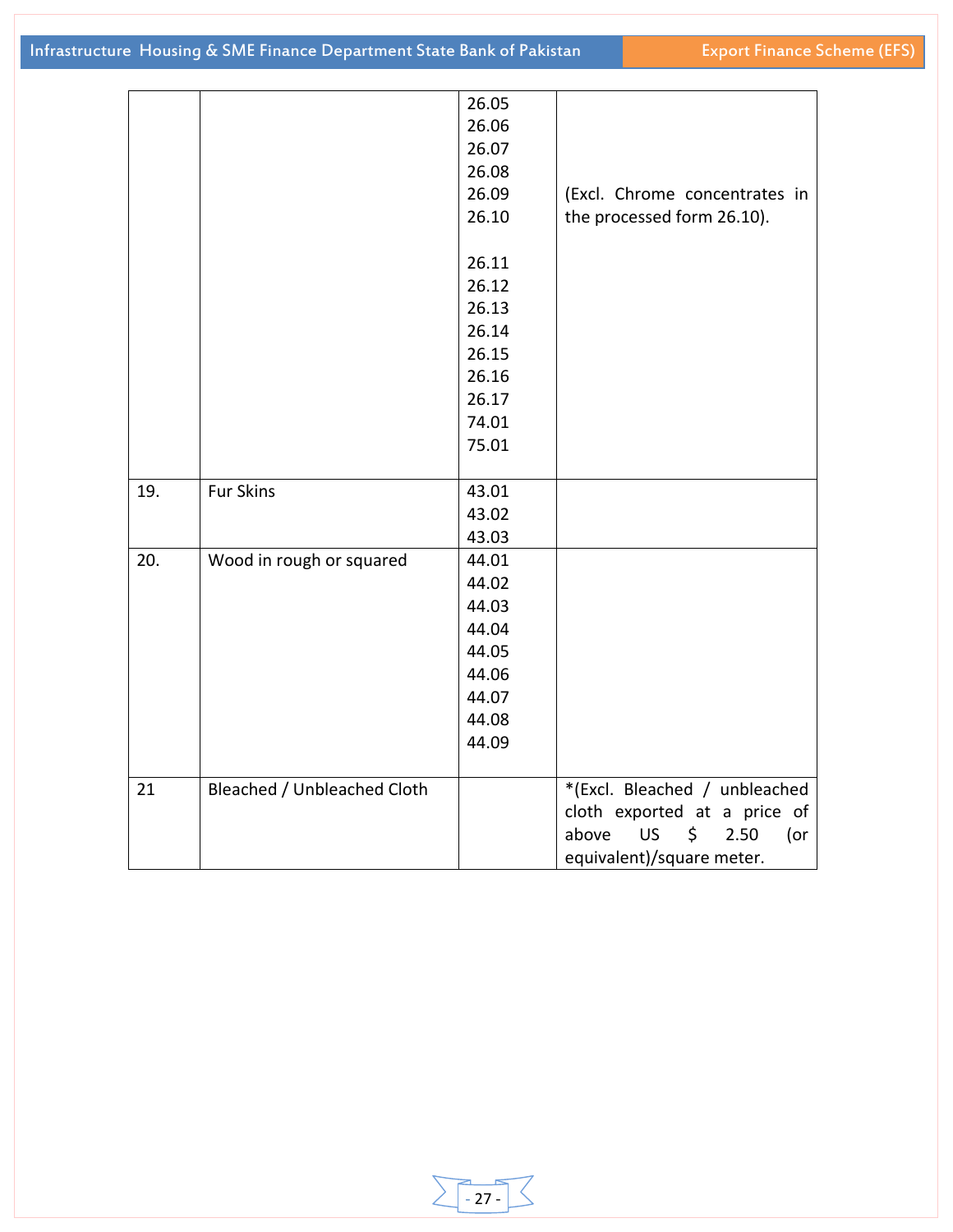# **5. Linkage of Overdue Export Proceeds with EFS**

- 5.1 To streamline the procedure for availing financing under EFS, a condition of maximum overdue exports proceeds as 5% of last year exports has been laid down for the exporters<sup>3</sup>. Accordingly, if overdue export position of an exporter is greater than 5% of the previous year's exports shown in EE‐1 statements, the exporter would not be entitled to avail the EFS facility till such time that the overdue position is reduced to the 5% benchmark level. Exporters availing only the EFS Part-I facility are also required to submit the prescribed EE‐1 statements.
- 5.2 Each exporter is required to give a Certificate on a prescribed Form showing consolidated position of overdue export bills outstanding against all bank(s) {as per the record of Foreign Exchange Operations Department (FEOD)}, as a percentage of the total exports of the preceding year finalized in EE‐1 statements. The total amount of overdue export proceeds will be reported in PKR by applying the annual average exchange rate of the year (simple average of monthly average exchange rate published by SBP), on which the export performance would be based for calculating the 5% benchmark of overdue export bills. The Certificate should be submitted through the bank to the concerned SBP BSC office on a six monthly basis by 31st March &  $30<sup>th</sup>$  September, each year; which will remain valid up to the next six months.
- 5.3 If an exporter becomes eligible for EFS by repatriating the proceeds to the level of 5% benchmark in the intervening period prescribed for submission of certificate, he would be allowed to submit a request along with a new certificate for availing the EFS facility.
- 5.4 Any misreporting/misstatement shall attract imposition of fine on bank/exporter at the rate prescribed under the Scheme.

# **6. On‐site Verification of Refinance cases**

6.1 The concerned SBP Office will undertake random on‐site checking of refinance cases at banks on the financial year basis and will examine the entire documents. Verification team of SBP BSC Offices will verify at least 70% of the amounts of refinance disbursed under each part, ensuring coverage of all types of cases i‐e Small, Medium and large, during the verification process. In case irregularities are pointed out involving recovery of fine on account of any default in processing of case or scrutiny of shipping documents, fines levied upon banks for such irregularities shall not be refunded. However, where such irregularities / deviations were found to have been willfully suppressed by the employees of bank the concerned institution shall be at discretion for taking such punitive actions as considered appropriate by the management of the bank. Subsequent to the finalization of the checking no claim for refund relating to modification in documents etc. from the borrower / bank will be entertained.

‐ 28 ‐

 $\overline{a}$ 

 $3$  IH & SMEFD Circular No. 08 dated July 23, 2011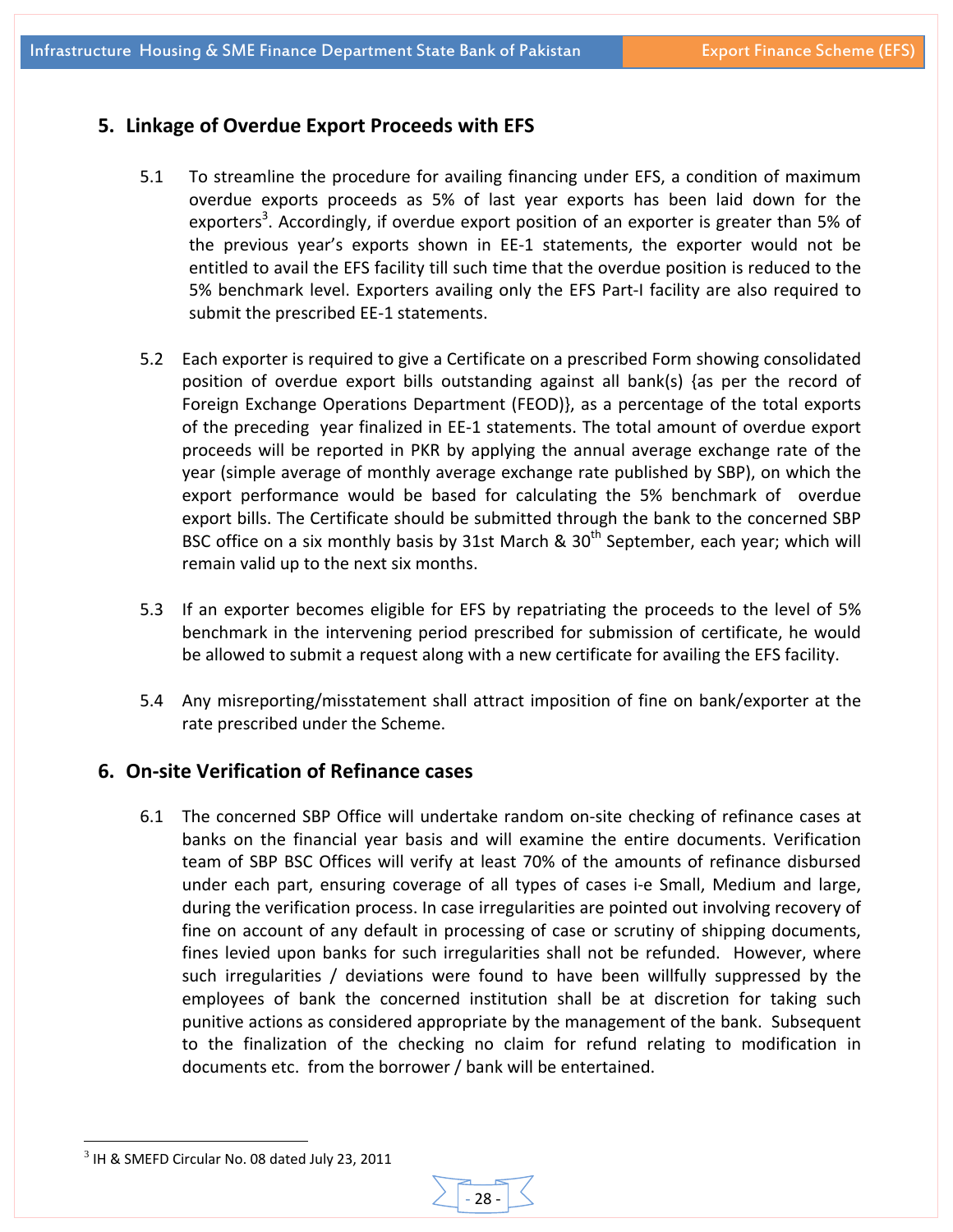- 6.2 The concerned SBP BSC Office will nominate their representative officers to conduct verification of EFS cases at any particular branches of bank. The SBP BSC Office will issue a letter to the concerned bank at least 15 days prior to schedule visit for verification of EFS cases without intimating the actual date of visit to the concerned bank. The bank shall extend all possible help for the smooth checking of the cases and the officials of the bank shall co-operate with the authorized officers to carry out their work expeditiously. Such verification shall be in addition to the regular inspection of the bank conducted by our Banking Inspection Department. As such checking by Export Refinance Section of concerned SBP BSC Office, shall not absolve bank from its responsibilities under the Scheme.
- 6.3 In case of transfer of limit/performance under EFS Part‐II the NOC issuing SBP BSC Office will conduct on-site verification of EE-1/EF-1 statements and relevant documents during on‐site verification of the bank even if no loan has been availed by the exporter at that office/bank. Any violation observed therein will be communicated to the NOC receiving office, in order to charge fine(s) for violation(s) under the provision of EFS. On‐site verification of documents against EE‐1/EF‐1 statements will also be carried out at bank(s) who issued NOC in favor of other banks within one centre for the purpose of transfer of exporters' limit/performance.

## **7. Incentives under Prudential Regulations**

Under the Prudential Regulations, for Corporate/Commercial banking, exporters availing finance under EFS are exempted from certain restrictions which are available to both Direct & Indirect Exporters, as under:‐

- a. In determining limit on exposure to a single person/group, pre / post shipment credit provided to finance export of goods covered by letter of credits / firm export order are not included in the exposure (**Prudential Regulations R‐I).**
- b. Banks/DFIs not shall provide unsecured/clean financing facility in any form of a sum exceeding Rs. 500,000 to any person. However, clean facilities granted to finance the export of commodities eligible under the Export Finance Scheme shall be exempt from per party limit on clean facilities **(Prudential Regulations R‐4).**
- $\epsilon$ . While granting accommodation, banks/DFIs shall ensure that the total accommodation availed by any borrower from financial institution does not exceed 10 times of the capital & reserves (free of losses) of the borrower as disclosed in its Audited Accounts. Export finance shall be excluded from the borrowings for the purpose under Prudential Regulation R‐5.

29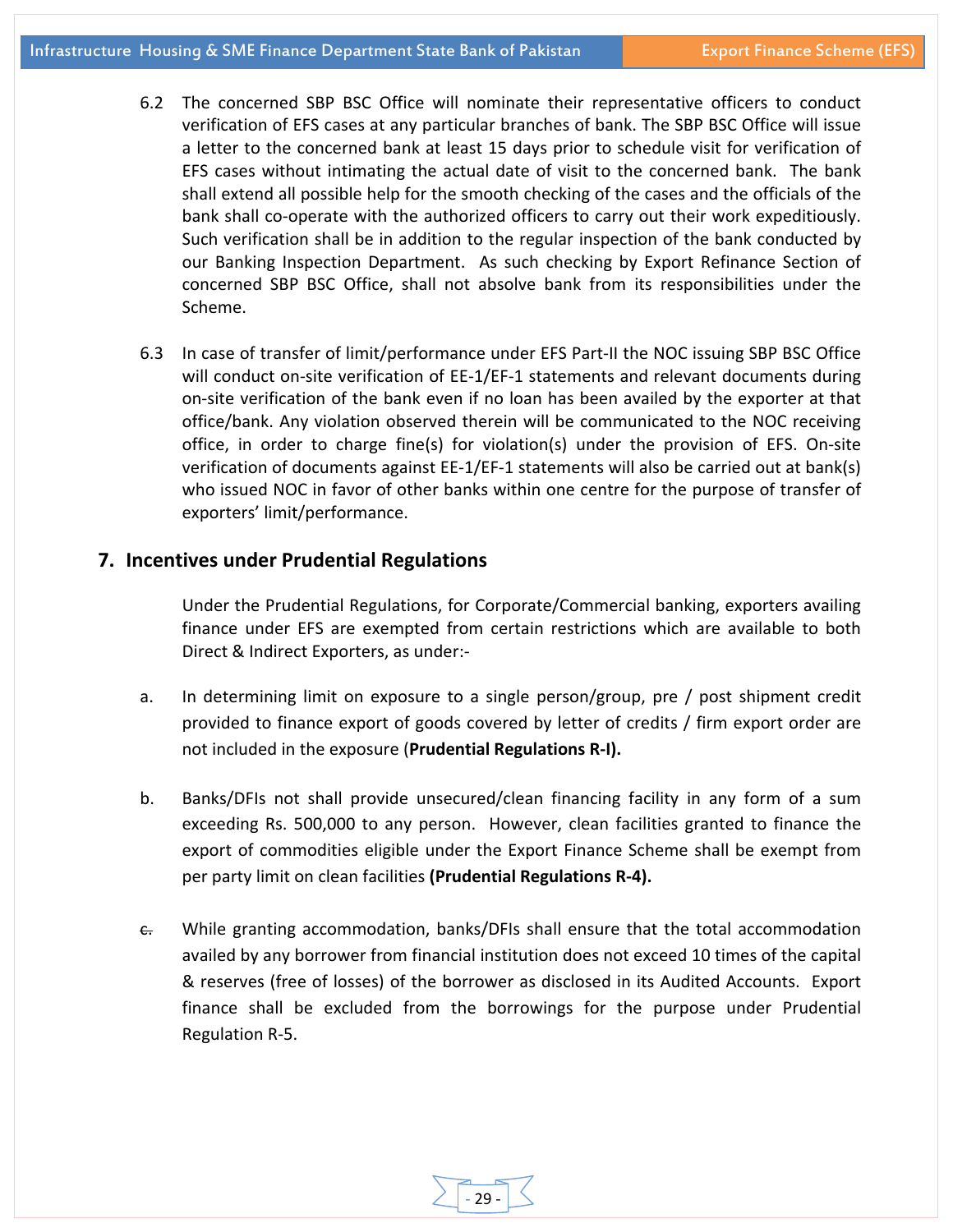# **8. Penalties being Charged under the Schemes on account of Various Irregularities**

Various Fines are charged under EFS to both borrower and bank on account of different kinds of irregularities at rates given in the following table:

# **Fine EFS Part‐I:**

| S.No.        | <b>Nature of Irregularity</b>                                                                                                           | <b>Rate of Fine</b>                                                                                                                                                                                                                                                                                                                                                                                                                                                                                                 |
|--------------|-----------------------------------------------------------------------------------------------------------------------------------------|---------------------------------------------------------------------------------------------------------------------------------------------------------------------------------------------------------------------------------------------------------------------------------------------------------------------------------------------------------------------------------------------------------------------------------------------------------------------------------------------------------------------|
| $\mathsf{i}$ | Non-Shipment                                                                                                                            | Paisa 37 per day per Rs.1000 or part<br>thereof                                                                                                                                                                                                                                                                                                                                                                                                                                                                     |
| ii)          | Short/Delayed Shipment                                                                                                                  | Paisa 28 per day per Rs.1000 or part<br>thereof                                                                                                                                                                                                                                                                                                                                                                                                                                                                     |
| iii)         | Late adjustment of funds by a bank<br>against repayment made to it.                                                                     | Paisa 42 per day per Rs.1000 or part<br>thereof                                                                                                                                                                                                                                                                                                                                                                                                                                                                     |
| iv)          | Fine for delayed submission of shipping<br>documents by the exporters                                                                   | Rs.2000 for the default and Rs.100 per<br>day for each day of default                                                                                                                                                                                                                                                                                                                                                                                                                                               |
| v)           | Fine for wrong information and incorrect<br>reporting / entry in any Statement<br>required to be furnished to State Bank of<br>Pakistan | Rs. 100/- per such wrong /incorrect<br>reported entry                                                                                                                                                                                                                                                                                                                                                                                                                                                               |
| vi)          | Fine for non-submission of EPRC by bank<br>within prescribed period.                                                                    | Rs.20,000/-, 25% of which i.e. Rs.5,000/-,<br>would be non refundable even on late<br>submission of EPRC.                                                                                                                                                                                                                                                                                                                                                                                                           |
| vii)         | Fine for irregular availment of pre-<br>shipment/post-shipment export finance<br>facility by exporters                                  | In all pre-shipment/post-shipment loans<br>cases where it has been noticed that<br>shipment(s) was made before/after (in<br>case of post-shipment) disbursement of<br>finance, the shipment has to be treated<br>as in order subject to recovery of fine at<br>the rate of Rs.2,000/- and Rs.100/- per<br>day for the period for which the<br>refinance loan remains outstanding on<br>the part of the bank or up to the date of<br>factual position conveyed to concerned<br>SBP BSC Office, whichever is earlier. |

# **Fine under EFS Part‐II:**

| S.<br>No. | <b>Nature of Default</b>  | <b>Rate of Fine</b>                                                                                                                                                                                                                          |
|-----------|---------------------------|----------------------------------------------------------------------------------------------------------------------------------------------------------------------------------------------------------------------------------------------|
|           | Short-fall in performance | In case of non performance, fine shall<br>be charged at the rate of Paisa 37 per<br>Rs.1000 or part thereof (Product).<br>However, where performance is in<br>excess of 50% of the prescribed level,<br>fine shall be charged at the rate of |

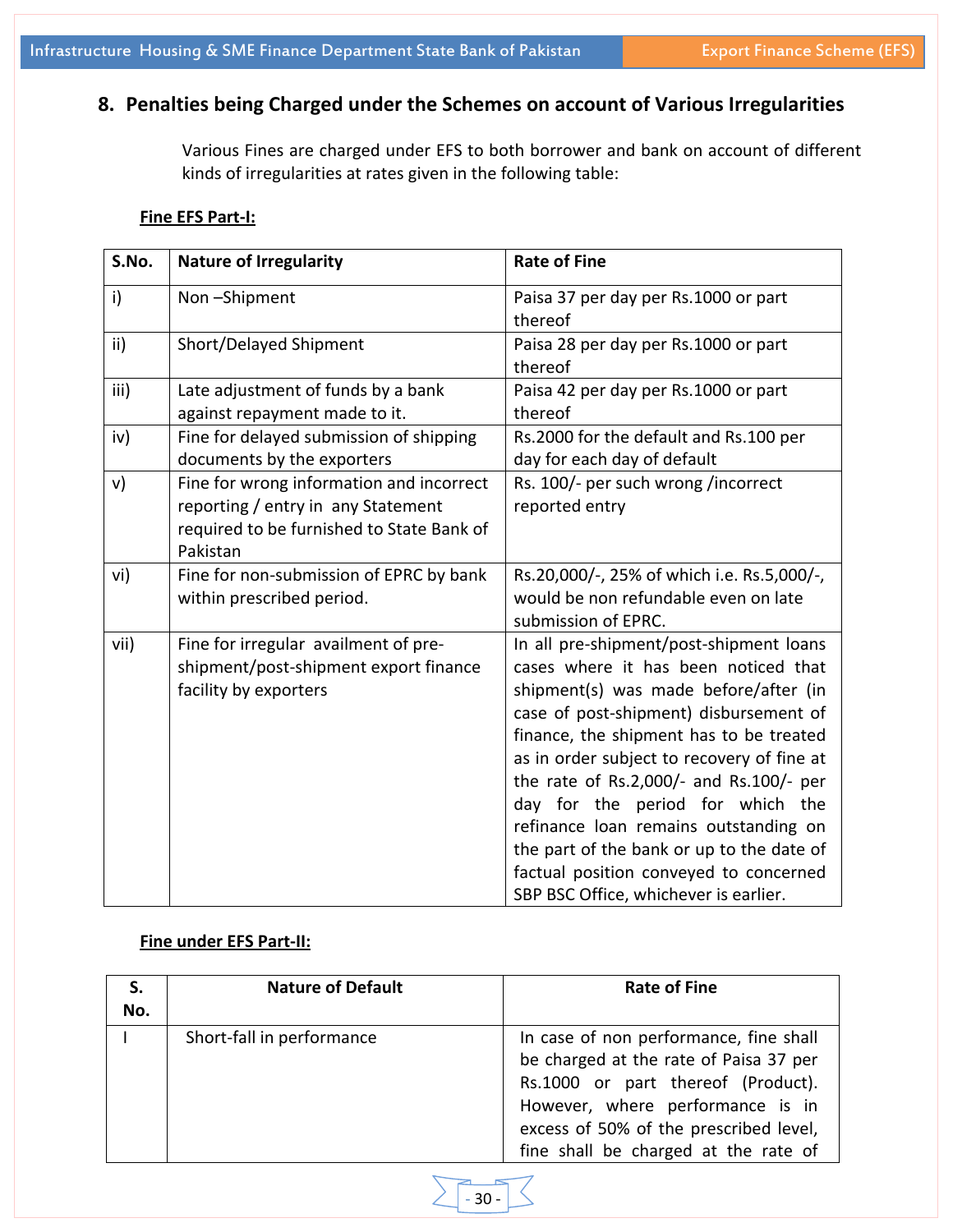|     |                                                                                                                                                                       | Paisa 28 per Rs.1000 of the shortfall or<br>part thereof.                                                                                                                                                                                                                                                                                                                                                                                                                     |
|-----|-----------------------------------------------------------------------------------------------------------------------------------------------------------------------|-------------------------------------------------------------------------------------------------------------------------------------------------------------------------------------------------------------------------------------------------------------------------------------------------------------------------------------------------------------------------------------------------------------------------------------------------------------------------------|
| li. | Fine for any other default by the<br>exporter/bank                                                                                                                    | Paisa 37 per day per Rs.1000 or part<br>thereof, however, depending upon the<br>nature of irregularity by the exporter<br>and / or bank or both, in administering<br>the Scheme, such as misuse of the<br>facilities, utilization of the Scheme on<br>fraudulent<br>and<br>tempered<br>or<br>documents etc, SBP may also consider<br>to place an embargo for a period of<br>one year on the bank and / or exporter<br>or both for availing financing facilities<br>under EFS. |
| lii | wrong information<br>for<br>Fine<br>and<br>reporting / entry<br>incorrect<br>in<br>statement (EF-1, EE-1 or in any other<br>Forms required to be submitted to<br>SBP. | Rs.100 per wrong entry.                                                                                                                                                                                                                                                                                                                                                                                                                                                       |

# **9. Procedures for Refund of Fine**

Fines are imposed on the exporters for non‐performance on account of their failure to produce evidences of shipment under Part I and performance reports under Part II within the prescribed deadlines. However, after imposition of fine, a considerable number of representations are made to SBP for refund of fine, which are not supported by the requisite and necessary documents / evidences and resulted in delay in processing of cases. In order to streamline processing of the cases involving refund of fines recovered under EFS as also to make the system more transparent, a procedure has been prescribed for refund of fine vide SMEFD Circular No.05 dated December 26, 2008, where reasons for non performance are due to unanticipated factors and beyond the control of the exporter(force majeure event).

Under the Export Finance Scheme no request(s) for refund of fine(s) shall be entertained after expiry of 3 years from the date of recovery of fine on account of various violations. (c.f. SMEFD Circular Letter No 10. dated June 29, 2010).

# **10. Period of Preservation of Record**

10.1 The period of preservation of record relating to Export Finance Scheme will be 3 years in cases where no fine has been recovered or fine recovered does not pertain to non‐ shipment/performance provided there is no dispute between the bank and the

 $31 -$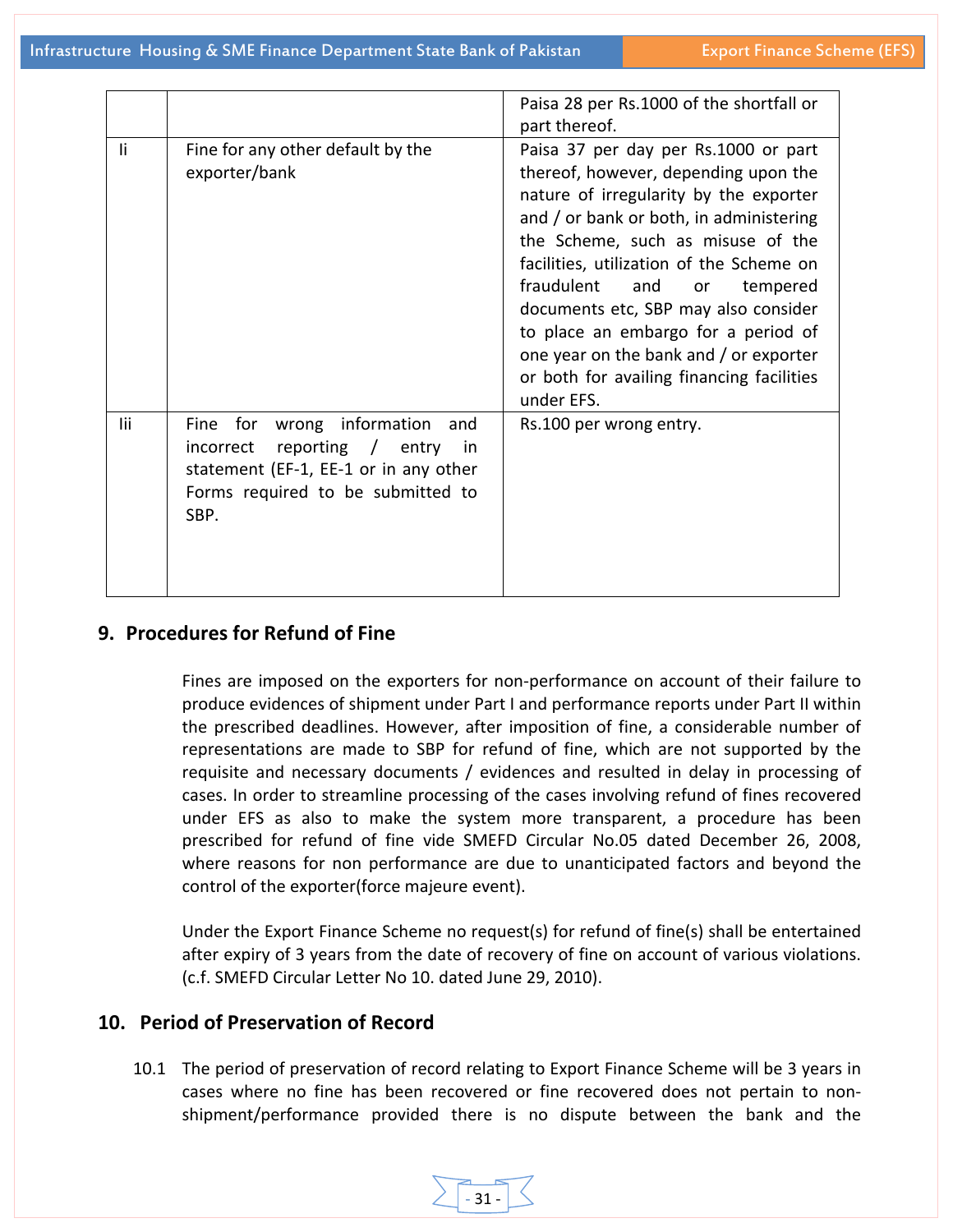borrower. Banks may like to protect their interest in such cases, without putting exporter to any hardship.

10.2 In cases where fine has been recovered from the exporter on account of any irregularity in shipment or performance, the banks shall be under obligation to keep records of such cases for a period of at least six years.

‐ 32 ‐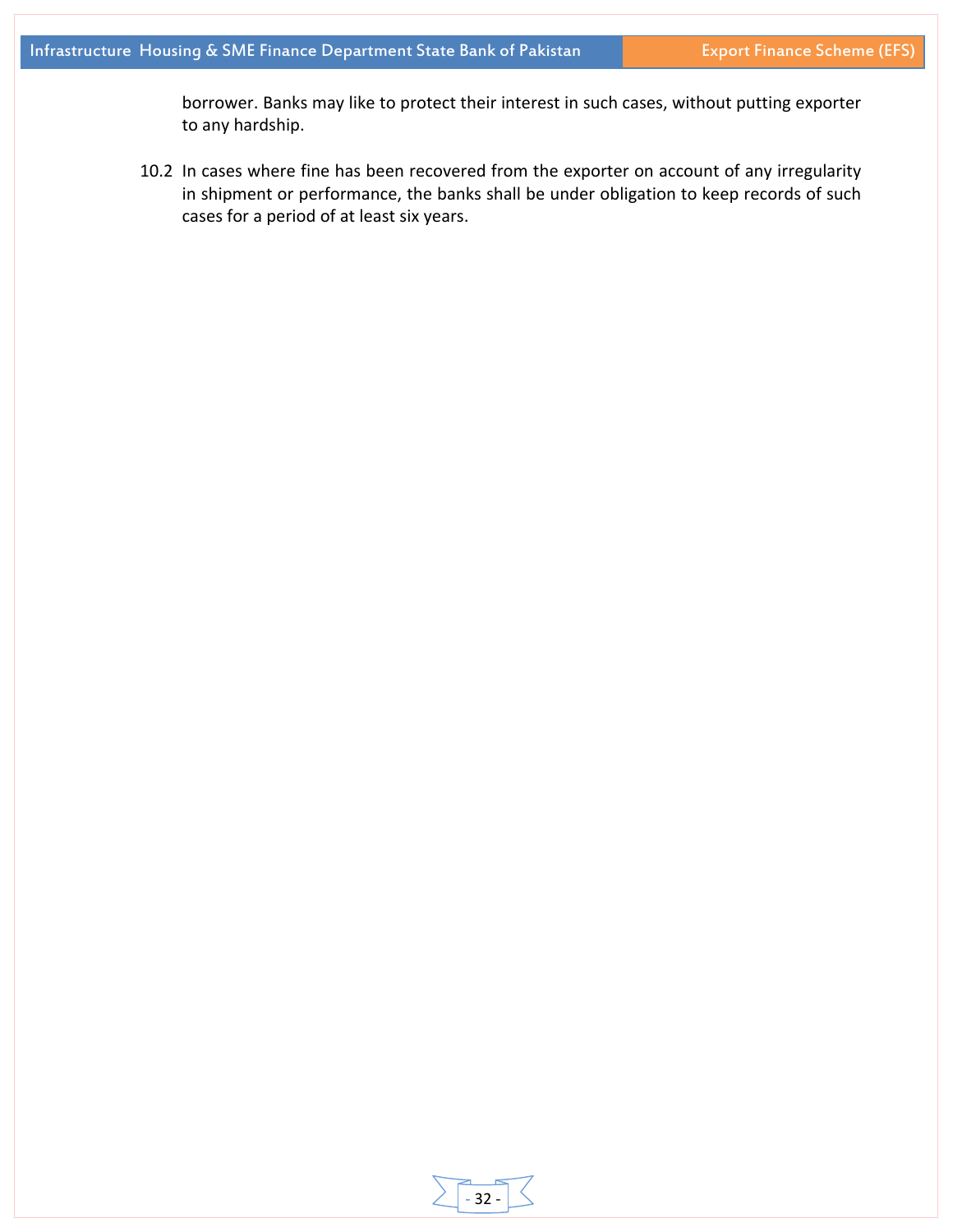# **Annexures**

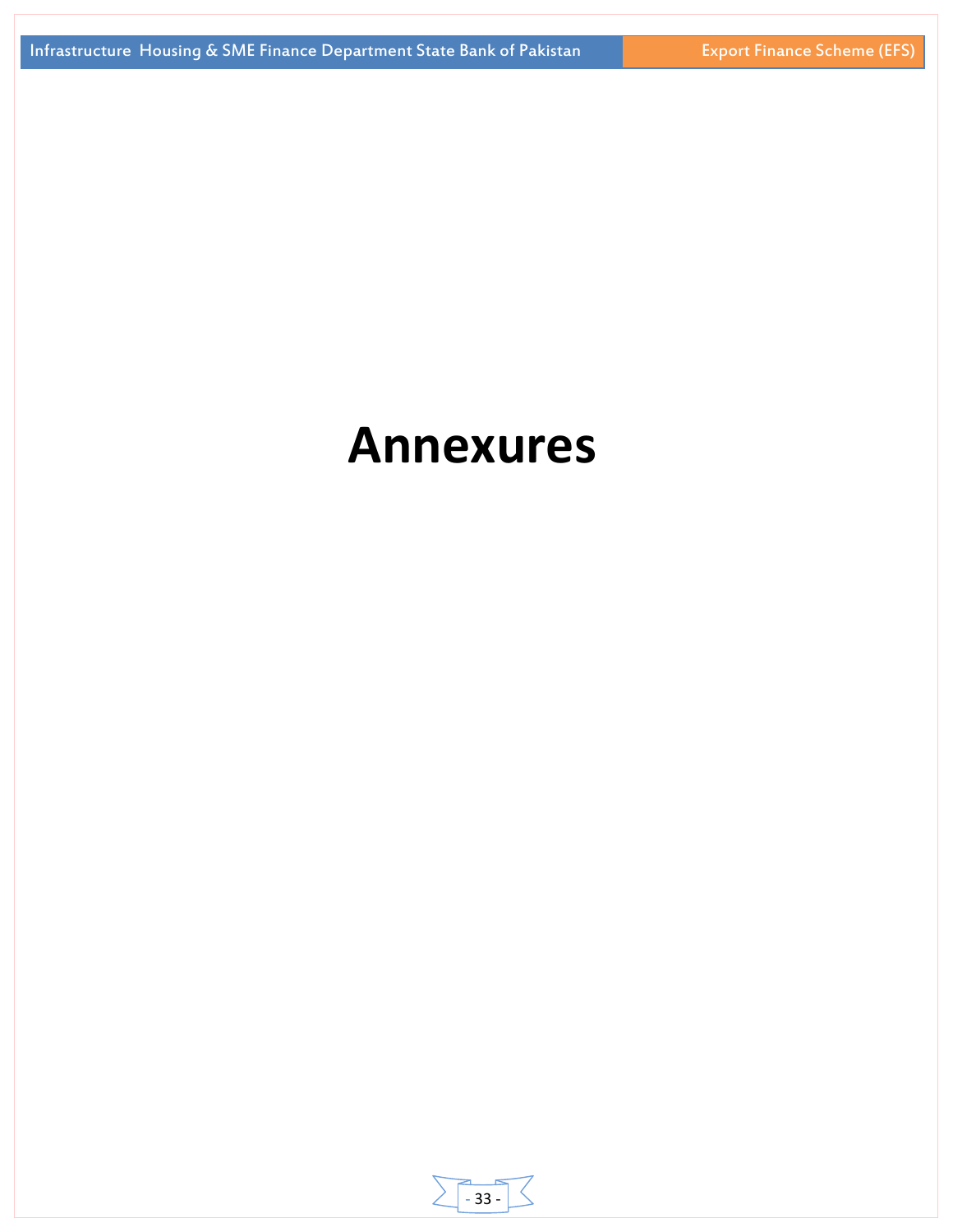# **List of Documents used under Export Finance Scheme (EFS)**

| <b>S. No.</b> | <b>Name</b>                             | <b>Subject</b>                                                                                                                                                                                                        | Page<br>No. |  |  |  |
|---------------|-----------------------------------------|-----------------------------------------------------------------------------------------------------------------------------------------------------------------------------------------------------------------------|-------------|--|--|--|
| 1.            | Form "A"                                | FORM OF THE AGREEMENT TO BE SUBMITTED BY THE PRINCIPAL / HEAD OFFICE<br>OF THE SCHEDULED BANK (TO BE STAMPED AS AN AGREEMENT IN ACCORDANCE<br>WITH THE LAW IN FORCE IN EACH PROVINCE)                                 | 36          |  |  |  |
| 2.            | Form "B"                                | APPLICATION / UNDERTAKING FOR FINANCE (FOR PRE/POST SHIPMENT UNDER<br>PART I TO BE SUBMITTED BY THE DIRECT EXPORTER)                                                                                                  |             |  |  |  |
| 3.            | Form "C"                                | APPLICATION / UNDERTAKING FOR FINANCE UNDER PART I (TO BE SUBMITTED BY<br>THE INDIRECT EXPORTER)                                                                                                                      | 42          |  |  |  |
| 4.            | Form "D"                                | REFINANCE CLAIM FORM (SUBMITTED BY BANK FOR CLAIMING REFINANCE)                                                                                                                                                       | 44          |  |  |  |
| 5.            | <b>Annexure</b><br>"D"                  | STATEMENT OF PERFORMANCE AGAINST REFINANCE OBTAINED FROM SBP<br><b>UNDER</b><br>THE<br>EXPORT<br>FINANCE SCHEME (PART-1)<br><b>INCLUSIVE</b><br>0F<br>FINANCES/REFINANCES OBTAINED BY THE DIRECT OR INDIRECT EXPORTES | 49          |  |  |  |
| 6.            | <b>Annexure</b><br>$^{\prime\prime}$ F" | STANDARDIZED PURCHASE ORDER (SPO) FOR PURCHASE OF INPUTS BY THE<br>DIRECT EXPORTER FROM INDIRECT EXPORTER                                                                                                             | 47          |  |  |  |
| 7.            | <b>Annexure</b><br>"F"                  | APPLICATION FORM USED FOR REFUND OF NON-SHIPMENT FINE                                                                                                                                                                 | 50          |  |  |  |
| 8.            | UT-DE-II                                | UNDERTAKING TO BE SUBMITTED BY THE DIRECT EXPORTER UNDER PART-II                                                                                                                                                      |             |  |  |  |
| 9.            | Form DE-3                               | APPLICATION FORM OF THE DIRECT EXPORTER GIVING PARTICULARS OF<br>BORROWING LIMIT (AS PER FORM EE-I) AND THE LOCAL SUPPLIES FROM THE<br><b>INDIRECT EXPORTER</b>                                                       | 53          |  |  |  |
| 10.           | UT-IDE-II                               | UNDER TAKING TO BE SUBMITTED BY THE INDIRECT EXPORTER UNDER PART-II                                                                                                                                                   |             |  |  |  |
| 11.           | IDE-2                                   | FORM OF APPLICATION FOR CLAIMING FINANCING FACILITIES UNDER EXPORT<br>FINANCE SCHEME BY THE INDIRECT EXPORTER FOR SUPPLY OF LOCAL INPUTS<br><b>AGAINST ILC/SPO</b>                                                    | 57          |  |  |  |
| 12.           | <b>Form EB</b>                          | APPLICATION FORM USED BY BANK FOR AVAILING REFINANCE UNDER EFS PART-II                                                                                                                                                | 58          |  |  |  |
| 13.           | Form EE-1                               | A STATEMENT SHOWING PARTICULARS OF EXPORT RECEIPTS IN RESPECT OF<br>ELIGIBLE COMMODITIES UNDER PART-II OF THE EXPORT FINANCE SCHEME (USED<br>FOR THE ENTITLEMENT OF LIMIT)                                            | 60          |  |  |  |
| 14.           | Form EF-1                               | A STATEMENT SHOWING PARTICULARS OF EXPORT RECEIPTS IN RESPECT OF<br>ELIGIBLE COMMODITIES UNDER PART-II OF THE EXPORT FINANCE SCHEME (USED<br>FOR MATCHING PERFORMANCE)                                                | 61          |  |  |  |
| 15.           | <b>Form EP</b>                          | STATEMENT USED FOR ROLLOVER OF LOAN UNDER EFS PART-II SHOWING DETAIL<br>OF SHIPMENT MADE AGAINST ALREADY AVAILED LOAN AMOUNT                                                                                          | 62          |  |  |  |
| 16.           | <b>Claim Form</b>                       | CLAIM FORM USED FOR REFUND OF PERFORMANCE BASED MARK UP BENEFIT                                                                                                                                                       | 63          |  |  |  |

# **Annexure‐I**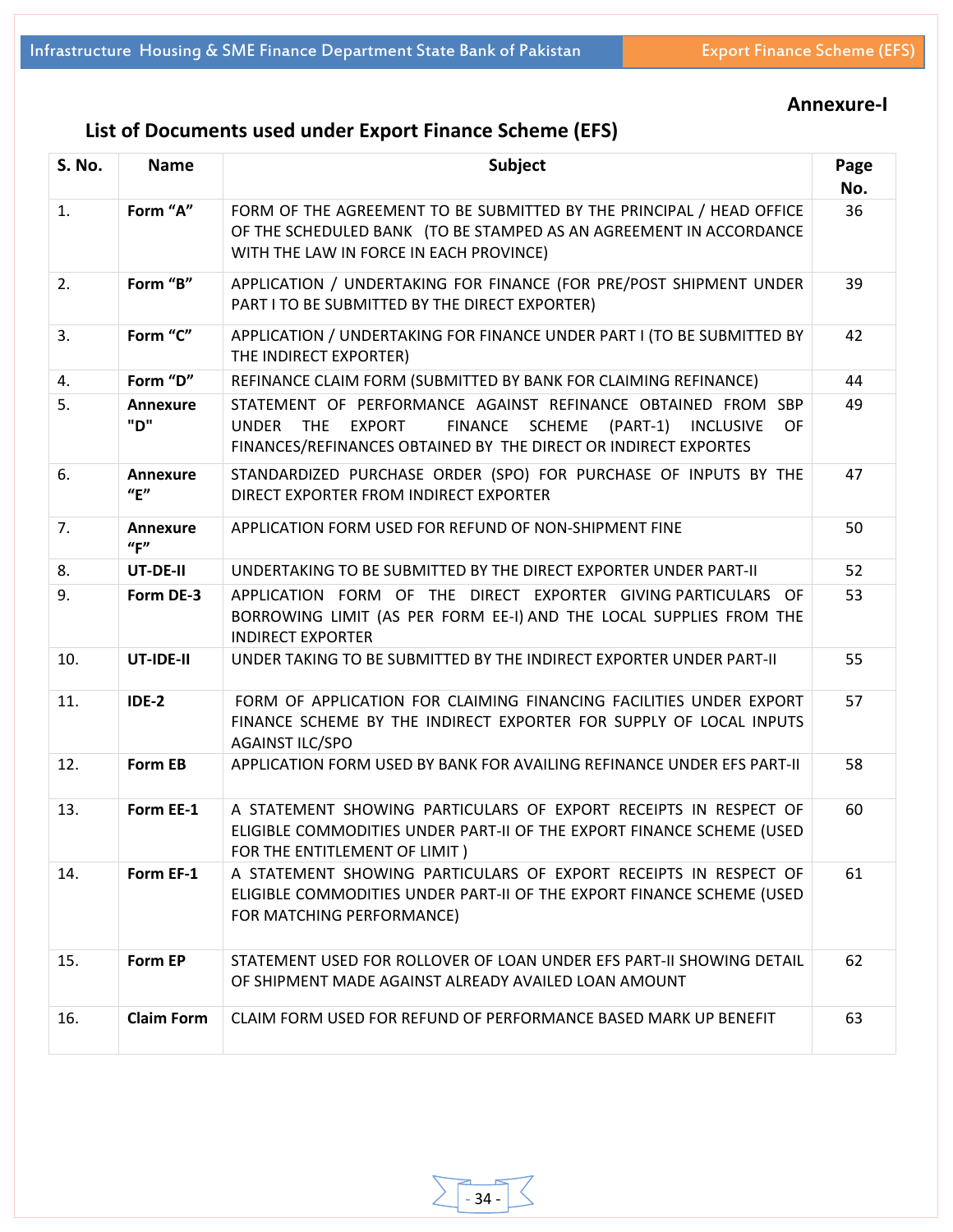# **Annexure I (a)**

# **Documents required under EFS Part‐I**

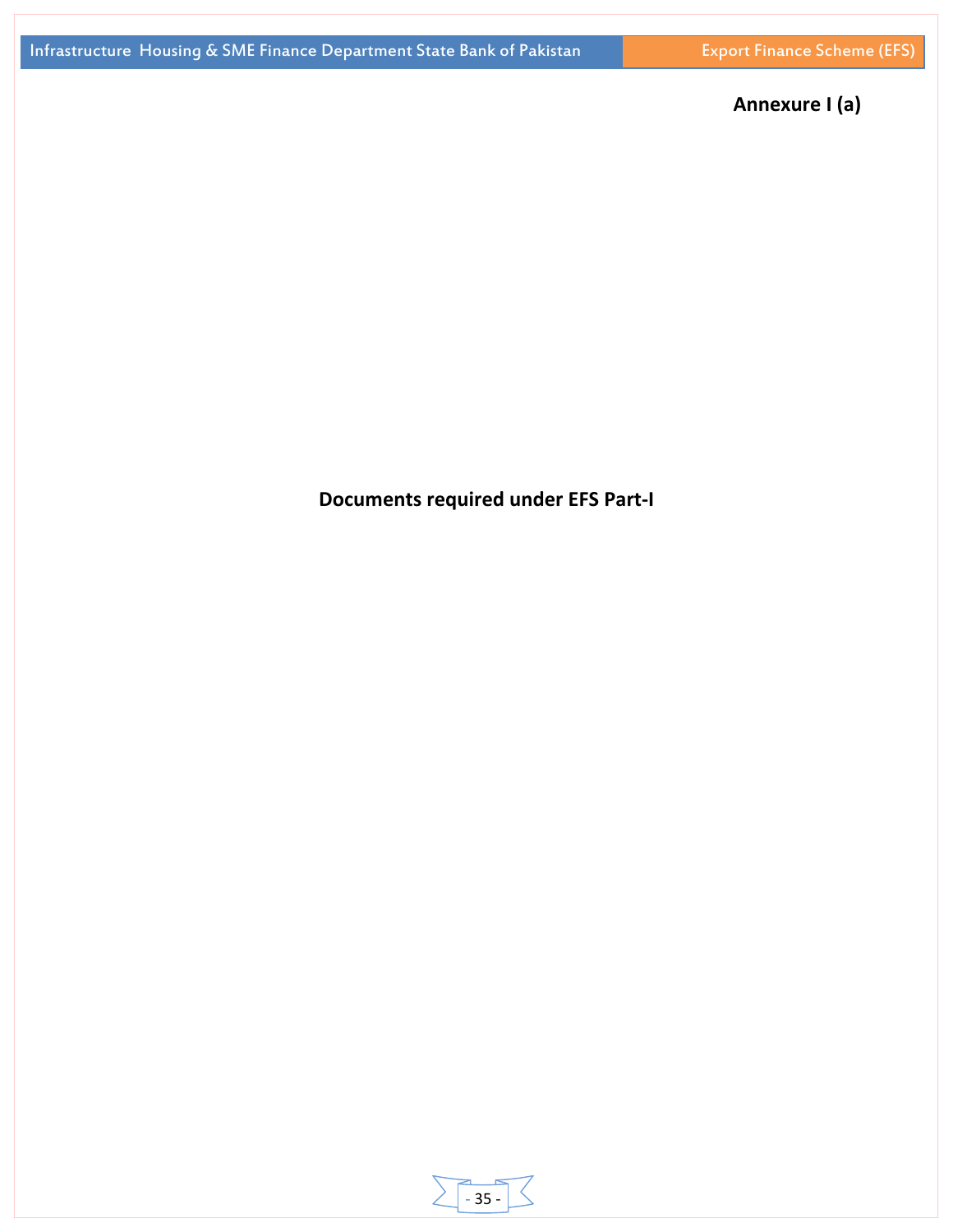#### **FORM 'A'**

# **FORM OF THE AGREEMENT TO BE SUBMITTED BY THE PRINCIPAL / HEAD OFFICE OF THE SCHEDULED BANK (TO BE STAMPED AS AN AGREEMENT IN ACCORDANCE WITH THE LAW IN FORCE IN EACH PROVINCE).**

 \_\_\_\_\_\_\_\_\_\_\_\_\_\_\_\_\_\_(Place) \_\_\_\_\_\_\_\_\_\_\_\_\_\_\_\_\_\_(Date)

To,

The State Bank of Pakistan, \_\_\_\_\_\_\_\_\_\_\_\_\_\_\_\_\_\_\_\_\_

\_\_\_\_\_\_\_\_\_\_\_\_\_\_\_\_\_\_\_\_\_\_

Dear Sir,

In consideration of your agreeing at our request, to make available refinance at your discretion to us from time to time under Section 17(2) (a) / Section 17(4) (c) of the State Bank of Pakistan Act, 1956, not exceeding the sum of Rs. \_\_\_\_\_\_\_\_\_ for which amount we have delivered to you a demand promissory note in your favour, we agree as follows:‐

(1) As security for the said refinance on each occasion on which we intend to avail refinance against finance extended by us, we shall deliver to you demand promissory notes acceptable to you and drawn on and payable in Pakistan based on bonafide finances provided by us to exporters on the basis of any one of the non interest modes of financing under the Export Finance Scheme and it being understood that the aforesaid accommodation will be made and continued on the faith of the truth and correctness of such certificates.

(2) We undertake that we shall not extend finance to any exporter under the terms of this agreement unless we are satisfied that all parties liable thereon are financially sound, solvent and credit‐worthy

(3) We undertake that we shall at all times execute or maintain separate legal documentation and records including export order / letters of credit / standardized purchase order / inland letters of credit and further security documents, notes, bonds, agreements etc., including the assignment deed of securities now held by us or which may be obtained by us from our borrowers subsequently, as are adequate to safe guard our interest against the loan for which this agreement has been executed. We also agree and undertake to keep all such documents in trust for a reasonable period as per provisions of the Scheme. We further agree that you or any official authorized by you shall have the right of inspection of our records and documents for which refinance has been obtained by us and that you shall have the right to seek and obtain full assistance and cooperation from us for discharging your duties and performing your functions.

(4) The profit to be earned by us from the exporters expressed in annual percentage shall not exceed the rate prescribed under the Scheme, which profit shall be shared by us with you in the manner laid down in the Scheme.

(5) Without prejudice to your right to obtain repayment of the amount of refinance outstanding at any time on demand, we undertake that the refinance taken by us on each occasion will be repaid by us in the manner and within the maximum period prescribed under the Scheme. In case the exporter repays the finance earlier than the said period we shall be bound to repay to you the amount of refinance so repaid by the exporter within a period of 3 working days of the date on which the exporter repays the finance to us.

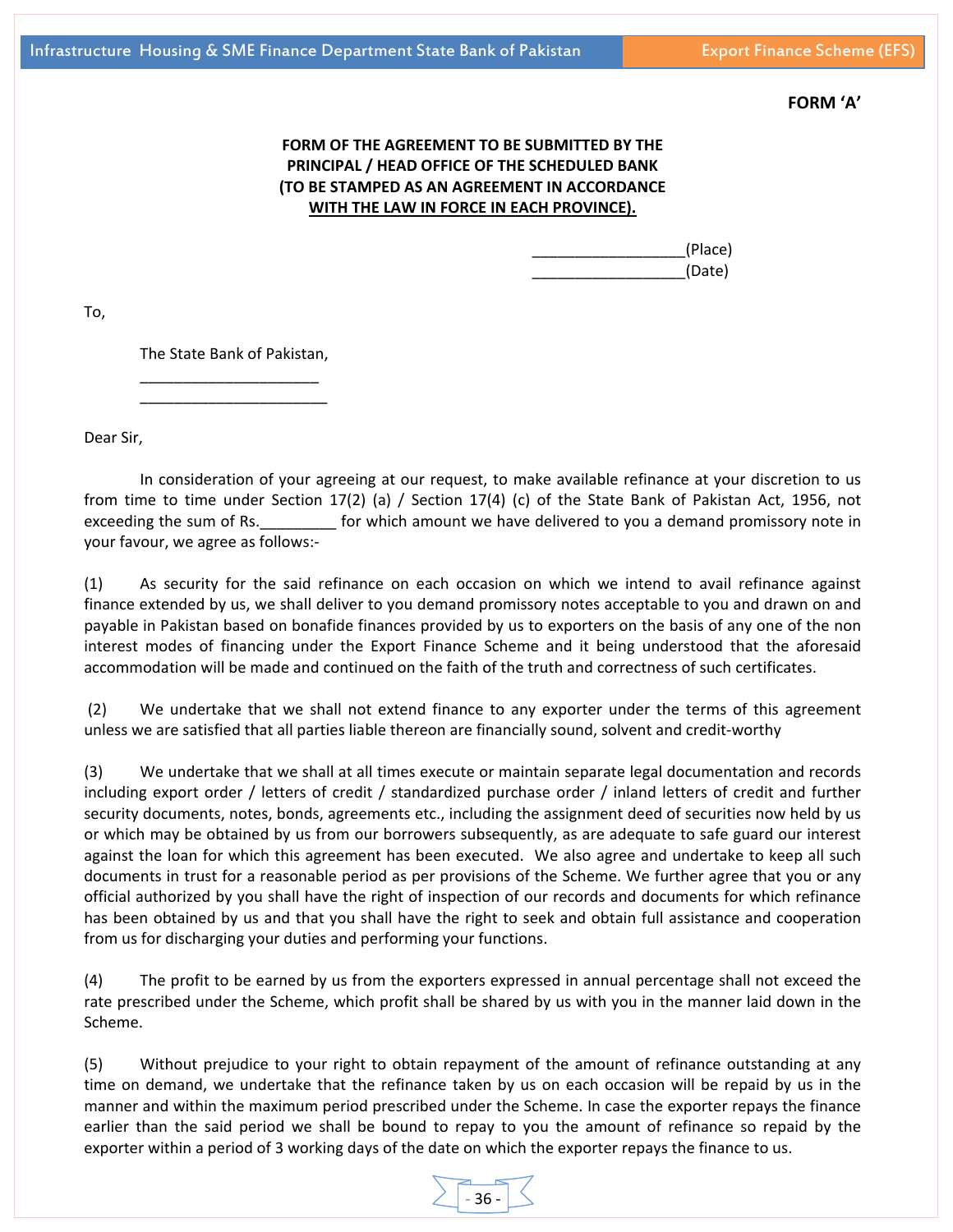(6) Without prejudice to your rights as creditors against us for the realization of any bill of exchange / promissory note at maturity, we agree, if you so desire, to take at our expense, all steps as may be necessary to realize the money from our debtors and forthwith pay the same to you to the extent we are required to pay our obligation in the manner specified in paragraph (5) above and pending such payments shall hold the same for and on your behalf.

(7) We agree that the fact of your not taking steps to enforce payment of such demand promissory notes or any of them against the signatory or signatories thereon shall in no way release us from liability thereon and we further agree that it shall be unnecessary for you to give any notice of dishonour.

(8) We agree that in default of repayment by us on the demand promissory note executed by us or if demanded by you under the terms of clause 5 and 6 above, you have our authority not only to debit our accounts now held or which may be held here‐after with you for the amount due by us against any or all of such demand promissory notes executed by us without further reference to you but also to adjust or set off such amount against any amount which may be due from you to us or come into your possession and that we undertake not to question the correctness or propriety of such debits or set off on any ground whatsoever.

(9) We undertake to advise you promptly of any change in the position of any exporter provided with finance by us under the Export Finance Scheme where‐against refinance obtained from you which can reasonably be considered to affect the security of the demand promissory note hereunder.

(10) We agree that under this Agreement, the demand promissory note executed by us for Rs. (notice of dishonour of which promissory note is merely waived under Section 98 of Negotiable Instrument Act, 1881), and tendered by us in terms of clause 1 above and the securities / security documents mentioned in clause 3 and shall operate as a continuing security for the said refinance and all costs, under law notwithstanding the existence of a credit balance at any time or any partial payments or fluctuations in accounts or withdrawal of any part of the security.

(11) If the exporter provided with finance by us under the Export Finance Scheme fails to utilize the finance exclusively for the purposes prescribed or effect the supplies within the period prescribed under the Scheme, we undertake to recover from him within 15 days following the date of his failure to utilize the finance exclusively for the purpose, along‐with fines at the rates as may be prescribed by the State Bank from time to time. The fine so recovered will be passed on by us to the State Bank not later than three working days after the date of recovery. If we fail to pass on the fine as aforesaid you shall have the right to, (a) adjust or set off the same against any amount due to us from you, or (b) debit our accounts now held or which may be held thereafter with you.

(12) Any demand to be made by you under the agreement shall be sufficiently made if it is made in writing and addressed and sent by post or otherwise to our Head Office or our branch tendering the document mentioned in clause 1 above.

(13) We agree to obtain an undertaking from the exporter concerned that the finances provided by us to them, shall be exclusively used by them for financing exports or supplies of inputs and that they would promptly furnish, at their expense, such information, in such form and at such time as we may demand from time to time.

(14) We expressly understand that you are entitled to cancel this refinance limit or to recall the refinances at any time for any reason whatsoever or howsoever, without any prior notice to us and that you are entitled not to make any refinances anytime under the aforesaid scheme and that we have acquired no right or claim for demanding refinance from you by grant of the said lines of credit under the Scheme or by the execution of

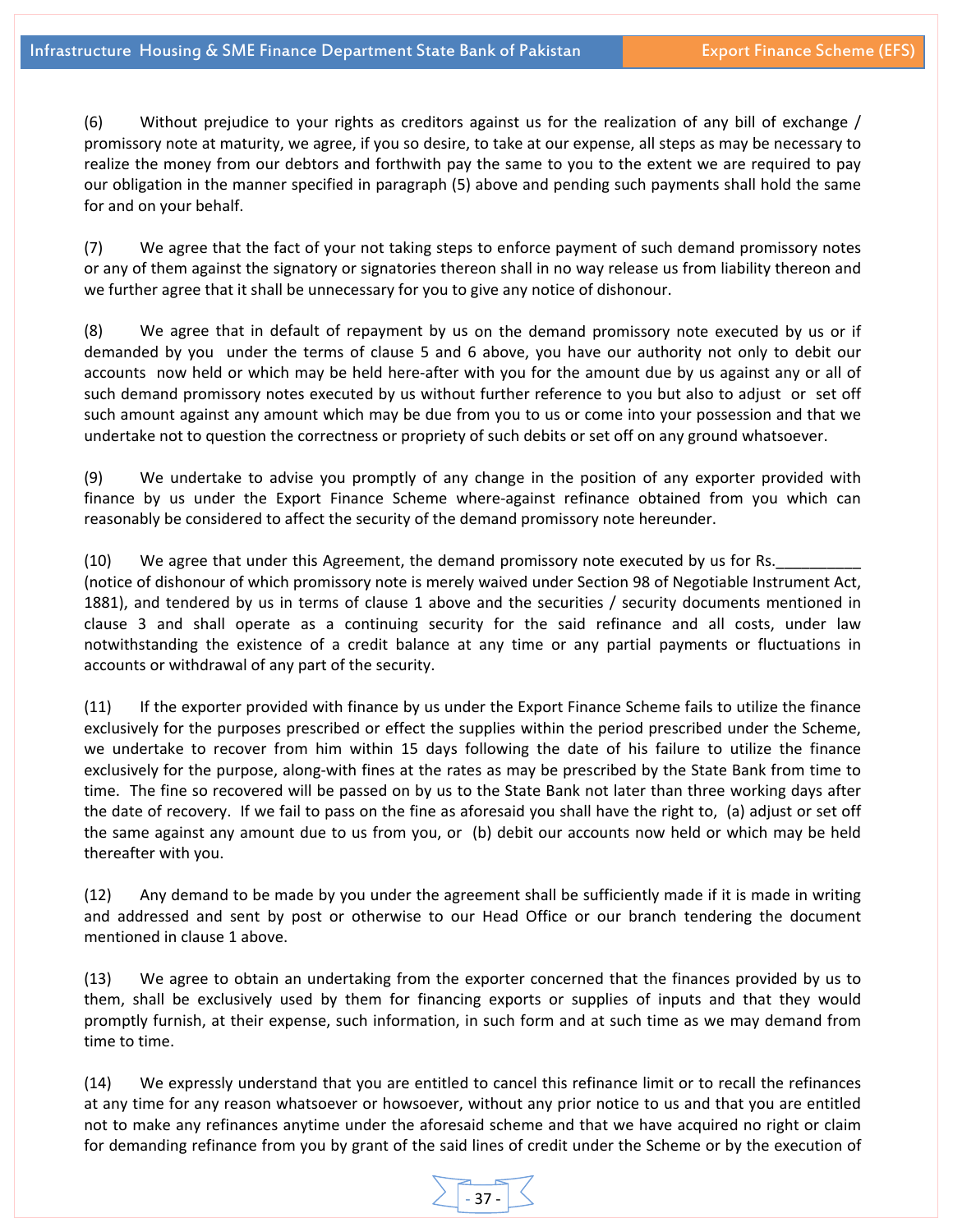demand promissory note in your favour or by deposit of demand promissory note in your favour or by making a loan or advance to any borrower on the faith of this agreement.

(15) We agree that all amounts received by us from the exporter/supplier for which refinance has been obtained from you shall be applied by us in repayment of this refinance to you and till so applied, shall be held by us for and on your behalf.

(16) We agree that notwithstanding anything contained elsewhere in this agreement the amount of this refinance will become due and payable by us, if we commit breach of any of the terms and conditions of this agreement. We agree that you have our authority to decide whether we have committed breach of any of the terms and conditions of this agreement and that we shall not question such decision on any ground whatsoever.

(17) We agree to hold the securities / security documents now held or which may be held by us as security for the export finance given to the exporter/supplier as trust for you so long as any refinance in respect of these advances remain outstanding from us and by way of security for due repayment thereof and we undertake to deal with the same as you may direct. We further agree that if and when we realize these securities or any part of it we shall pay over to you all such realizations, to the extent required to pay our obligation and pending such payment, shall hold the same for and on your behalf. We further agree to assign / transfer to you, at your demand and at our expense, all such securities and security documents in your favour. We agree that despite such assignment / transfer the provision of clause 8, 9 and 10 shall mutatis mutandis apply.

(18) Save as is otherwise provided in this agreement such contents of the Scheme as circularized vide BSD Circular No. 35 dated the  $28<sup>th</sup>$  September, 2001 as modified from time to time which are relevant to this Agreement shall be deemed to have been incorporated in this agreement.

Yours faithfully,

 $\overline{\phantom{a}}$  , and the contract of the contract of the contract of the contract of the contract of the contract of the contract of the contract of the contract of the contract of the contract of the contract of the contrac

For and / on behalf of \_\_\_\_\_\_\_\_\_\_\_\_\_\_\_\_\_\_

(Name of the Scheduled Bank)

\_\_\_\_\_\_\_\_\_\_\_\_\_\_\_\_\_

 $(Signature)$ 

(Designation) \_\_\_\_\_\_\_\_\_\_\_\_\_\_\_\_\_\_\_\_\_\_\_\_\_\_\_\_

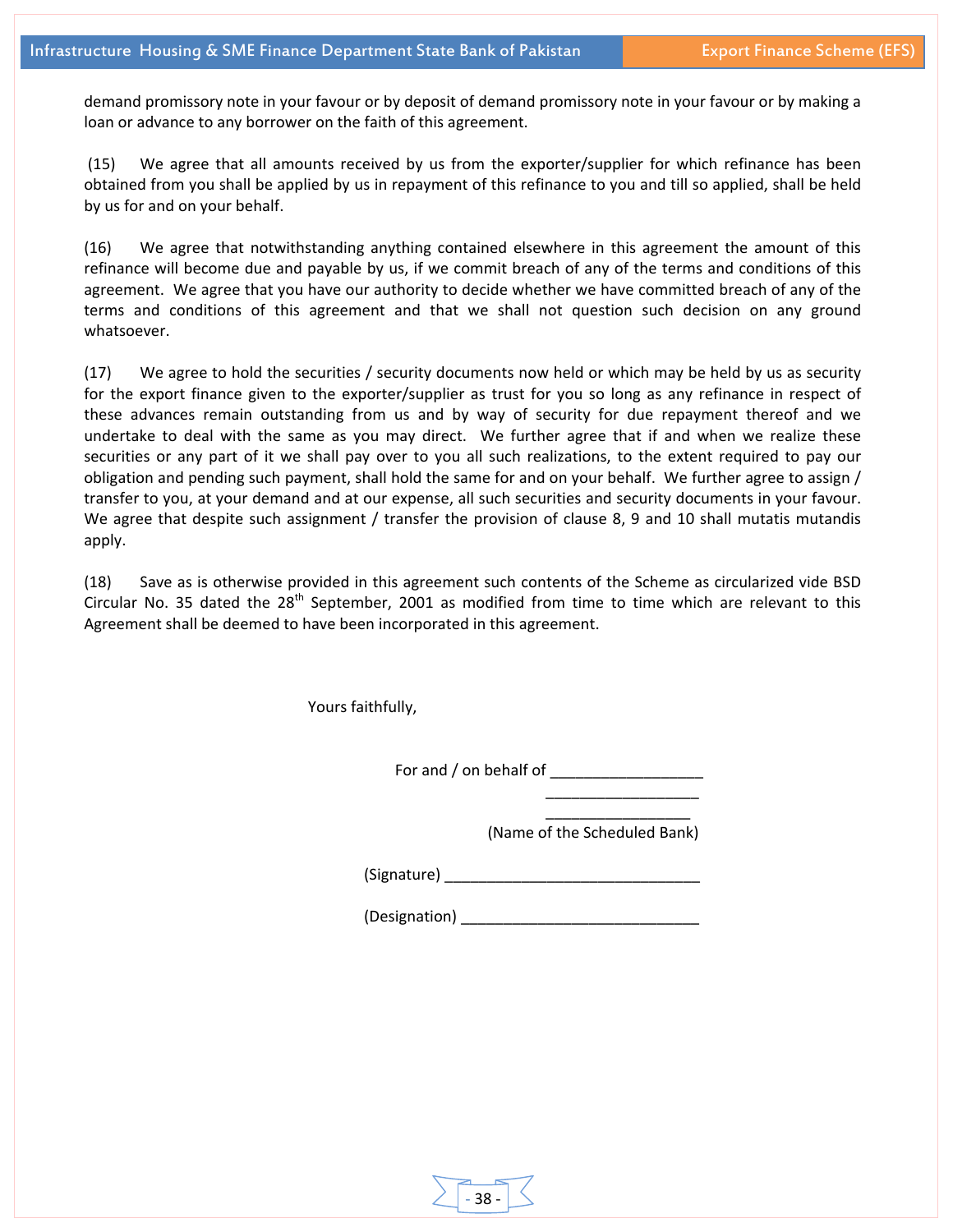#### **FORM " B "**

#### **APPLICATION / UNDERTAKING FOR FINANCE**

(FOR PRE/POST SHIPMENT UNDER PART I TO BE SUBMITTED BY THE DIRECT EXPORTER) (To be executed on non‐judicial stamp paper)

The Manager,

\_\_\_\_\_\_\_\_\_\_\_\_\_\_\_\_\_\_\_\_ Bank Limited, Branch,  $(CITY)$ 

Dear Sir,

I/We, the Direct exporters do hereby certify and confirm that a finance of Rs. (Rupees and the conductional only) has been allowed to me/us by you under Part‐I of the Export Finance Scheme of the State Bank of Pakistan on the basis of the following non‐ interest based mode, it being understood that return / profit to be derived by the bank shall not exceed \_% when converted into annual percentage terms:-

#### MODE OF FINANCING MARK-UP BASIS

2. I/We, further confirm and undertake that the aforesaid finance will be obtained by Me/us for export of an eligible commodity hereunder against valid firm export order/contract/letter of credit\* in my/our possession.

3. I/We, further confirm and undertake that the aforesaid amount of finance that will be availed by me/us shall be utilized exclusively to meet the cost / expenses of export of eligible commodities against firm export order/contract/letter of credit, particulars of which are given as under :‐

| Commodity<br>of<br>Exports<br>with<br>H.S.<br>Code No. | Country of<br>export |     |      |        |       | Amount of firm export order/contract/letter of credit |     | Expected<br>Shipment<br>Date |
|--------------------------------------------------------|----------------------|-----|------|--------|-------|-------------------------------------------------------|-----|------------------------------|
|                                                        |                      | No. | Date | Amount | Value | Amount                                                | in  |                              |
|                                                        |                      |     |      | in FCY | Date  | equivalent                                            | Pak |                              |
|                                                        |                      |     |      |        |       | Rupee                                                 |     |                              |
|                                                        |                      | 3.  | 4.   | 5.     | 6.    |                                                       |     | 8.                           |

4. I/We, do certify that the finance is being obtained by Me/Us against bonafide transaction and I/We submit the following documents along-with this application for your consideration of extension of finance facility to us from your bank under the Export Finance Scheme :‐

| <b>Pre-shipment</b>                             | Post-shipment                                                                                                          |
|-------------------------------------------------|------------------------------------------------------------------------------------------------------------------------|
| Firm export order / contract / letter of credit | Firm export order / contract / letter of credit<br>along-with acceptance from buyer in case of<br>discrepant documents |
| DP Note duly executed in your favour            | DP Note duly executed in your favour.                                                                                  |
|                                                 | Original duplicate of Form 'E'.                                                                                        |
|                                                 | Invoice                                                                                                                |
|                                                 | Bill of Lading / Airway Bill                                                                                           |

‐ 39 ‐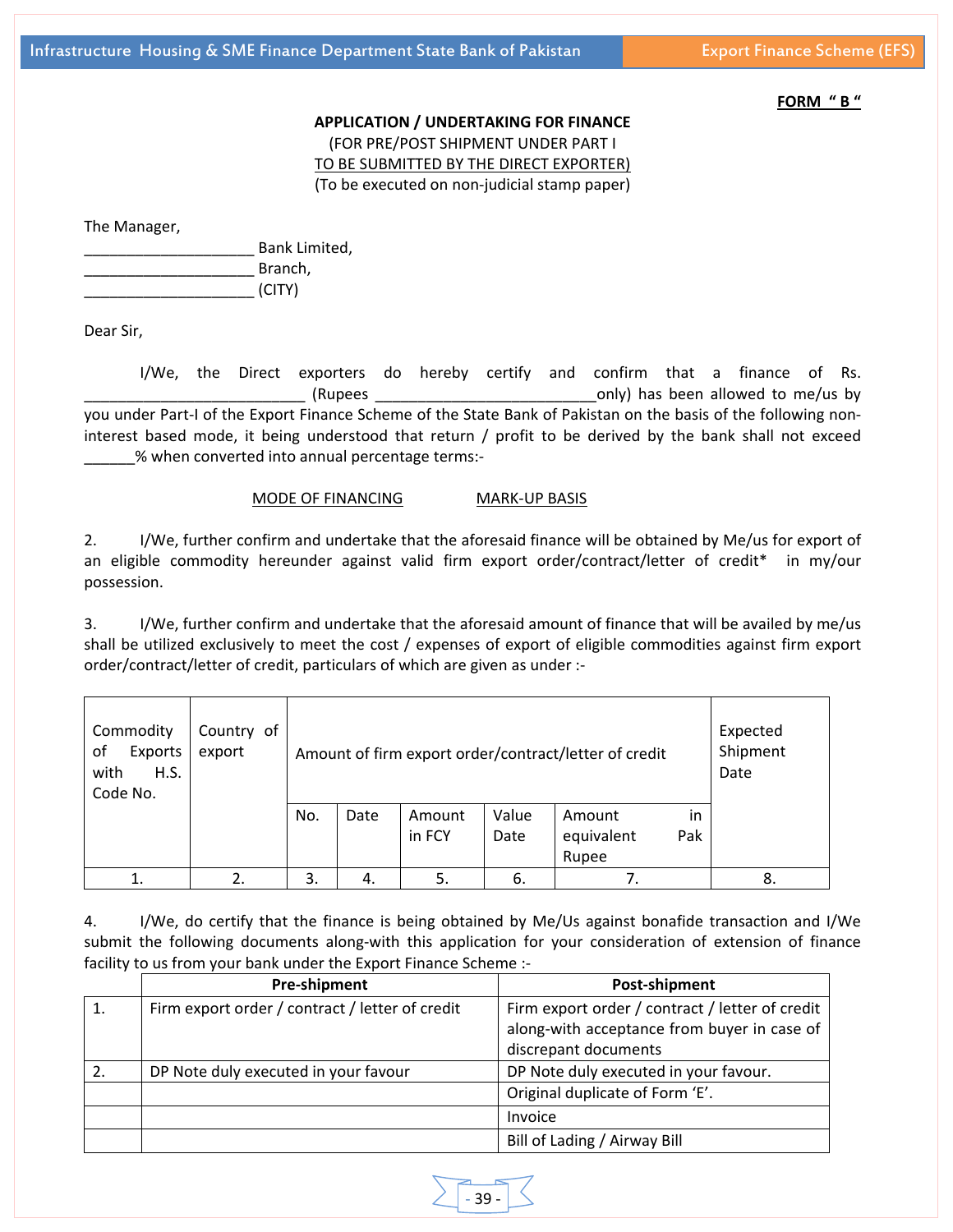5. I/We, certify and confirm that I/We have not obtained any finance against the above mentioned firm export order / contract / letter of credit / Inland letter of credit/standardized purchase order from any other Bank, except as under.

| Amount of FEO/Contract/L/c         |  |
|------------------------------------|--|
| Less: Amount of loan already taken |  |
| Balance Amount                     |  |
| Amount of Loan now being obtained  |  |

6. I/We, do, hereby further undertake to submit the following documents for negotiation / collection against the firm export order/contract/letter of credit under which pre‐shipment / post‐shipment\* finance has been allowed to Me/Us :‐

|    | Pre-shipment                        | Post-shipment                                                                                                                                                                                 |  |  |  |  |  |  |
|----|-------------------------------------|-----------------------------------------------------------------------------------------------------------------------------------------------------------------------------------------------|--|--|--|--|--|--|
|    | Bill of Lading / Airway Bill        | Proceeds Realization Certificate<br>Export<br>within a period of 120 days from the date of<br>shipment or such extended time as<br>prescribed<br>under<br>exchange<br>foreign<br>regulations. |  |  |  |  |  |  |
|    | Invoice                             |                                                                                                                                                                                               |  |  |  |  |  |  |
| 3. | Original duplicate copy of Form 'E' |                                                                                                                                                                                               |  |  |  |  |  |  |

7. I/We, further undertake that as the finance has been allowed to Me/Us as a post shipment facility the export proceeds against the documents involved will be appropriated immediately towards repayment of the finance allowed to Me/Us.

*(To be used in case of post shipment finance only)*

8. I/We, hereby confirm and agree that in the event of My/Our failure to effect shipment on or before 180 days and/or failure to submit the above mentioned documents to you within 30 days of the expiry date of finance, you have our Irrevocable Authority to recover from Me/Us and debit My/Our Account No. \_\_\_\_\_\_\_\_\_\_\_\_\_\_\_\_\_\_\_\_\_\_\_\_\_\_\_\_ maintained with you along-with fine for non shipment, at rates prescribed by the State Bank of Pakistan from time to time on the amount of finance availed less the amount repaid as a result of part shipment, if any, from the date of original finance. I/We, authorize the bank to reimburse itself with the fine amount even if we have made a representation to SBP against imposition of fine under the Scheme.

9. I/We, do hereby further confirm and undertake that the documents in respect of the aforesaid Firm Order or Contract / L/C will be realized / negotiated by Me/Us through your Branch / Bank and proceed thereof will be appropriated immediately on realization / negotiation towards the aforesaid finance allowed by you to Me/Us.

10. I/We, do hereby further undertake that I/We shall not claim refinance against any amount of advance payment received from the buyer and that in case any such advance payment is received under the said firm export order/contract or letter of credit, if any, the same shall be surrendered to the bank towards repayment to SBP within three working days failing which I/We shall be liable to pay the fine for late repayment at the rate prescribed by SBP from time to time on the amount and the period involved.

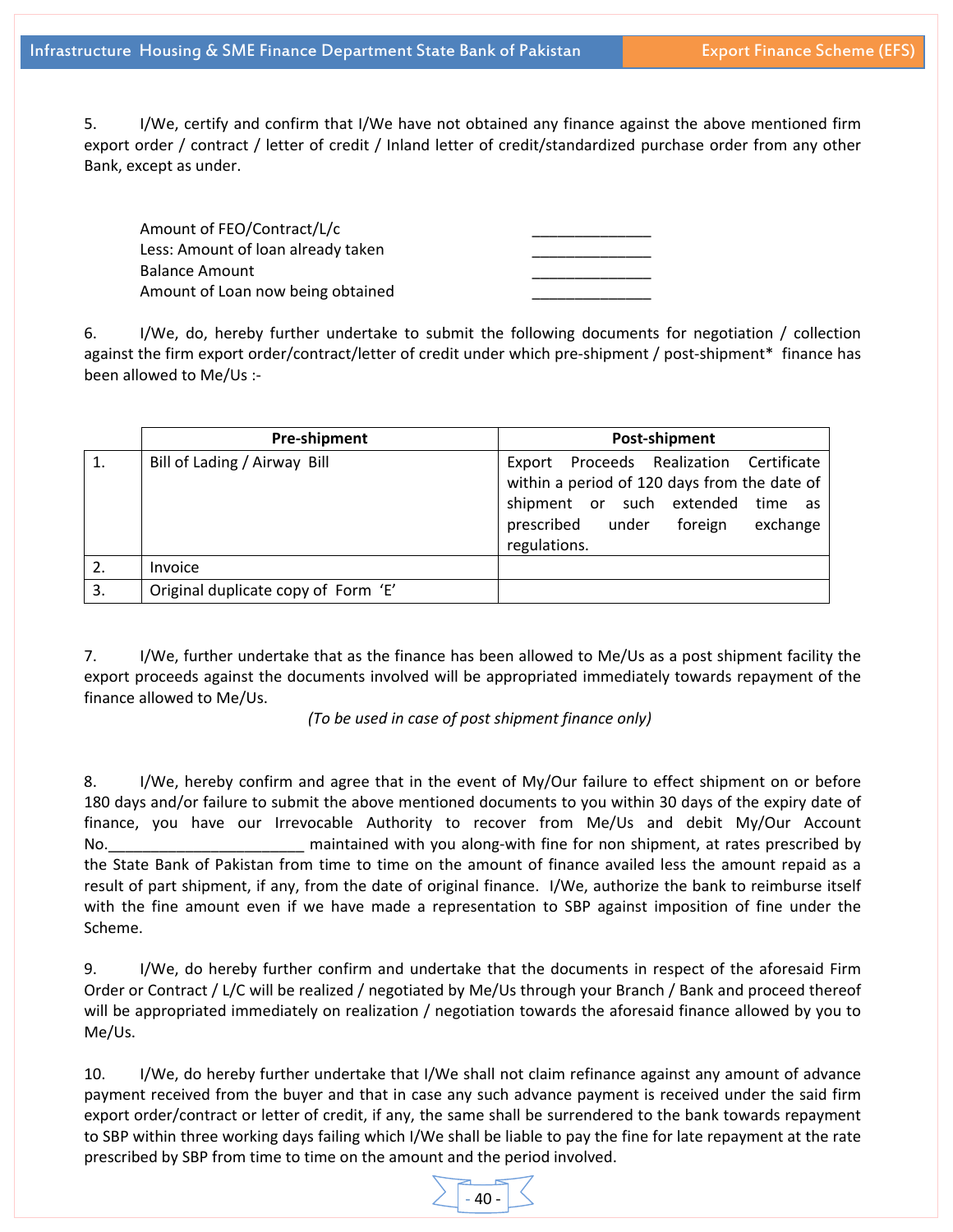11. I/We, do hereby confirm that where an Inland Letter of Credit (ILC/Standardized Purchase Order (SPO)\* has been established/opened or will be opened it is understood that I/We in my/our capacity as Direct Exporter shall remain liable for fulfilment of all the obligations under the said Scheme. I/We further certify that where supplies of inputs/finished goods made under the SPO/ILC are required these shall be used for the manufacture and export of only such commodity which are duly eligible for financing under the Scheme. I/We further confirm and undertake that in case of establishment of ILC or opening of SPO by Me/Us during the currency of the finance, the amount shall be allowed by Me/Us to be utilized by the Indirect Exporter to the extent of the amount and the period involved.

12. I/We further confirm and undertake that in case if the finance is repaid by Me/Us earlier than the due date, I/We, shall continue to be liable to submit to you the relevant proof of shipment of the goods for which the finance was made to Me/Us.

13. I /We, M/s. ……………………………….. certify that no export bills except those mentioned below are overdue for repatriation, the details of which are as under:‐

Sr. No. E Form No. Shipment date Amount (Fcy) Banks

I / We further certify that the export proceeds on the above mentioned bills have not been repatriated for following reasons which are beyond my / our control.

SIGNATURE VERIFIED BY THE BRANCH / BANK AUTHORIZED SIGNATURE OF THE EXPORTER  $N.T.N.$ 

STATUS: Manufacturing / Semi Manufacturing / Trading Co. { Write only applicable here } MAILING ADDRESS:

\* Strike out whichever, is inapplicable.

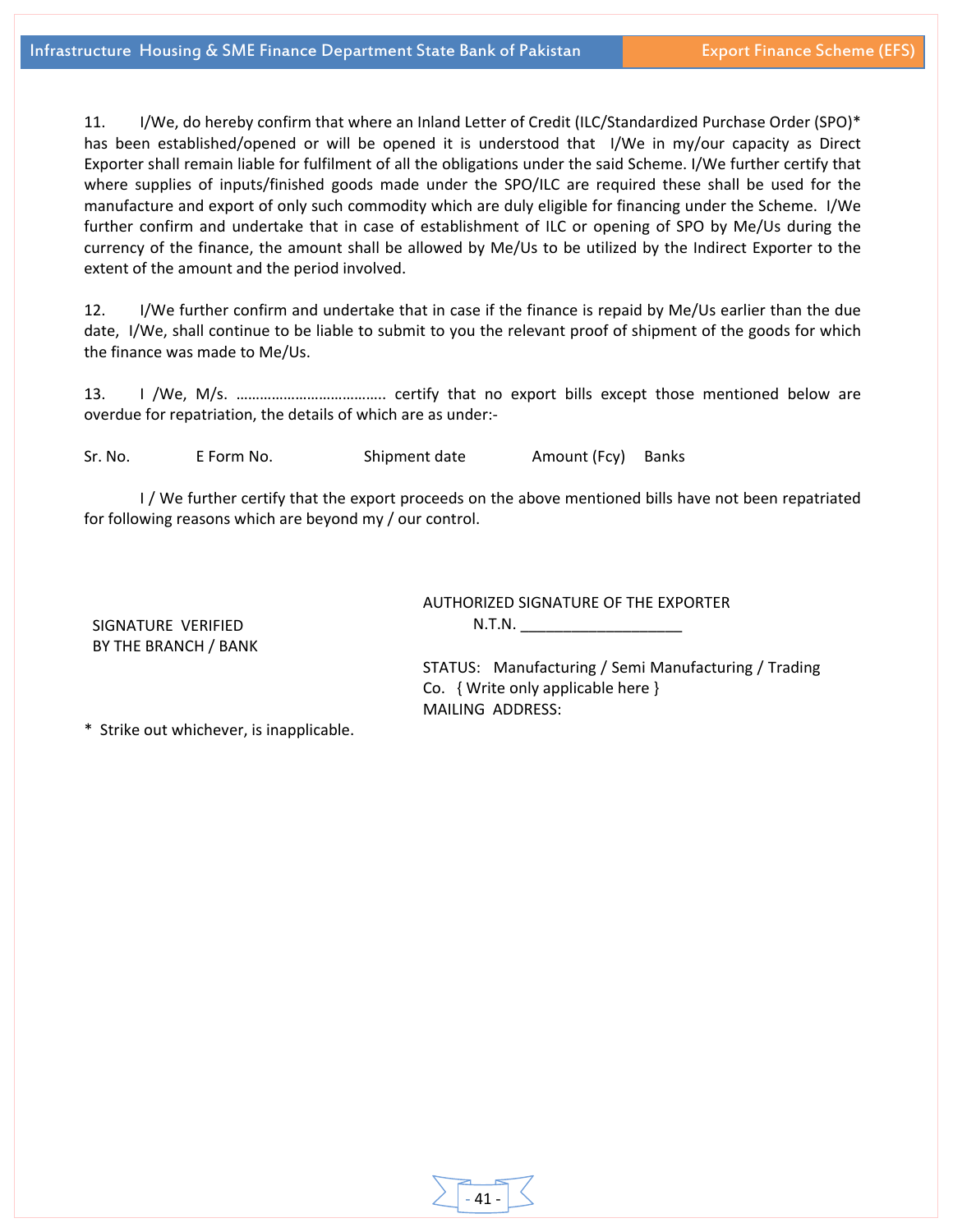#### **FORM " C "**

#### **APPLICATION / UNDERTAKING FOR FINANCE UNDER PART I**

(TO BE SUBMITTED BY THE INDIRECT EXPORTER)

(To be executed on non‐judicial stamp paper)

The Manager,

\_\_\_\_\_\_\_\_\_\_\_\_\_\_\_\_\_\_\_\_ Bank Limited, Branch,  $(CITY)$ 

Dear Sir,

I/We, the *Indirect*\* exporters do hereby certify and confirm that a finance of Rs. (Rupees the control of the control only) has been allowed to me/us by you under Part‐I of the Export Finance Scheme of the State Bank of Pakistan on the basis of the following non‐interest based mode, it being understood that return / profit to be derived by the bank shall not exceed \_\_\_\_\_\_\_\_ % when converted into annual percentage terms:-

#### MODE OF FINANCING MARK-UP BASIS

2. I/We, further confirm and undertake that the aforesaid finance will be obtained by Me/Us for supply of commodities described by me/us hereunder against valid Inland letter of credit/Standardized purchase order\* established/issued in my favour by (name of the Direct exporter).

3. I/We, further confirm and undertake that the aforesaid amount of finance that will be availed by me/us shall be utilized exclusively to meet the cost / expenses of supply of described commodities against Inland letter of credit / Standardized purchase order, particulars of which are given as under :-

| Commodity<br>to<br>be<br>supplied |     |      | Inland letter of credit<br>Standardized purchase order | Expected<br>Supply<br>Date | Particulars of Direct Exporters |     |      |
|-----------------------------------|-----|------|--------------------------------------------------------|----------------------------|---------------------------------|-----|------|
|                                   | No. | Date | Amount                                                 |                            | FEO/Contract/L/Cs.              | No. | Date |
|                                   |     | 3.   | 4.                                                     |                            | ხ.                              |     |      |

4. I/We, certify and confirm that I/We have not obtained any finance against the above mentioned Inland letter of credit/standardized purchase order from any other Bank.

5. I/We, do, hereby further undertake to submit the following documents for negotiation / collection against the Inland Letter of Credit / Standardized Purchase Order under which pre‐shipment finance has been allowed to Me/Us :‐

6.3 Invoice

6.4 Truck / Railway receipt.

6.5 Goods Received Note GRN / Delivery challan signed by the buyer.

6. I/We, hereby confirm and agree that in the event of My/Our failure to effect supplies on or before 120 days and/or failure to submit the above documents to you within 15 days from the expiry date of finance, you have our Irrevocable Authority to recover from Me/Us and debit My/Our Account No.

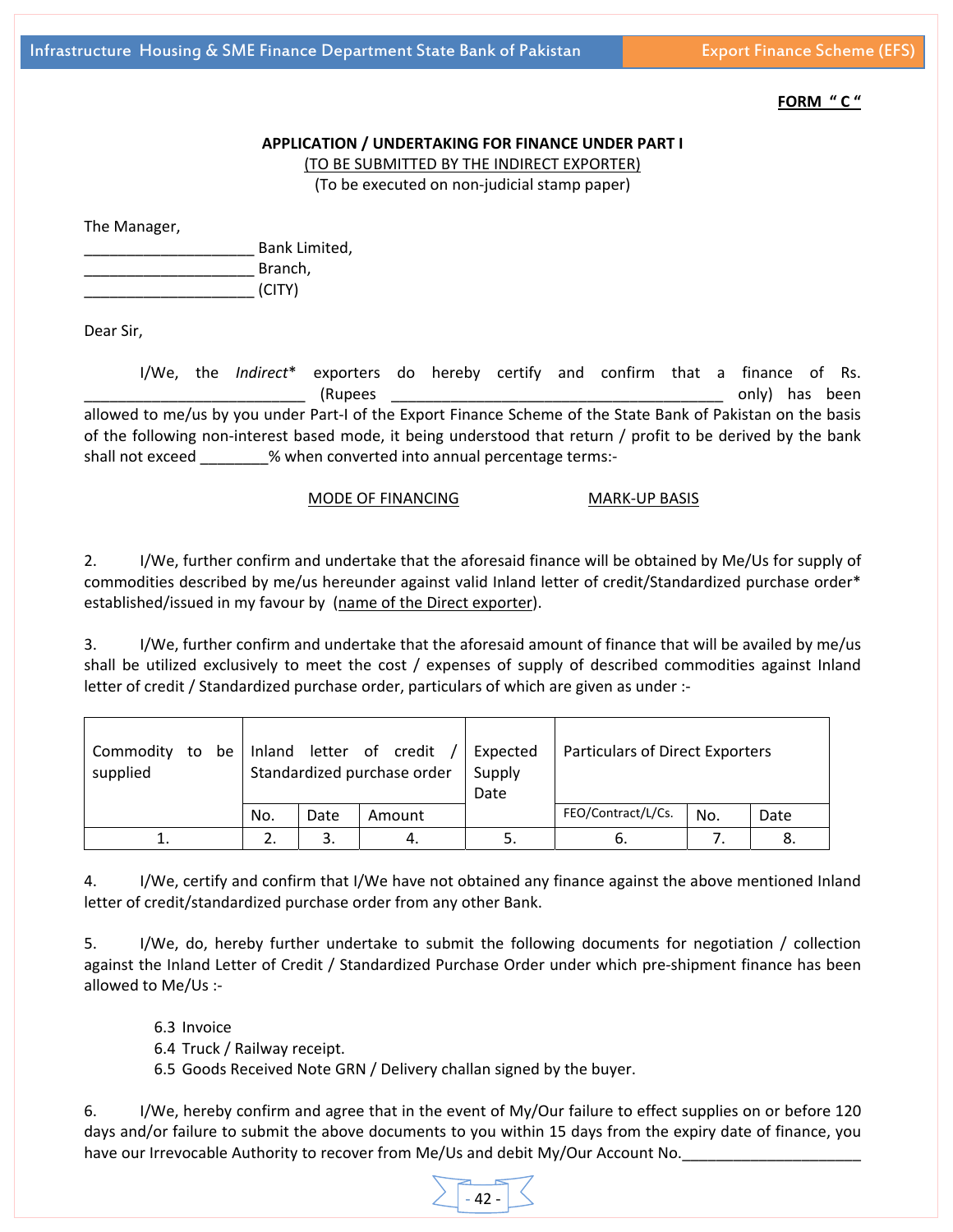maintained with you along with fine for non supply at the rate as prescribed by the State Bank of Pakistan from time to time on the amount of finance availed less the amount repaid as a result of part supply, if any, from the date of original finance. I/We, authorize the bank to reimburse itself with the fine amount even if we have a made a representation to SBP against imposition of fine under EFS.

7. I/We further confirm and undertake that in case if the finance is repaid by Me/Us earlier than the due date, I/We, shall continue to be liable to submit to you the relevant proof of supply of the goods for which the finance was made to Me/Us.

> AUTHORIZED SIGNATURE OF THE EXPORTER N.T.N. \_\_\_\_\_\_\_\_\_\_\_\_\_\_\_\_\_\_\_

SIGNATURE VERIFIED BY THE BRANCH / BANK

> STATUS: Manufacturing / Semi Manufacturing / Trading Co. { Write only applicable here } MAILING ADDRESS:

\* Strike out whichever, is inapplicable.

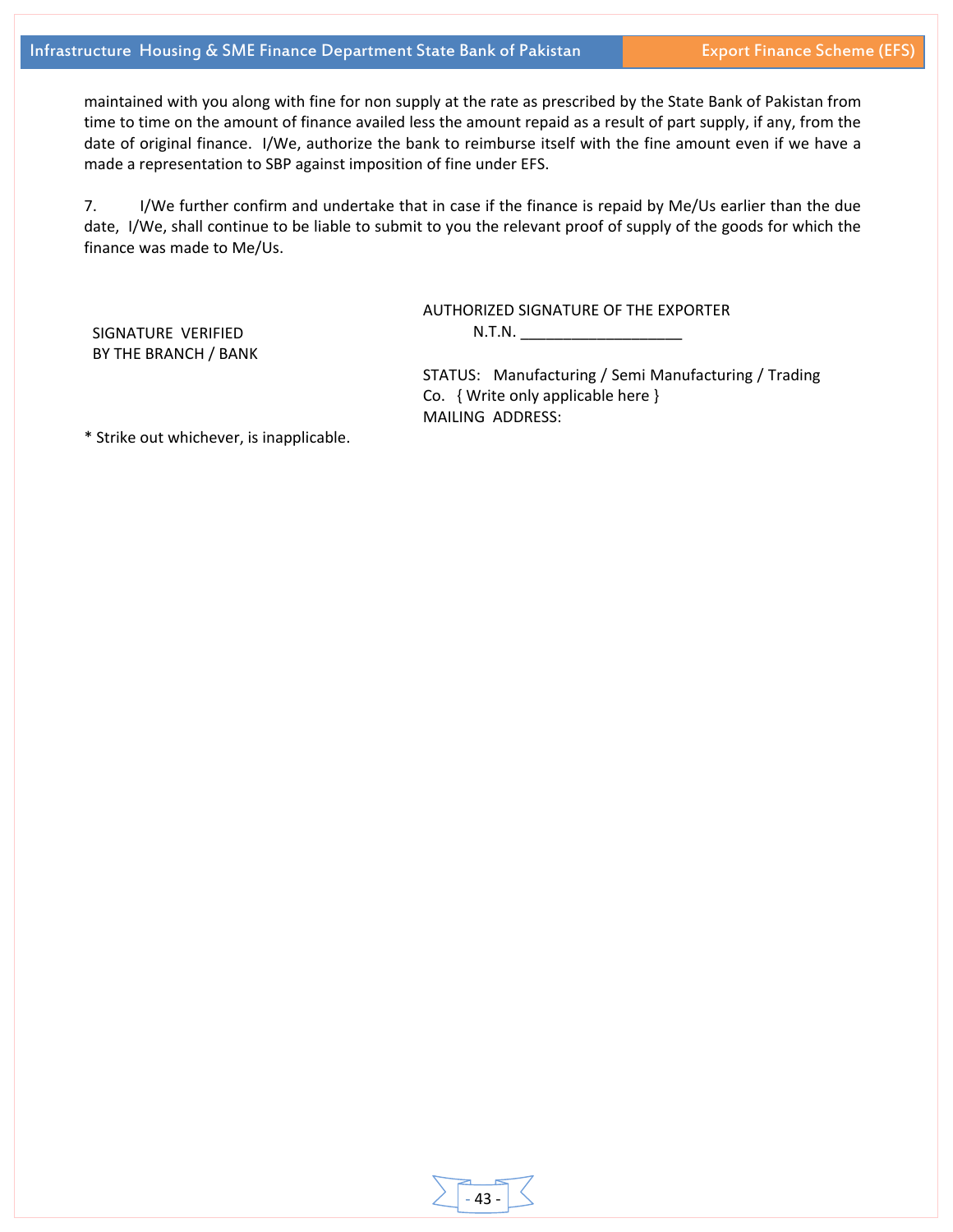**FORM "D"**

To,

The State Bank of Pakistan, \_\_\_\_\_\_\_\_\_\_\_\_\_\_\_\_\_\_\_\_\_

\_\_\_\_\_\_\_\_\_\_\_\_\_\_\_\_\_\_\_\_\_

Dear Sir,

In terms of the agreement executed by us with you on (Date) we hereby apply to you for refinance to the extent of Rs. \_\_\_\_\_\_\_\_\_\_\_\_\_\_against finances provided by us to *(name of the Direct/ Indirect Exporter)* by way of export finance as per details given as under :-

**Refinance Claim Form**

| 1                | Name of Branch:                                                                             |                                      |  |  |
|------------------|---------------------------------------------------------------------------------------------|--------------------------------------|--|--|
| $\overline{2}$   | Name of Exporter                                                                            |                                      |  |  |
| 3                | Address of Exporter                                                                         |                                      |  |  |
| 4                | Particulars of Exporter:-                                                                   |                                      |  |  |
|                  | i)<br>Type of exporter                                                                      | Direct / Indirect*                   |  |  |
|                  | ii)<br>Status of exporter                                                                   | Corporate/Medium/Small *             |  |  |
|                  | <b>NTN Number</b><br>iii)                                                                   |                                      |  |  |
|                  | iv)<br>Export Regn. No.                                                                     |                                      |  |  |
|                  | v)<br>Whether first time exporter                                                           | Yes/No*                              |  |  |
| 5                | Nature of business                                                                          | Manufacturing / Semi manufacturing   |  |  |
|                  |                                                                                             | / Trading *                          |  |  |
| 6                | Finance provided against                                                                    | Export order/Contract/Letter of      |  |  |
|                  |                                                                                             | credit/Inland letter of              |  |  |
|                  |                                                                                             | credit/Standardized purchase order * |  |  |
| $\overline{7}$   | Particulars as to amount of Export order / Contract /                                       |                                      |  |  |
|                  | Letter of credit/Inland letter of credit/Standardized<br>purchase order :-                  |                                      |  |  |
|                  | i)                                                                                          |                                      |  |  |
|                  | Name of buyer<br>ii)<br>No.                                                                 |                                      |  |  |
|                  | iii)<br>Date                                                                                |                                      |  |  |
|                  | iv)                                                                                         |                                      |  |  |
|                  | Currency<br>v)                                                                              |                                      |  |  |
|                  | Amount in Foreign Currency, (if applicable)<br>Exchange rate<br>vi)                         |                                      |  |  |
|                  | Amount in Pak Rs.<br>vii)                                                                   |                                      |  |  |
|                  |                                                                                             |                                      |  |  |
| 8                | Particulars<br>inputs<br>of<br>Export<br>to<br>as<br>of                                     |                                      |  |  |
|                  | order/Contract/Letter of<br>credit/Inland<br>letter<br>credit/Standardized purchase order:- |                                      |  |  |
|                  | i)<br>Domestic inputs                                                                       |                                      |  |  |
|                  | ii)<br>Foreign inputs (FC)                                                                  |                                      |  |  |
|                  | iii)<br>Value addition                                                                      |                                      |  |  |
|                  | iv)<br><b>Total amount</b>                                                                  |                                      |  |  |
|                  |                                                                                             |                                      |  |  |
| $\boldsymbol{9}$ | Amount of Finance granted                                                                   |                                      |  |  |
| 10               | Date of Finance<br>i)                                                                       |                                      |  |  |
|                  | Rate of Finance/Refinance<br>ii)                                                            |                                      |  |  |

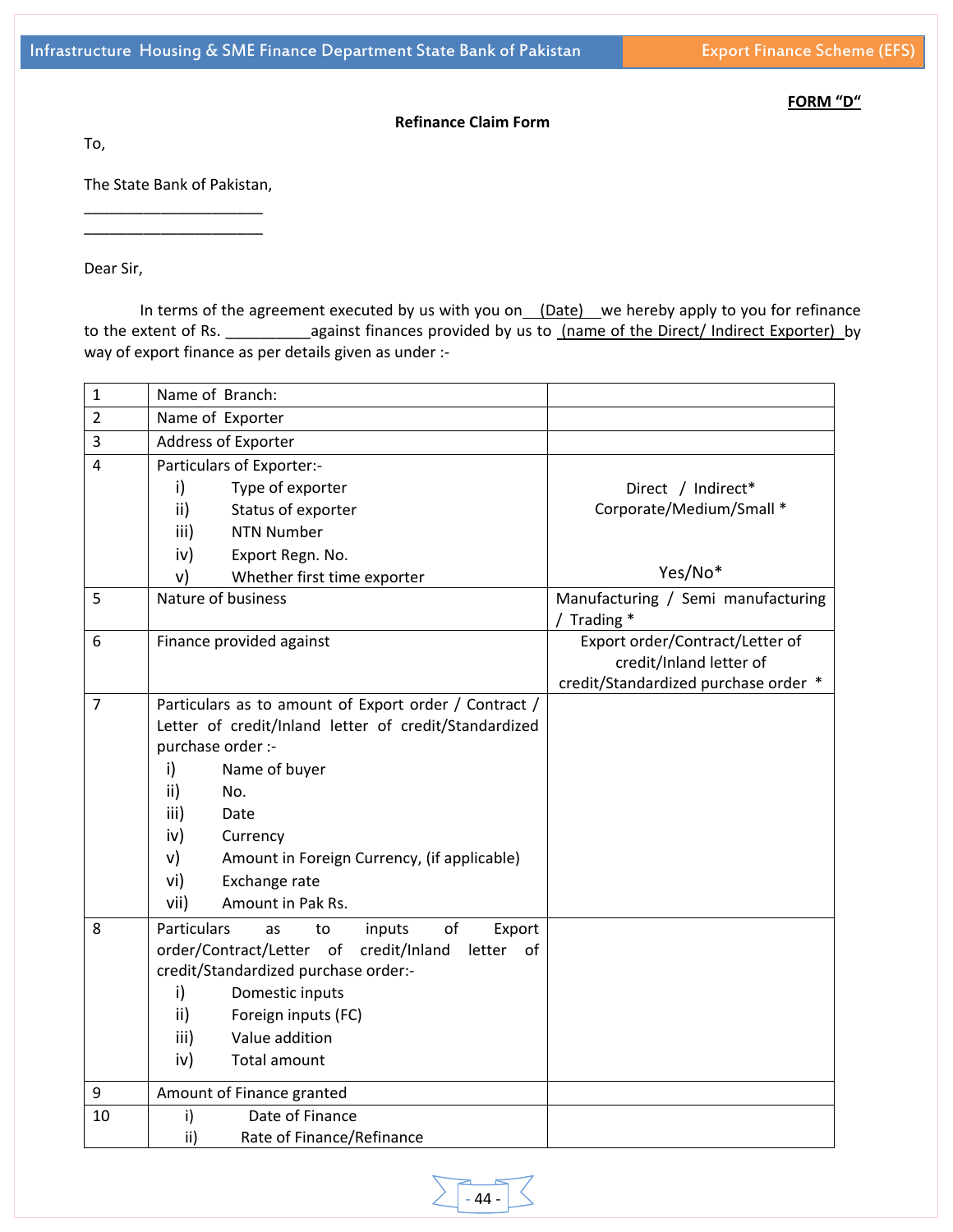| 11 | Commodity to be Exported / supplied (HS Code)                                                                                                                                              |
|----|--------------------------------------------------------------------------------------------------------------------------------------------------------------------------------------------|
| 12 | In case of post shipment date of shipment.                                                                                                                                                 |
| 13 | Destination.                                                                                                                                                                               |
| 14 | In case financing has been extended to an Indirect<br>Exporter:<br>i)<br>Direct exporters name<br>ii)<br>Firm export order / contract/Letter of credit<br>iii)<br>Date<br>Commodity<br>iv) |
| 15 | Due date of shipment/supply                                                                                                                                                                |
| 16 | Due date of repayment of finance                                                                                                                                                           |
| 17 | Amount of finance already availed by the exporter<br>against the Export order/Contract/Letter of credit<br>mentioned in column 7 above                                                     |
| 18 | Amount of refinance requested                                                                                                                                                              |
| 19 | Amount of overdue bills<br>i)<br>ii)<br>Reasons for allowing EFS despite Overdue<br><b>bills</b>                                                                                           |

As provided in the said Agreement we enclose demand promissory notes for Rs \_\_ (in figures) (Rupees (in words) only) duly executed by us in your favour in respect of the finances sanctioned and disbursed by us to (name of the Direct/ Indirect Exporter)

#### *We hereby certify that we have obtained all the necessary documents in original as required under the Scheme and undertake to retain the same as per provisions of the Scheme and further that these have been checked and found in order and duly stamped. .*

We also authorize SBP to recover the amount of refinance along-with fine, if any, in case the amount is not repaid by us on due date as specified above.

*(Name & Designation) (Name & Designation)*

Authorised Signature of Bank *Authorised Signature of Bank* 

\* *Strike out, whichever is inapplicable* Note:‐

- 1) Refinance Claim Form is required to be submitted separately for each exporter along-with D.P. Note of the amount of Loan.
- 2) For filling Column: No.8. Please specify all types of inputs for manufacturing the commodity.
- 3) The bank concerned will provide finance to IDE's for supplies of domestic inputs, in case authorized by the direct exporter on the basis of ILC/SPO through that bank only.
- 4) Existing instructions with reference to ILC / SPO shall continue.

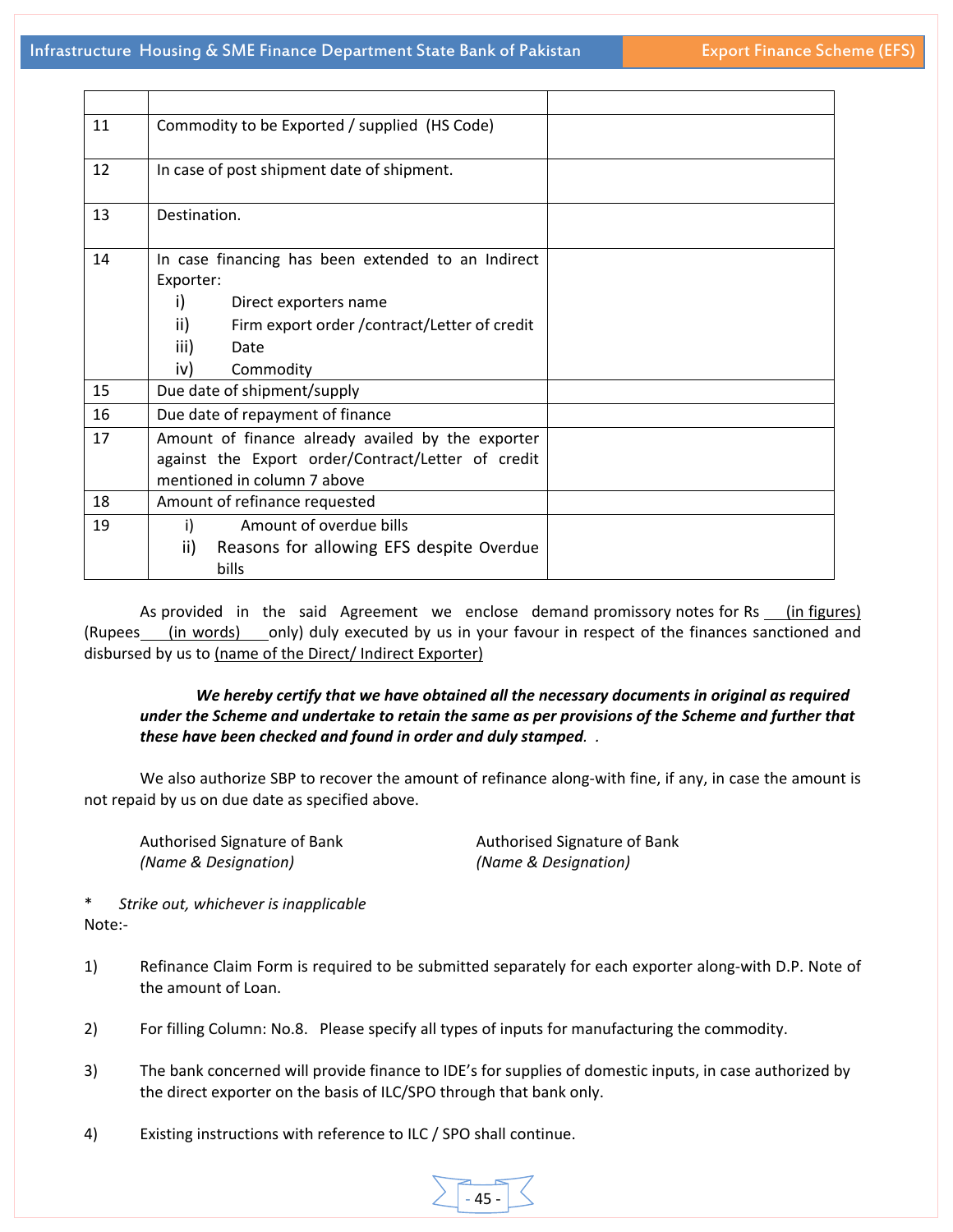## **Specimen of "D.P. Note"**

#### **DEMAND PROMISSORY NOTE**

| On demand we name & address of the exporter                                                                     | promise to pay to the                  |
|-----------------------------------------------------------------------------------------------------------------|----------------------------------------|
| Bank Limited or order the sum of Rs                                                                             |                                        |
| (Rupees only) for value received plus                                                                           |                                        |
| their share in the return to be derived by us and fine, if any, as laid down in Export Finance Scheme obtaining |                                        |
| on the date hereof.                                                                                             |                                        |
|                                                                                                                 |                                        |
|                                                                                                                 |                                        |
|                                                                                                                 | (Authorized signature of the exporter) |
|                                                                                                                 | (Name & Seal)                          |
|                                                                                                                 |                                        |
|                                                                                                                 |                                        |

Note: - Demand Promissory Note requires to be endorsed by the branch concerned in favour of its head office / principal office through which refinance is being claimed and further endorsed by them in favour of the concerned SBP BSC Office.

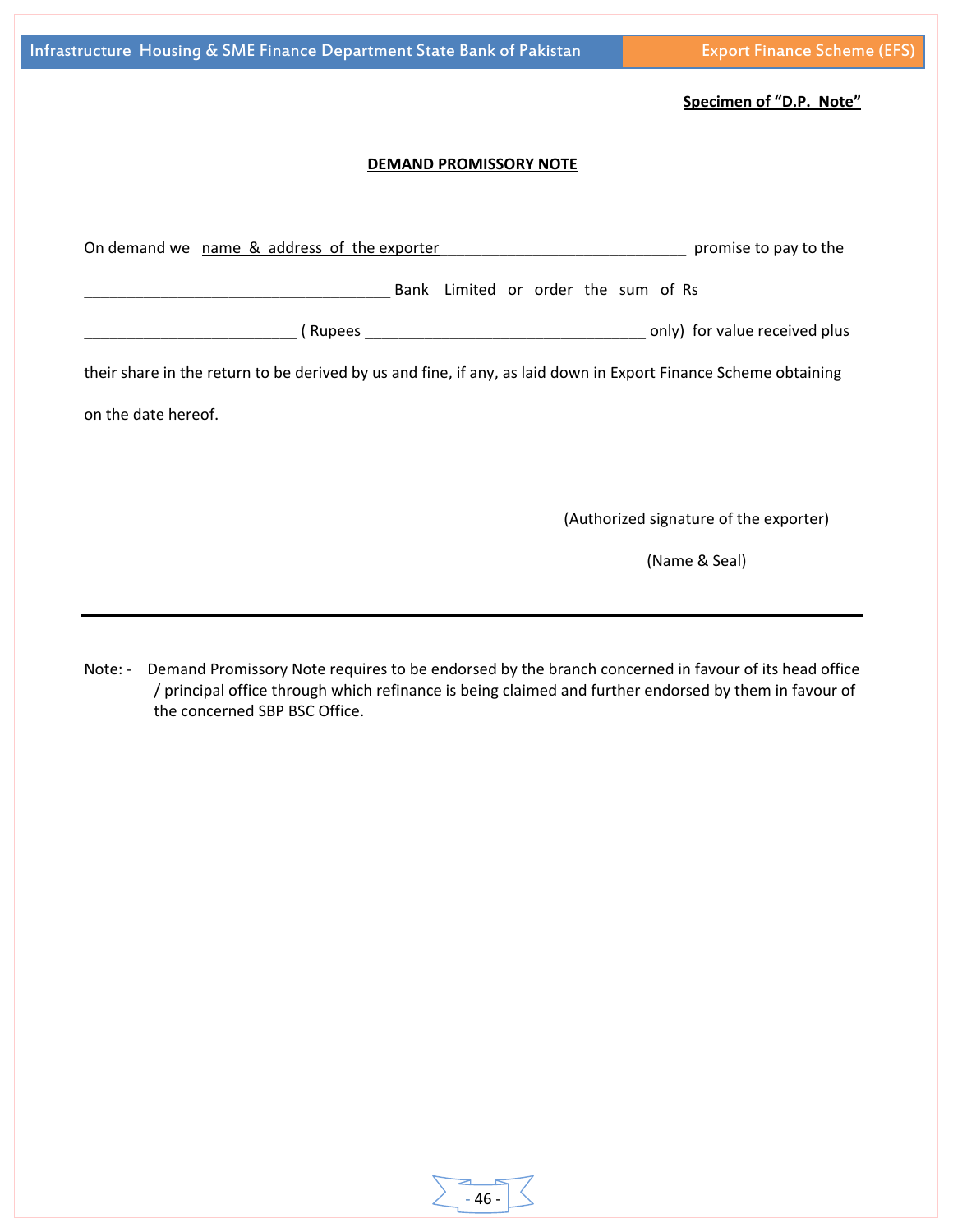$47 -$ 

Authorized Signature of the Bank of the DE

# Infrastructure Housing & SME Finance Department State Bank of Pakistan Export Finance Scheme (EFS)

# **Annexure "E "**

### **Standardized Purchase Order (SPO) for purchase of Inputs by the Direct Exporter from Indirect Exporter**

| M<br>. .<br>ັ<br>______________ | .<br>________________ | _______________ |
|---------------------------------|-----------------------|-----------------|
|                                 |                       |                 |

- 1. Name & Address of the Director Exporter (DE)
- 2. Name & Address of the Banker of the Direct Exporter
- 3. Name & Address of the Indirect Exporter (IDE)
- 4. Name & Address of the banker of the IDE
- 5. Reference of the Firm Export Order / L.C. **No. 1998 No. 2019 Date**
- 6. Particular of the commodity to be purchased:‐

| Commodity with<br>its Harmonized<br>Code | Quantity | Value<br>Total | Due Date of<br>Delivery | Payment Terms                       |    |     |
|------------------------------------------|----------|----------------|-------------------------|-------------------------------------|----|-----|
|                                          |          |                |                         | On delivery<br>Advance, if<br>Total |    |     |
|                                          |          |                |                         | any                                 |    |     |
|                                          |          | iii            | I٧                      |                                     | Vİ | Vii |

7. Particulars in respect of exporter who intend to use inputs under Part-II:-

| $\ast$ | Entitlement of   Amount |             | Total                  | Amount        | Total                  | Total value of   Balance |             |
|--------|-------------------------|-------------|------------------------|---------------|------------------------|--------------------------|-------------|
|        | the DE under   finance  |             | amount of $ $          | the I<br>of - | value of the           |                          | entitlement |
|        | Part II fixed by        | provided as | <b>SPO<sub>S</sub></b> | present       | <b>SPO<sub>s</sub></b> | outstanding              | $(a-b-e-f)$ |
|        | the bank.               | on date.    | already                | SPO.          | $(c + d)$              | ILC                      |             |
|        |                         |             | issued                 |               |                        |                          |             |
|        | A                       | В           |                        |               |                        |                          | u           |

Certified that the above contents are correct to the best of our knowledge and belief, and the above items being purchased / to be supplied shall be used for execution of an export order / L.C.

Authorized Signature of the Direct Exporter

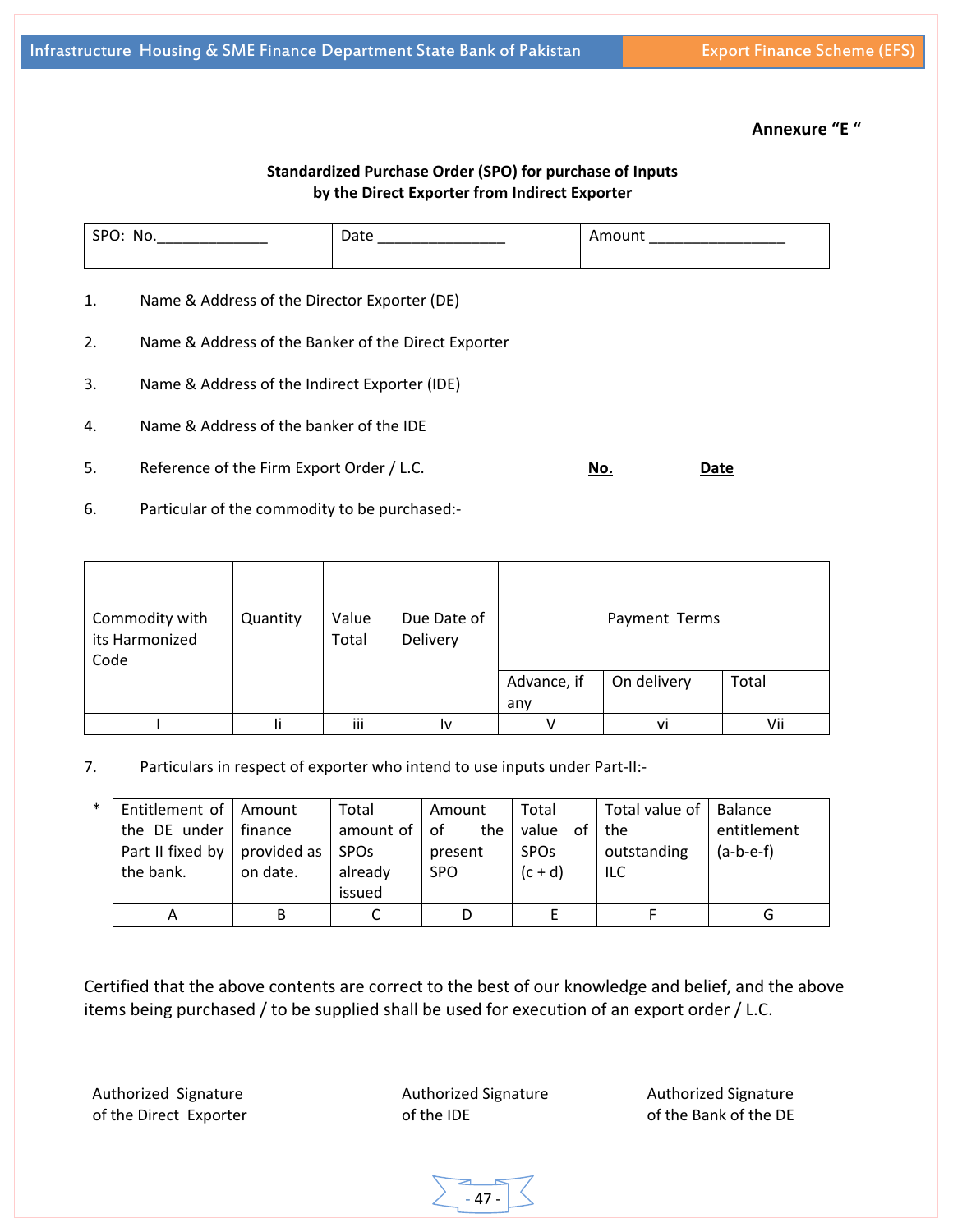\* Instructions for filling of the table :‐

- a. Entitlement means the amount of financing facility to which the Direct Exporter is eligible under Part II of the Scheme financed through the bank stated at Sr. No.2 above.
- b. Amount of finance means the finance provided by the stated bank to Direct Exporter for (i) his own value addition, and (ii) supplies already received by the DE against ILC or SPO.
- c. Total amount of SPO means the sum total of all SPOs already issued, however payment against them are yet to be made by the financing bank to the banker of the IDE.
- d. Total value of outstanding ILCs means sum total of the ILC already issued but yet to be negotiated.

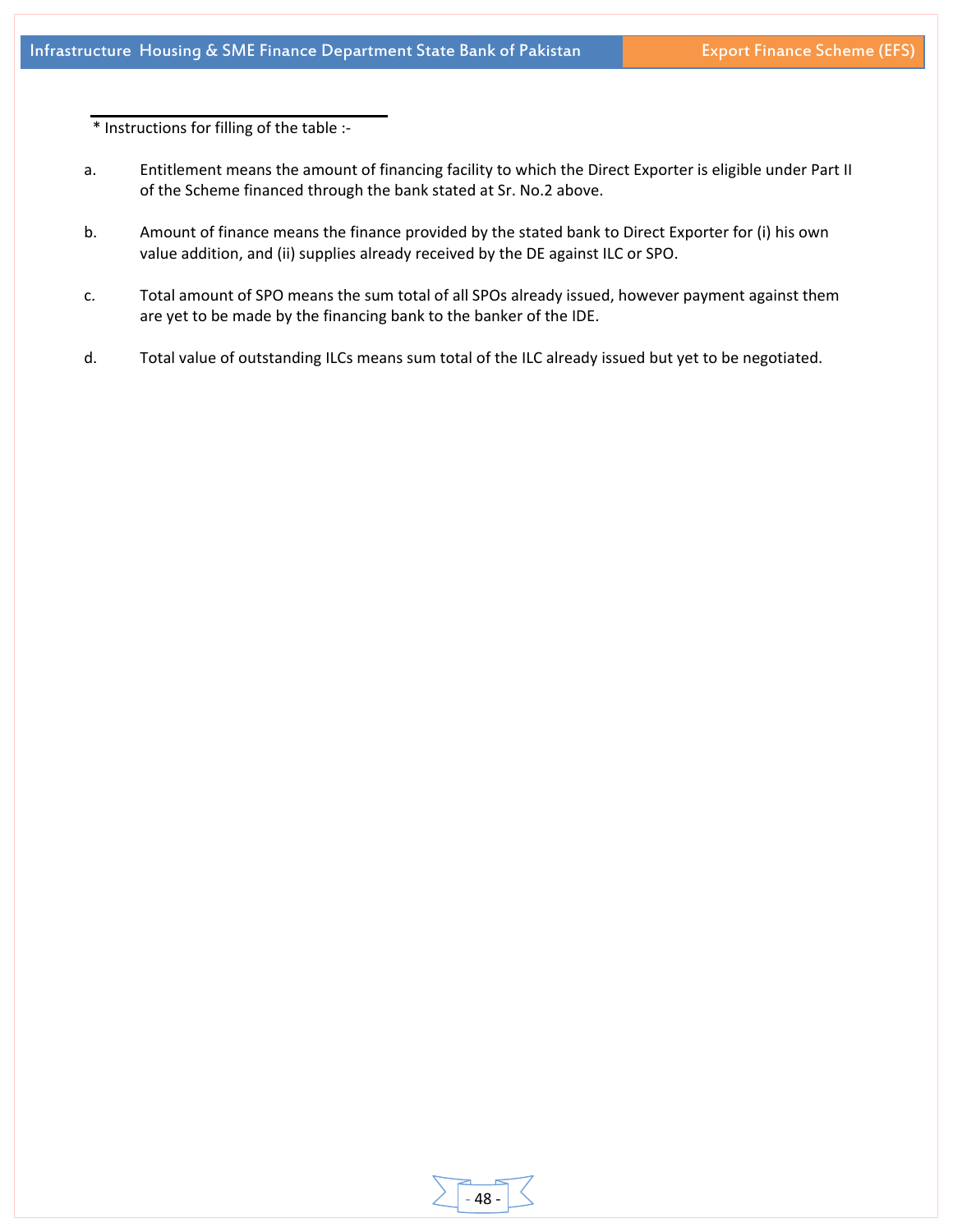#### **Annexure "D"**

#### STATEMENT OF PERFORMANCE AGAINST REFINANCE OBTAINED FROM SBP UNDER THE EXPORT FINANCE SCHEME (PART‐1) INCLUSIVE OF FINANCES/REFINANCES OBTAINED BY THE DIRECT OR INDIRECT EXPORTES

Name of the Scheduled Bank: \_\_\_\_\_\_\_\_\_\_\_\_\_\_\_ Address (Branch)

Date. \_\_\_\_\_\_\_\_\_\_\_\_\_

Date of grant.

Amount. \_\_\_\_\_\_\_\_\_\_\_\_\_\_\_\_

Date of receipt of shipping documents from the Exporter. \_\_\_\_\_\_

| Name<br>and<br>address<br>of the<br>Direct<br>Exporter | Name and<br>address of<br>the<br>Indirect<br>Exporter | ELC/FEO against which finance was<br>obtained |        | ILC/SPO against which<br>finance was obtained * |    | No. of<br>Name of<br>ELC/FEO<br>the<br>against which<br>commodity<br>shipment was<br>exported<br>effected | Commodity<br>supplied* | Date of<br>shipment<br>(As per B/L) | Date of Supply* |     |     |        |      |
|--------------------------------------------------------|-------------------------------------------------------|-----------------------------------------------|--------|-------------------------------------------------|----|-----------------------------------------------------------------------------------------------------------|------------------------|-------------------------------------|-----------------|-----|-----|--------|------|
|                                                        |                                                       | No                                            | Amount | Date                                            | No | Amount                                                                                                    | Date                   |                                     |                 |     |     | Amount | Date |
|                                                        | 2.                                                    | 3.                                            | 4.     | э.                                              | 6. |                                                                                                           | 8.                     | 9.                                  | 10.             | 11. | 12. | 13.    | 14.  |
|                                                        |                                                       |                                               |        |                                                 |    |                                                                                                           |                        |                                     |                 |     |     |        |      |

| Particulars of relevant<br>'E' forms Nos. in case<br>of shipment by DE |        | GRN / Truck receipts<br>Railway Receipts in<br>case of supplies by<br>$IDE *$ |      | Date /<br>Amount of<br>finance<br>availed by<br>exporter | Date / Amount<br>of refinance<br>obtained from<br>SBP by<br>financing Bank | Amount<br>/ Period of<br>refinance<br>utilized in the utilized by<br>name of DE | Amount<br>Period of<br>refinance<br><b>IDE</b> | Profit<br>/Return<br>charged<br>from DE | Profit<br>/Return<br>charged<br>from IDE(s) | Date of realization<br>expected |
|------------------------------------------------------------------------|--------|-------------------------------------------------------------------------------|------|----------------------------------------------------------|----------------------------------------------------------------------------|---------------------------------------------------------------------------------|------------------------------------------------|-----------------------------------------|---------------------------------------------|---------------------------------|
| No                                                                     | Amount | Amount                                                                        | Date |                                                          |                                                                            |                                                                                 |                                                |                                         |                                             |                                 |
| 15.                                                                    | 17     | 18                                                                            | 19   | 20                                                       | 21                                                                         | 22                                                                              | 23                                             | 24                                      | 25                                          | 26                              |
|                                                                        |        |                                                                               |      |                                                          |                                                                            |                                                                                 |                                                |                                         |                                             |                                 |

We undertake and certify as under:‐

i) that the contents of this statement are correct to the best of our knowledge and belief. that the shipments / E Forms reported in this statement have not been used / shall not be used by us in duplication for reporting performance under Part‐I or Part‐II as the case may be in violation of the provisions of Export Finance Scheme.

For and on behalf of

| (Signature of the exporter) | (Signature)      | (Signature) |
|-----------------------------|------------------|-------------|
| Seal of the Exporter        | Designation      | Designation |
| .                           | Name of the Bank |             |

*\* Information pertaining to the indirect exporter*

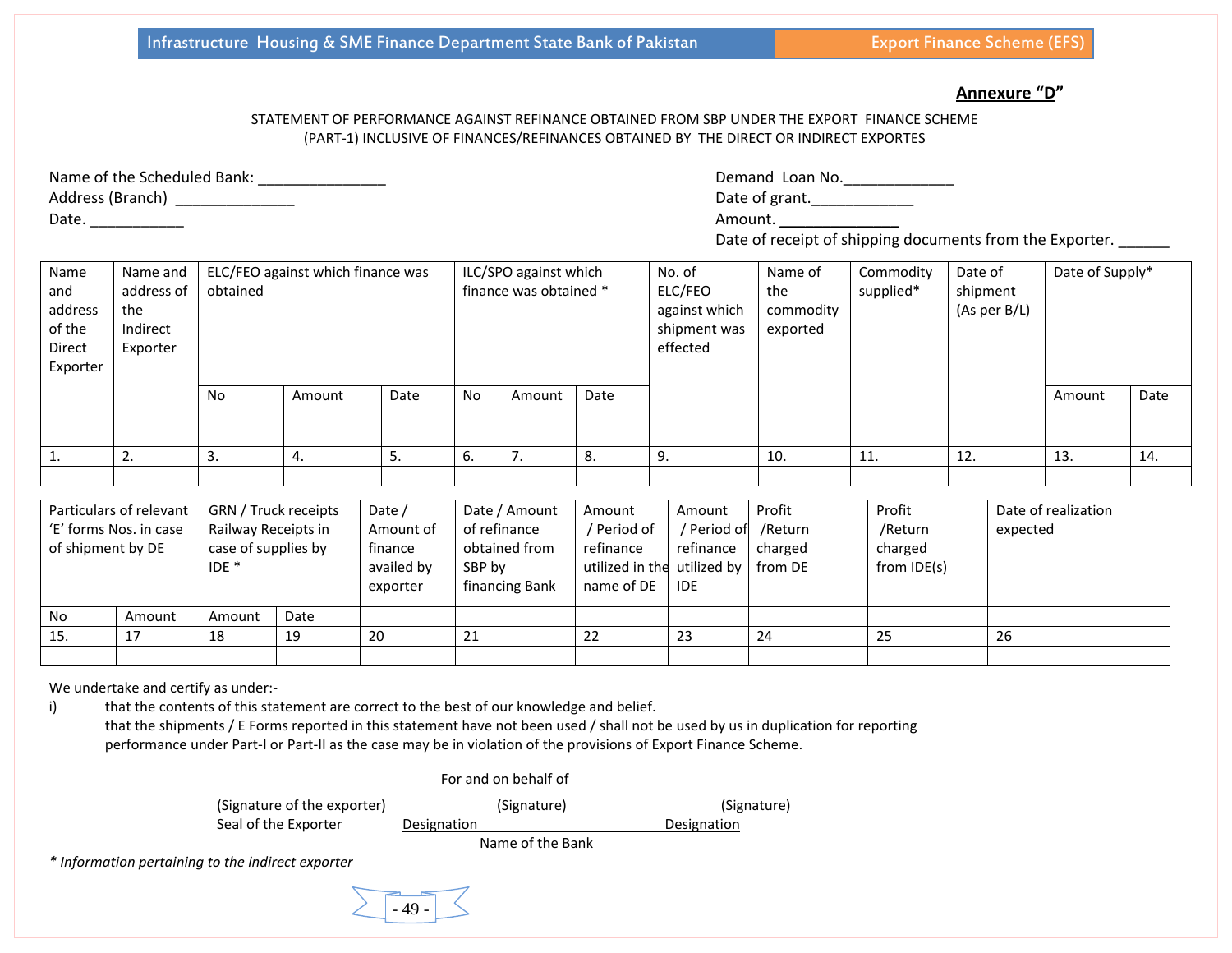Infrastructure Housing & SME Finance Department State Bank of Pakistan Export Finance Scheme (EFS)

**Annexure – "F"**

Name of the Bank\_\_\_\_\_\_\_\_\_\_\_\_\_\_\_\_\_\_\_\_\_\_\_\_\_\*

DATE

NO.

The Chief Manager, State Bank of Pakistan,

Dear Sir,

Request for refund of fine(s) under Part‐I

We request for refund of fines as per the following particulars in respect of refinance loans under Part I of Export Finance Scheme:‐

| Sr. | Name of   | <b>Branch</b> |     | Demand Loan |       |         |          | Status of | Fine<br>Date of |          |              | Fine Recoverable | Fine      |            |       |                      |
|-----|-----------|---------------|-----|-------------|-------|---------|----------|-----------|-----------------|----------|--------------|------------------|-----------|------------|-------|----------------------|
| No. | the       |               |     |             |       |         | shipment |           | charged         |          |              |                  |           | Refundable |       |                      |
|     | Exporter  |               |     |             |       |         |          |           | for non-        |          |              |                  |           |            |       |                      |
|     |           |               |     |             |       |         |          |           | shipment        |          |              |                  |           |            |       |                      |
|     |           |               | No. | Amount      | Date  | Due     | Due      | Actual    |                 | Fine     | Fine amount  | For delay in     | For short | For delay  | Total | $(10 \text{ minus})$ |
|     |           |               |     |             | οf    | date of | Date     | date      |                 | charged  | passed on to | submission of    | shipment  | in         |       | 16)                  |
|     |           |               |     |             | grant | loan    |          |           |                 | to       | <b>SBP</b>   | documents        |           | shipment   |       |                      |
|     |           |               |     |             |       |         |          |           |                 | exporter |              |                  |           |            |       |                      |
|     | <u>L.</u> | J.            | 4.  | J.          | ь.    | , ,     | 8.       | 9.        | 10.             | 11.      | 12.          | 13.              | 14.       | 15.        | 16.   | 17.                  |

We confirm that the amount refundable and shown under Column 17 above is / are correct to the best of our knowledge and that such cases shall be verifiable later by inspector of State Bank of Pakistan.

Yours faithfully,

(Authorized Signature) Name & Designation

\* To be submitted by the dealing branch /Head Office of the bank concerned which availed refinance from the respective office of SBP.

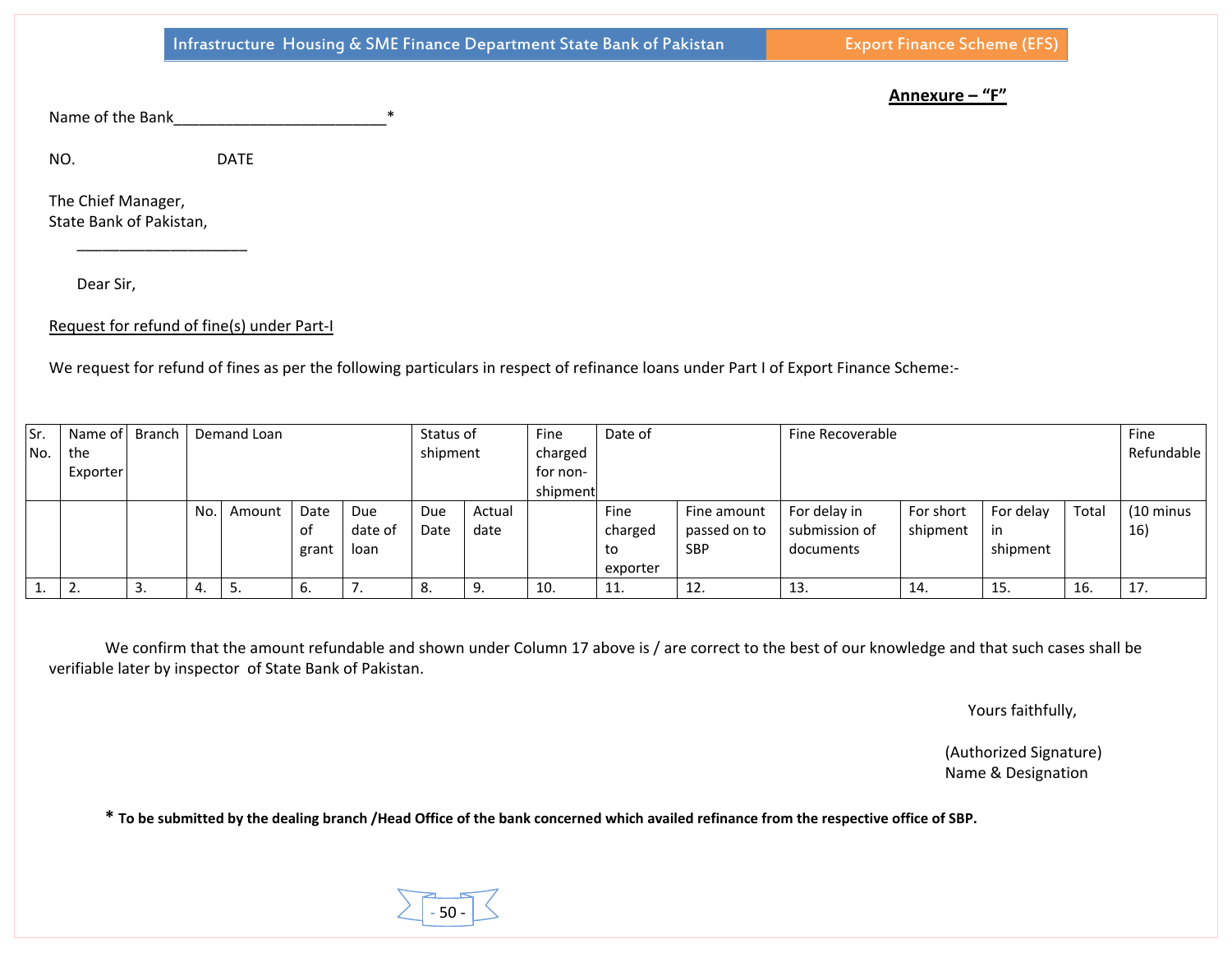# **Annexure I (b)**

**Documents required under EFS Part‐II**

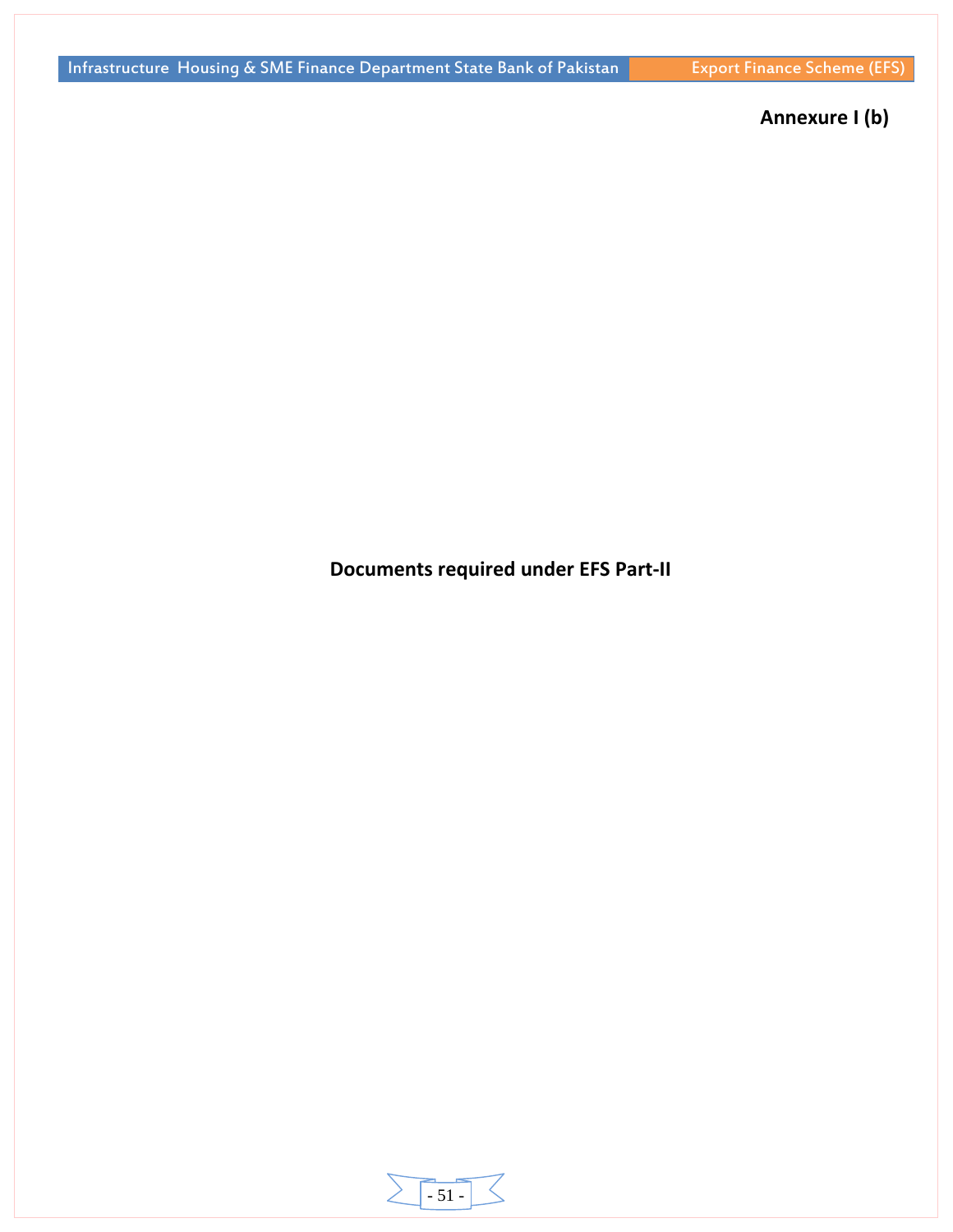**\_\_\_\_\_\_\_\_\_\_\_\_\_\_\_(Place )**

#### **UT‐DE‐II**

# **UNDERTAKING TO BE SUBMITTED BY THE DIRECT EXPORTER UNDER PART‐II**

| <b>The Manager</b> |          |
|--------------------|----------|
|                    | (Branch) |
|                    | (Bank)   |

Dear Sir,

We do hereby certify and confirm that a finance of Rs. 1913 1914 (Rs. in words has been allowed to us by you under Part-II of the Export Finance Scheme of the State Bank of Pakistan on the basis of the following non interest based mode, it being understood that return/ profit to be derived by the bank shall not exceed when converted into annual percentage terms:‐

#### **Mode of financing \_\_\_\_\_\_\_\_\_\_\_\_\_\_\_\_\_\_\_\_\_\_\_**

2. We further confirm that the above finance of Rs.  $\qquad$  is in the nature of revolving limit, inclusive of the amount extended to Indirect Exporters on our behalf on which account we have/we will open Inland Letter of Credit or otherwise and will be utilized for export purposes.

 3. We hereby further declare and confirm that we have not and will not in future obtain any export finance from any bank other than yourselves on the basis of export receipts covered by the relative Form EE‐1.

4. We further undertake that we shall realize export receipts from the exports of eligible commodities, excluding any export for which finance has been obtained under Part-I of the Export Finance Scheme during the relevant monitoring year, of a minimum amount equal to at least 2.0 times of the amount of the finance obtained by us during the relative monitoring year.

 5. We confirm that we in our capacity, as Direct, Exporter shall remain liable for fulfillment of all the obligations under the said Scheme for the Inland Letter of Credit established and financed by you under the Export Finance Scheme against Export Letter of Credits/Firm Export Orders.

6. It is expressly understood that non‐performance by the Indirect exporter (supplier of inputs/finished goods) under the Inland Letter of Credit/Standardized Purchase Order, for any reason, whatsoever shall hot, in any manner absolve us from fulfillment of our obligations as Direct Exporter under the Scheme.

7. We certify that supplies of inputs/finished goods made under the Inland Letter of Credit/ Standardized Purchase Order will be required and used by us exclusively for the manufacture and export of only such commodities, which are duly eligible for financing under the Export Finance Scheme as on date of this Undertaking.

8. We further undertake that in the event of shortfall in exports for which we have availed of the above finance or in the event of our failure to submit to you Form EF‐I duly verified by the bank concerned within prescribed period of the relevant monitoring period, we will be liable to pay fine at the rate as prescribed by the State Bank from time to time and hereby irrevocably authorize you to debit the same to our account with you.

‐ 52 ‐

**Banks Authorized signature**

**Signature verified Authorized Signature of the Exporter**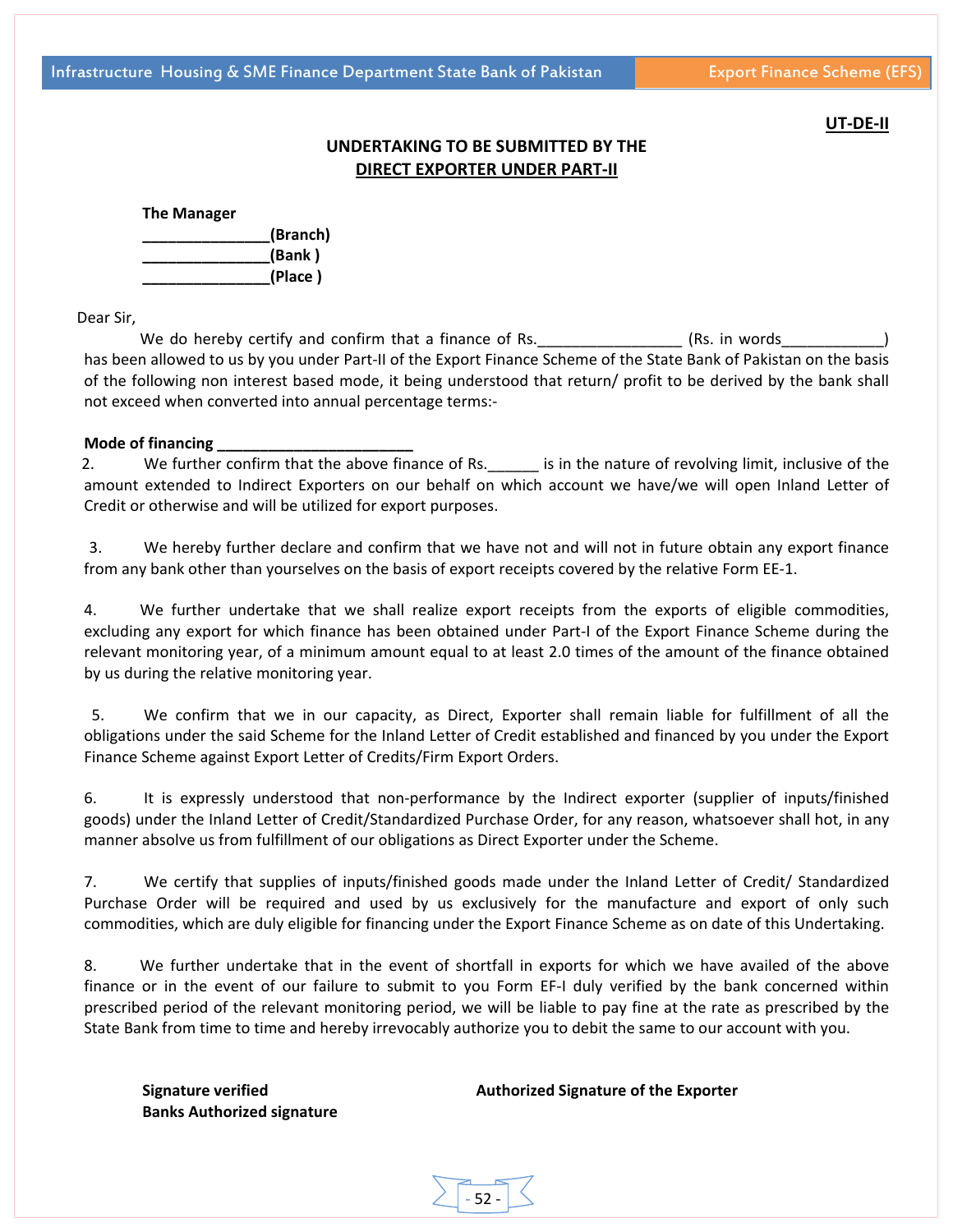| 1. Name & Address of the Direct Exporter<br>5. List of IDEs to whom following ILCs have been opened:-<br>ILC No./SPO No. | Manufacturing/Semi Manufacturing/Trading<br>4. Entitlement of Limit for Finance/Refinance through the Financing Bank. |          | <b>Amount of ILC/SPO</b> |
|--------------------------------------------------------------------------------------------------------------------------|-----------------------------------------------------------------------------------------------------------------------|----------|--------------------------|
|                                                                                                                          |                                                                                                                       |          |                          |
|                                                                                                                          |                                                                                                                       |          |                          |
|                                                                                                                          |                                                                                                                       |          |                          |
|                                                                                                                          |                                                                                                                       |          |                          |
|                                                                                                                          |                                                                                                                       |          |                          |
|                                                                                                                          |                                                                                                                       |          |                          |
|                                                                                                                          |                                                                                                                       |          |                          |
|                                                                                                                          |                                                                                                                       |          |                          |
|                                                                                                                          |                                                                                                                       |          |                          |
|                                                                                                                          |                                                                                                                       |          | Total Rs.                |
| 6. Balance amount of export performance (4-5)                                                                            |                                                                                                                       |          |                          |
| 7. Borrowing entitlement as per 6 above                                                                                  |                                                                                                                       |          |                          |
| 8. Amount of export finance already availed of by DE                                                                     |                                                                                                                       |          |                          |
| 9. Amount of unutilized limit, if any (7-8)                                                                              |                                                                                                                       |          |                          |
| 10. Details of manufacturing requirements                                                                                |                                                                                                                       |          |                          |
|                                                                                                                          |                                                                                                                       |          |                          |
|                                                                                                                          |                                                                                                                       |          |                          |
| <b>Estimated</b><br><b>Delivery date</b>                                                                                 | <b>Estimated No. of</b><br>days from date of<br>opening of ILC/SPO<br>payment through<br>cheque                       | Quantity | <b>Amount</b>            |
|                                                                                                                          |                                                                                                                       |          |                          |

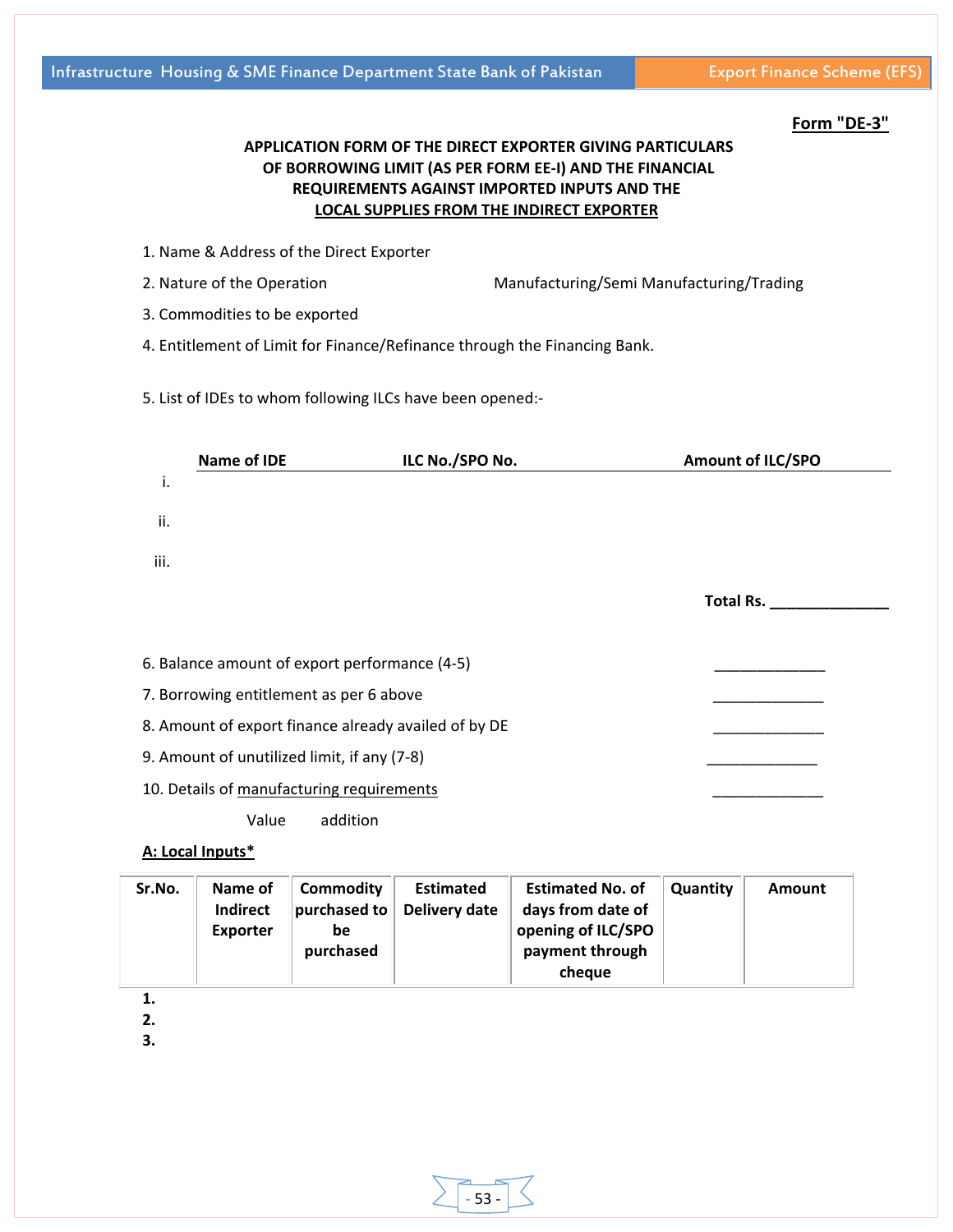# **B: Foreign Inputs** \*

| Sr.<br>No. | Name of Foreign<br> Suppliers/Comm. | Country | Commodity | <b>Estimated date by</b><br>which L/C will be | Estimated<br>delivery | Quantity | Amount in<br>Foreign | ll Eavit.<br>Pak. |
|------------|-------------------------------------|---------|-----------|-----------------------------------------------|-----------------------|----------|----------------------|-------------------|
|            | <b>Importers</b>                    |         |           | opened                                        | period                |          | currency             | Rs.               |

**1.**

**2.**

**3.**

**C:** Value addition **and a contained a contained a contained a contained a contained a contained a contact a contained a contact a contact a contact a contact a contact a contact a contact a contact a contact a contact a c** 

- 11. Details of financial requirements:
	- a) For supplies by IDE
	- b) For Foreign Inputs
	- c) For Self manufacturing/value addition

Certified that the contents of this statements are Correct to the best of our knowledge & belief.

## **Signature of DE**

Counter Signature by the Authorized Dealer/Bank of the DE

\*Please attach the information in a separate Annexure if there are more than 3 Indirect Exporters/Foreign Suppliers.

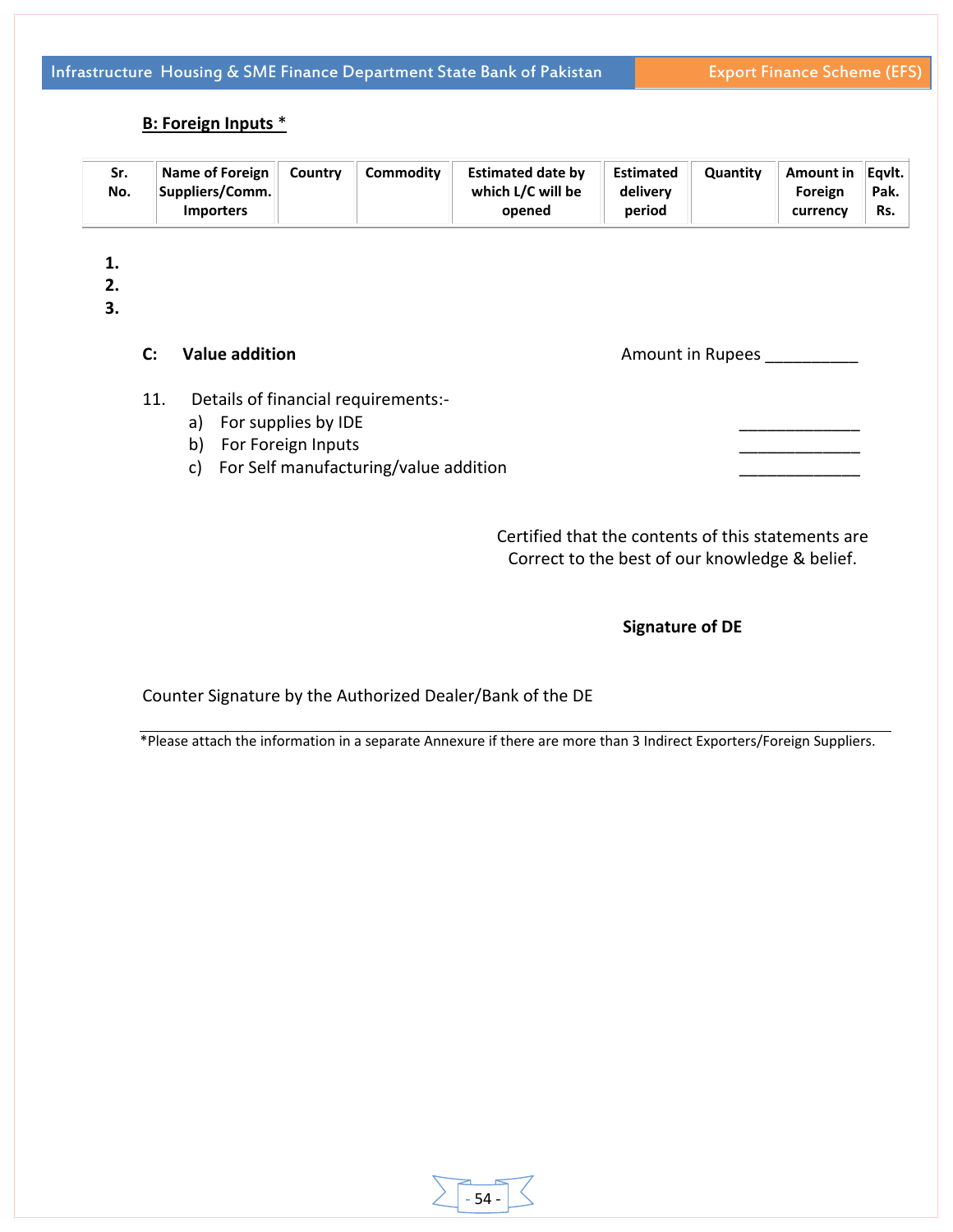#### **UT‐IDE‐II**

# **UNDER TAKING TO BE SUBMITTED BY THE INDIRECT EXPORTER UNDER PART‐II**

The Manager,

\_\_\_\_\_\_\_\_\_\_ (Branch) \_\_\_\_\_\_\_\_\_\_\_ (Bank) \_\_\_\_\_\_\_\_\_\_\_ (Place)

Dear Sir,

We do hereby certify and confirm that a finance of Rs. \_\_\_\_\_\_\_\_\_\_\_\_\_\_\_\_\_\_\_ has been sanctioned to us by you under the Export Finance Scheme of the SBP on the basis of the following non interest based mode of financing, it being understood that return/profit to be derived by the bank shall not exceed \_\_\_\_\_ %.

Mode of financing \_\_\_\_\_\_\_\_\_\_\_\_\_\_\_\_

2. We further confirm and undertake that the export financing of Rs. \_\_\_\_\_\_\_\_ has been obtained by us against Inland Letter of Credit by (name of the banker of the Direct Exporter) out of the borrowing entitlement of Direct Exporter Concerned, and the same shall be used exclusively to finance the goods mentioned in the Inland Letter of Credit/ Standardized Purchase Order opened on the basis of export letter of credit/export firm order mentioned as follows:‐

| <b>Export Letter of Credit/Export Firm Order</b> |     |      |                        |                        |  |  |  |  |  |  |  |
|--------------------------------------------------|-----|------|------------------------|------------------------|--|--|--|--|--|--|--|
| S.No.                                            | No. | Date | <b>Amount</b><br>F.Cv. | <b>Amount</b><br>L.Cv. |  |  |  |  |  |  |  |
|                                                  | ـ.  |      | −.                     | D.                     |  |  |  |  |  |  |  |

|       | <b>Inland Letter of Credit (ILC)</b> |        |                             |                 |                  |  |  |  |  |  |  |  |
|-------|--------------------------------------|--------|-----------------------------|-----------------|------------------|--|--|--|--|--|--|--|
| S.No. | Date                                 | Amount | Commodity to be<br>supplied | <b>Quantity</b> | Date of delivery |  |  |  |  |  |  |  |
| 6.    |                                      | o.     | . .                         | 10.             | 11.              |  |  |  |  |  |  |  |

## 3. We do hereby further undertake to submit to you the following documents for negotiation under the aforesaid Inland Letter of Credit/Standardized Purchase Order against which you have allowed to us the above finance under the Export Finance Scheme.

- a) Copy of Invoice
- b) Copy of Truck Receipt/Delivery Receipt
- c) Copy of Goods Received Note/Acknowledgement of goods received by the Direct Exporter

4. We do hereby confirm and agree that in the event of our failure to affect delivery to (name of the Direct Exporter) on or before the due date of delivery and to submit the above documents to you within 15 days from the date of delivery, you have our irrecoverable authority to recover from us and debit our account with the fine at the rates prescribed by the SBP from time to time on the amount of finance availed of less the amount of finance in respect of goods delivered to (name of the Direct Exporter) if any, from the date of the original finance. We also undertake and confirm that the payment of such fine shall not absolve us from our liabilities/obligations towards the (name of the Direct Exporters) and we shall continue to remain liable for fulfillment of all obligations under the scheme.

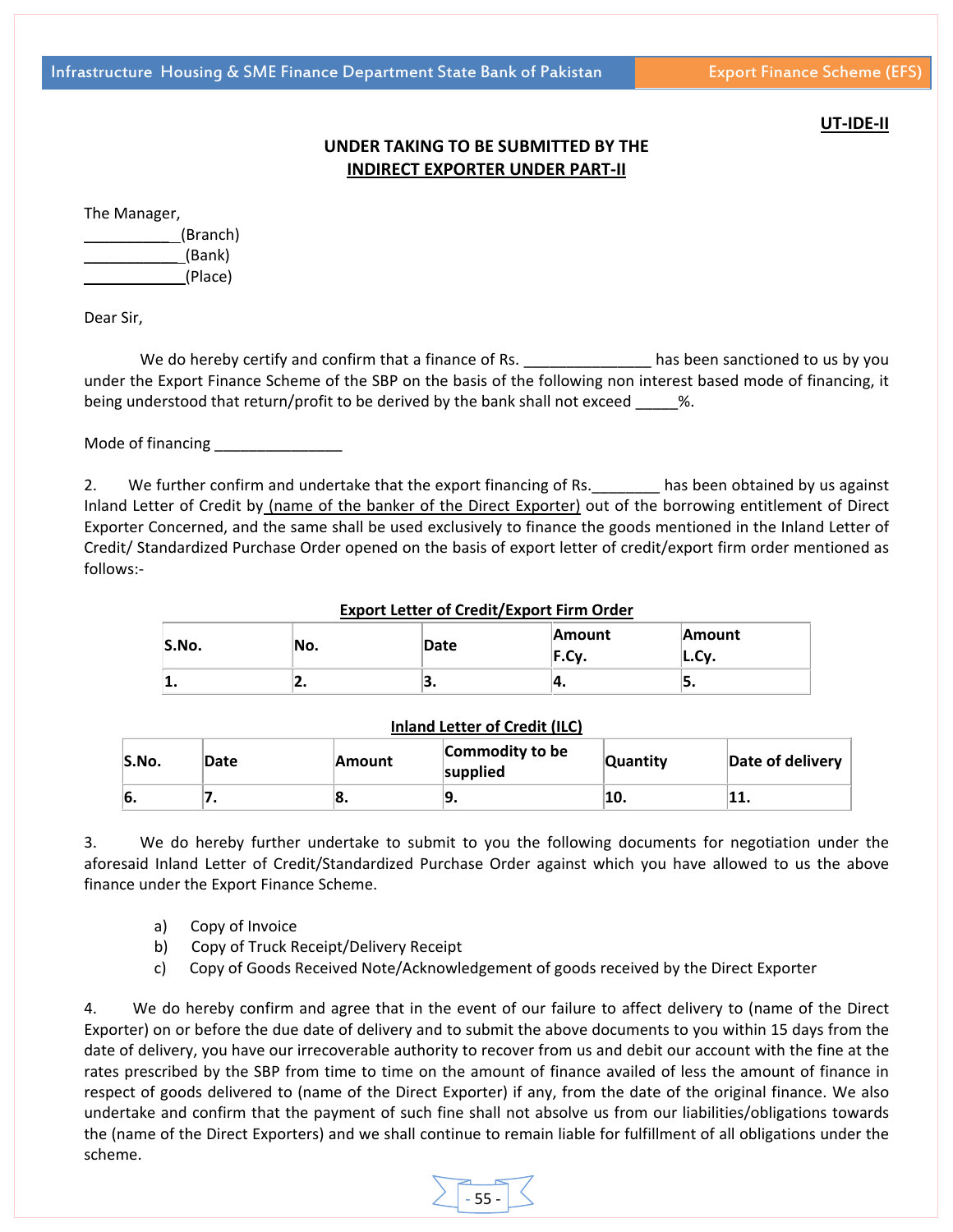5. We do hereby further confirm and undertake that the submission of documents in respect of the above mentioned Inland Letter of Credit/Standardized Purchase Order will remain our responsibility and we shall provide to you the relevant evidence of delivery of goods to (name of Direct Exporter) and the finance so extended to us shall stand adjusted in our name on submission of delivery documents.

‐ 56 ‐

**Bank's Authorized Signature**

**Signature verified Authorized Signature of the Exporter**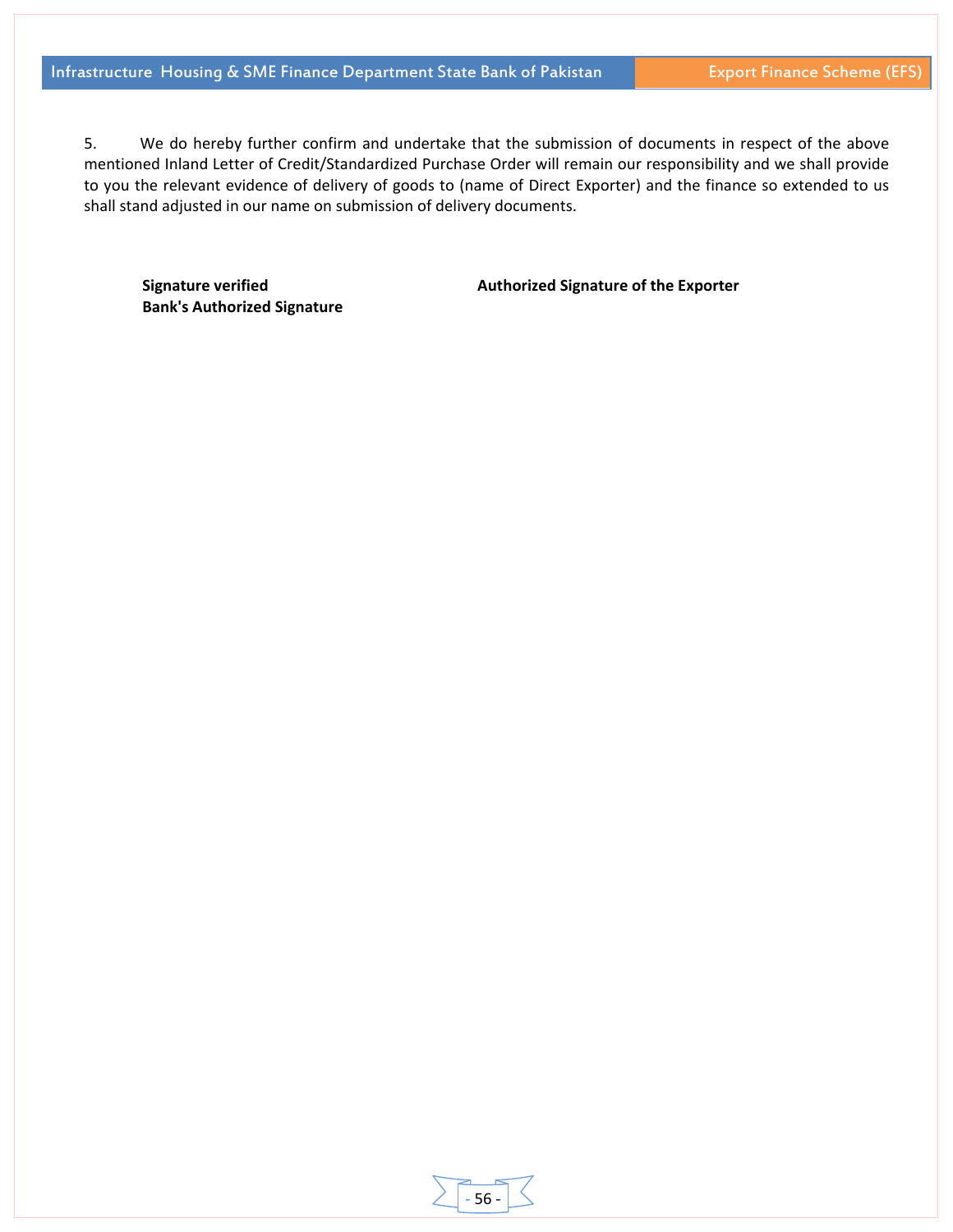**IDE‐ 2**

## **(Name & Address of the Indirect Exporter)**

# **FORM OF APPLICATION FOR CLAIMING FINANCING FACILITIES UNDER EXPORT FINANCE SCHEME BY THE INDIRECT EXPORTER FOR SUPPLY OF LOCAL INPUTS AGAINST ILC/SPO**

The Manager,

\_\_\_\_\_\_\_\_\_\_ (Branch) \_\_\_\_\_\_\_\_\_\_\_ (Bank) \_\_\_\_\_\_\_\_\_\_\_ (Place)

Dear Sir,

#### **Financing Facility against supplies of local inputs under ILCs/SPO's by the Direct Exporter out of entitlement under Part‐II of EFS**

We have been authorized to supply the local inputs (name of the commodity) by M/s. (Name of the Direct Exporter) against ILC No. \_\_\_\_\_\_\_\_\_\_\_\_\_ dated \_\_\_\_\_\_\_\_\_\_ amounting to Rs. \_\_\_\_\_\_\_\_\_\_\_\_\_\_ with validity up to \_\_\_\_\_\_\_\_\_ within their entitlement of borrowing limit under Part‐II of the Export Finance Scheme and established by (Name of the Bank). We therefore request you to provide finance of Rs. \_\_\_\_\_\_\_\_ for \_\_\_\_\_\_\_\_\_ days under the terms and conditions of the Export Finance Scheme. The following documents are submitted as prescribed under the scheme.

- Inland Letter of Credit/Standardized Purchase Order
- DP Note covering the amount of ILC /SPO
- Undertaking (by Indirect Exporter on the prescribed proforma UT‐IDE‐I)

We undertake to repay the finance on the expiry of the period or earlier upon supplies made to the Direct Exporter named above and negotiate the documents under ILC/SPO involved. We further undertake to submit relevant proof of supplies to your bank for submission to the banker of the Direct Exporter and the concerned office of State Bank of Pakistan which will form part of the performance when shipped and reported by the Direct Exporter in their EF‐I statement upon expiry of the monitoring year.

Yours faithfully,

(Name & Address of the Indirect Exporter)

Encl:  $( )$ 

No. \_\_\_\_\_\_\_\_\_\_\_\_\_\_\_

Date: \_\_\_\_\_\_\_\_\_\_\_\_\_

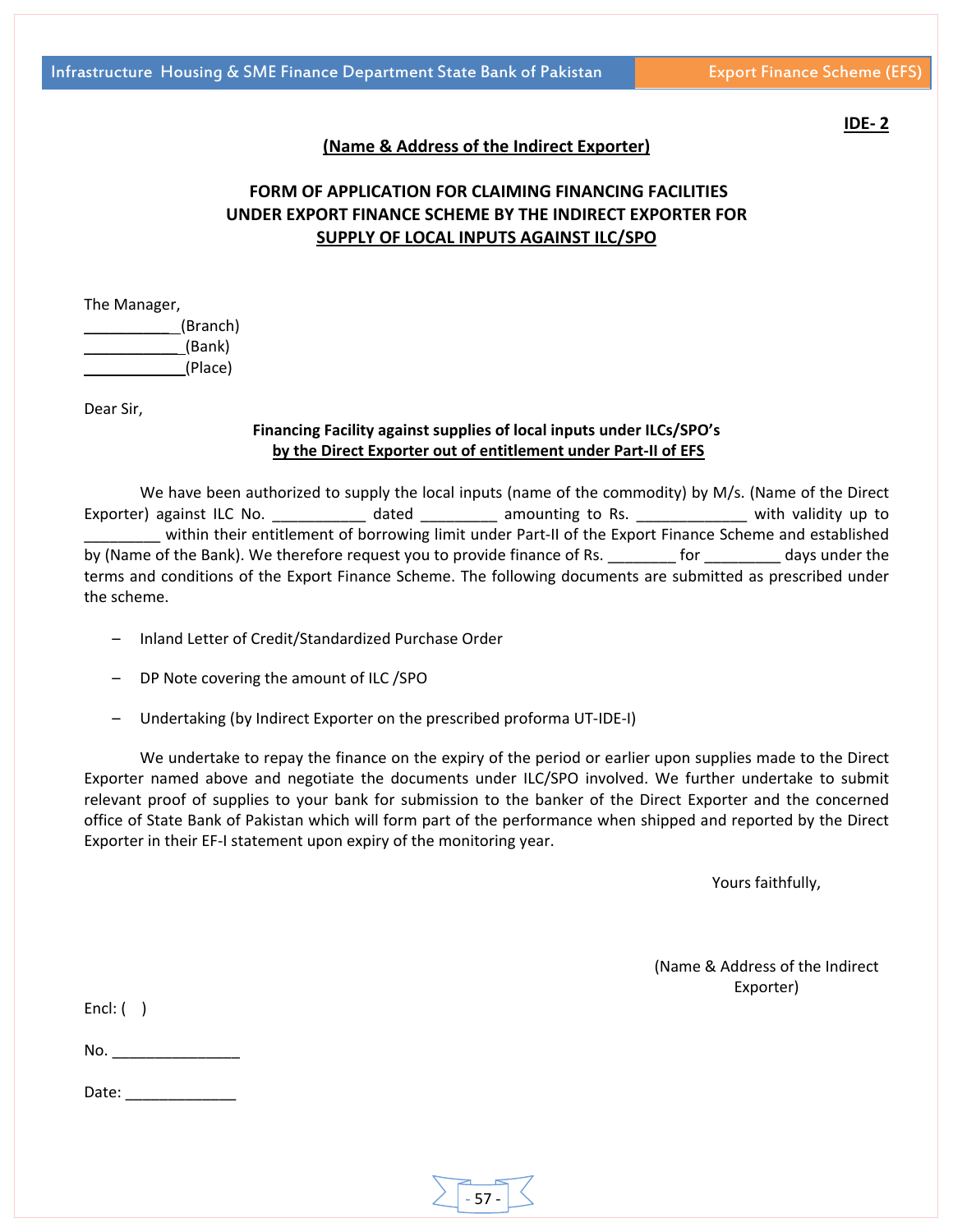**Form‐EB**

| Name of Bank ----- |
|--------------------|
| Address---------   |

**The Chief Manager, State Bank of Pakistan SBP (BSC) Bank Export Refinance Section,**

Dear Sir,

**\_\_\_\_\_\_\_\_\_\_**

Export Limit/Borrowing Entitlement .......... Amount Exp Finance..................................... Available Balance ........................................ Refinance Claim.......................................

In terms of the agreement executed by us with you on ----------- we hereby apply to you for refinance to the extent of PRs.------------------------- against finance provided by us to the exporters by way of export finance as detailed in the enclosed schedule to Form "EB"

As provided in the said agreement we enclosed bills of exchange /promissory notes specified in the Schedule hereto, executed in our favour and endorsed by us in your favour in respect of the finance sanctioned to our constituents on the basis of entitlement vide Form EE‐I.

We request you to grant re-finance:-

- (i) by purchase /re‐discount of Bills of Exchange and Promissory Notes under Section17(2) (a) of the State Bank of Pakistan, Act 1956 or
- (ii) as a finance against such bills under Section 17 (4) ( C ) of the said Act. (Clause not applicable to be deleted).

We certify that the signature on of the said bills /notes are the genuine signatures of the parties thereto and that where a bill or note is signed or endorsed by a person purporting to act under an authority, such person is duly authorized so to do and to the best of our knowledge and belief each such party is financially sound, solvent and credit worthy.

We certify that to best our knowledge and belief that the finances provided by us to the exporters as specified in the Schedule thereto have been used by the exporters to finance the export of goods covered by the Export Finance Scheme (Part‐II)

We certify that Bills of Exchange/ Promissory Notes specified in the Schedule hereto are eligible for purchase/re discount as provided in section 17 (2) (a) of the State Bank of Pakistan Act 1956.

‐ 58 ‐

For ‐‐‐‐‐‐‐‐‐‐‐‐‐‐‐‐‐‐‐‐‐‐‐‐‐‐‐‐‐‐‐‐‐

Authorized Signature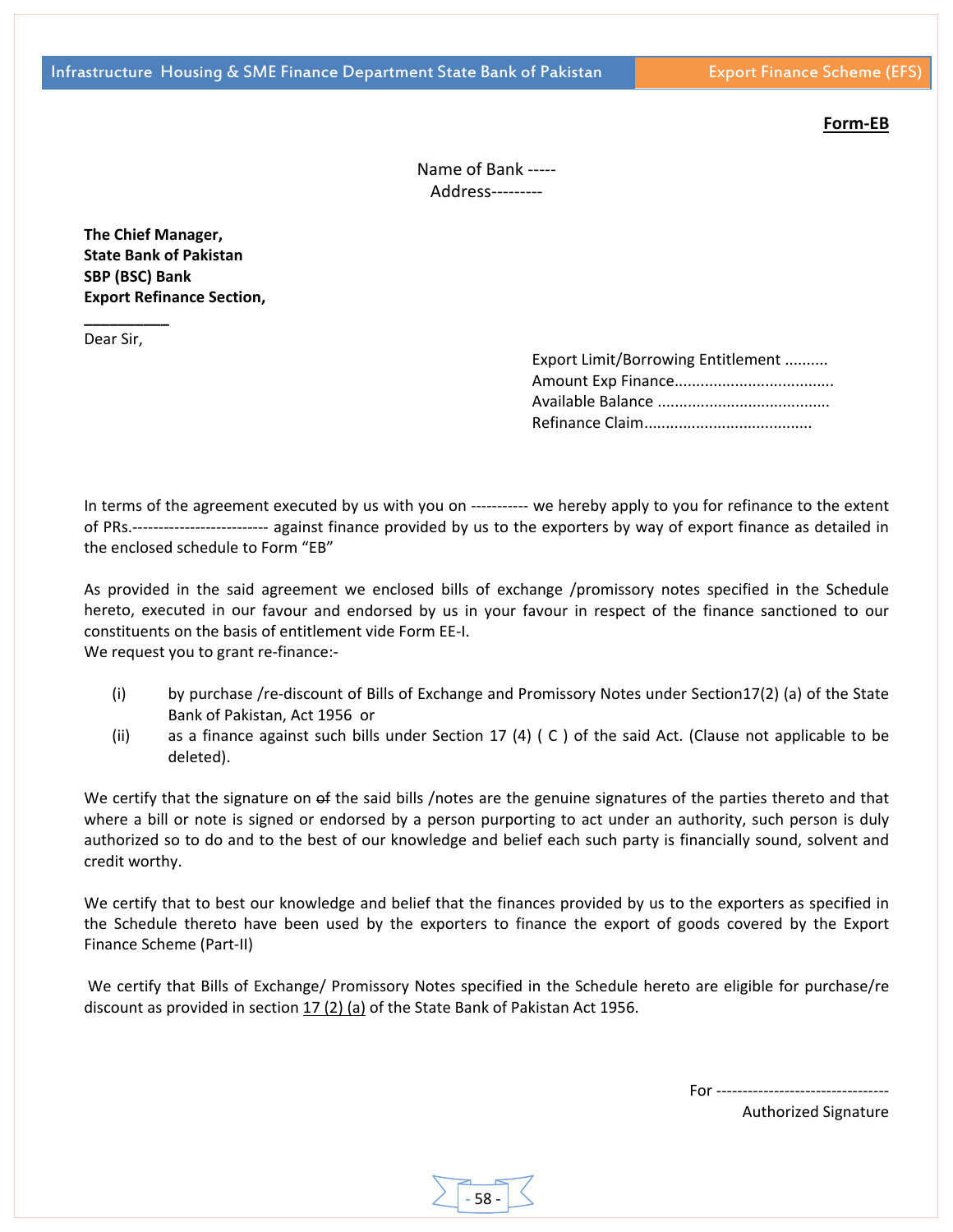# **SCHEDULE TO FORM 'EB'**

| Sr.<br>NO. | <b>DATE</b> | <b>NAME OF THE DRAWER</b> | <b>AMOUNT</b> |
|------------|-------------|---------------------------|---------------|
|            |             |                           |               |
|            |             |                           |               |
|            |             |                           |               |

**TOTAL PRS. ‐‐‐‐‐‐‐‐‐‐‐‐‐‐‐‐‐‐‐‐‐‐‐‐‐‐‐‐‐** 

**Regards**

**Authorized Signature Authorized Signature**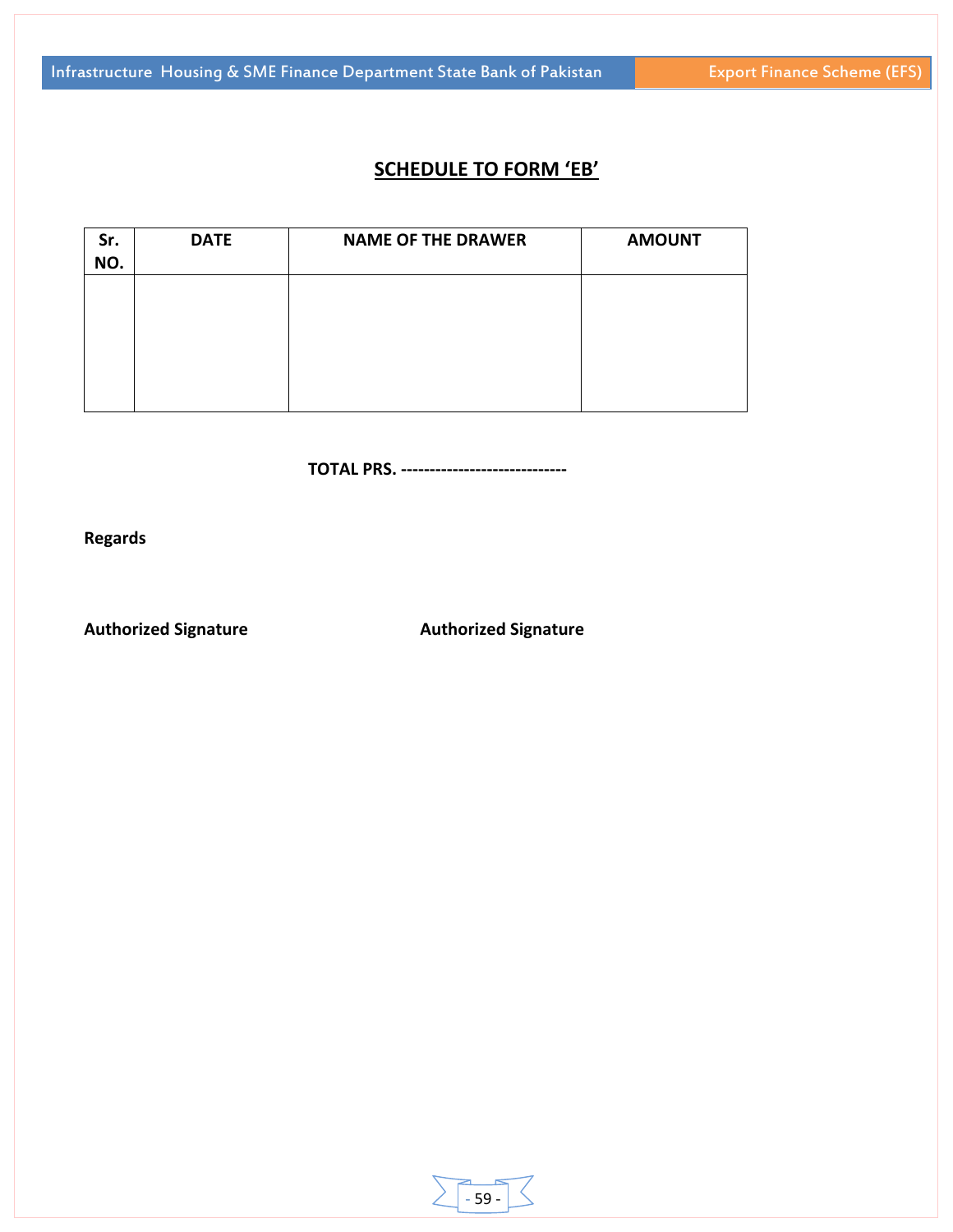#### **FORM EE-1**

(To be submitted in Triplicate)

Grand Total (To be shown on last Page only) Sr No. Currency | Amount | Pak Rupees

#### PARTICULARS OF EXPORT RECEIPTS IN RESPECT OF ELIGIBLE COMMODITIES UNDER PART-II OF THE EXPORT FINANCE SCHEME FOR THE MONITORING PERIOD…………………………………..

| Full Name and Address of the Exporter |  |
|---------------------------------------|--|
| <b>Export Registration Number/NTN</b> |  |
| Name and Address of the Bank          |  |

| Sr. | Export  | Name      | of Commodity | $*$ H.S. |     |               | Contract/L.C. under which | Date<br>of | Date<br>0t  | Proceeds realized or to be realized |          |            |             | Monthly                  | Bill         | Remarks |
|-----|---------|-----------|--------------|----------|-----|---------------|---------------------------|------------|-------------|-------------------------------------|----------|------------|-------------|--------------------------|--------------|---------|
| No. | Form    | Consignee |              | Code     |     | shipment made |                           | shipment   | Negotiation |                                     |          |            |             | return<br>and            | Negotiated   |         |
|     | No.     |           |              |          |     |               |                           |            |             |                                     |          |            |             | the name of              | for<br>/sent |         |
|     | (Ful    |           |              | (8)      | No. | Date          | Amount                    |            |             | Amount in                           | Exchange | Amount     | Date<br>of  | Office<br>of             | Collection/  |         |
|     | No.     |           |              | digits)  |     |               |                           |            |             | Foreign                             | Rate     | in<br>Pak. | Realization | <b>SBP</b><br><b>BSC</b> | Advance/     |         |
|     | With    |           |              |          |     |               |                           |            |             | Exchange                            |          | Rupees     | case<br>1n  | which<br>to              | Part         |         |
|     | Prefix) |           |              |          |     |               |                           |            |             |                                     |          |            | export      | realization              | Payment      |         |
|     |         |           |              |          |     |               |                           |            |             |                                     |          |            | proceeds    | reported by              | (Specify)    |         |
|     |         |           |              |          |     |               |                           |            |             |                                     |          |            | already     | the bank                 |              |         |
|     |         |           |              |          |     |               |                           |            |             |                                     |          |            | realized.   | (As<br>per               |              |         |
|     |         |           |              |          |     |               |                           |            |             |                                     |          |            |             | <b>FEOD</b>              |              |         |
|     |         |           |              |          |     |               |                           |            |             |                                     |          |            |             | requirement)             |              |         |
|     |         |           |              |          |     |               |                           |            | 10          |                                     |          |            |             |                          | 16           |         |

*\* In case of mismatch b/w the commodity and HS code, Commodity will be considered as final for eligibility in EE-1 and EF-1 statements to be submitted in FY 2011-12. However, in subsequent years in case of such mismatch between commodity &HS Code, the entry will not be considered for performance/entitlement until rectified.*

I/We hereby solemnly affirm that the above statement does not include:-

- (i) Any export of commodities which do not qualify for export finance under the Scheme.
- (ii) The exports on usance basis reported in this Statement are against irrevocable letter(s) of credit which is/are eligible for negotiation without reserve and the usance bills in respect thereof have not been negotiated with a scheduled bank in Pakistan except those mentioned above.

Signature of the Exporter

Countersigned by the Bank (Name and Designation of the Authorized Officer of the Bank)

USD

2 Euro

Total

3

(To be verified and authenticated by Foreign Exchange Operation Department/Division of concerned SBP BSC Office)

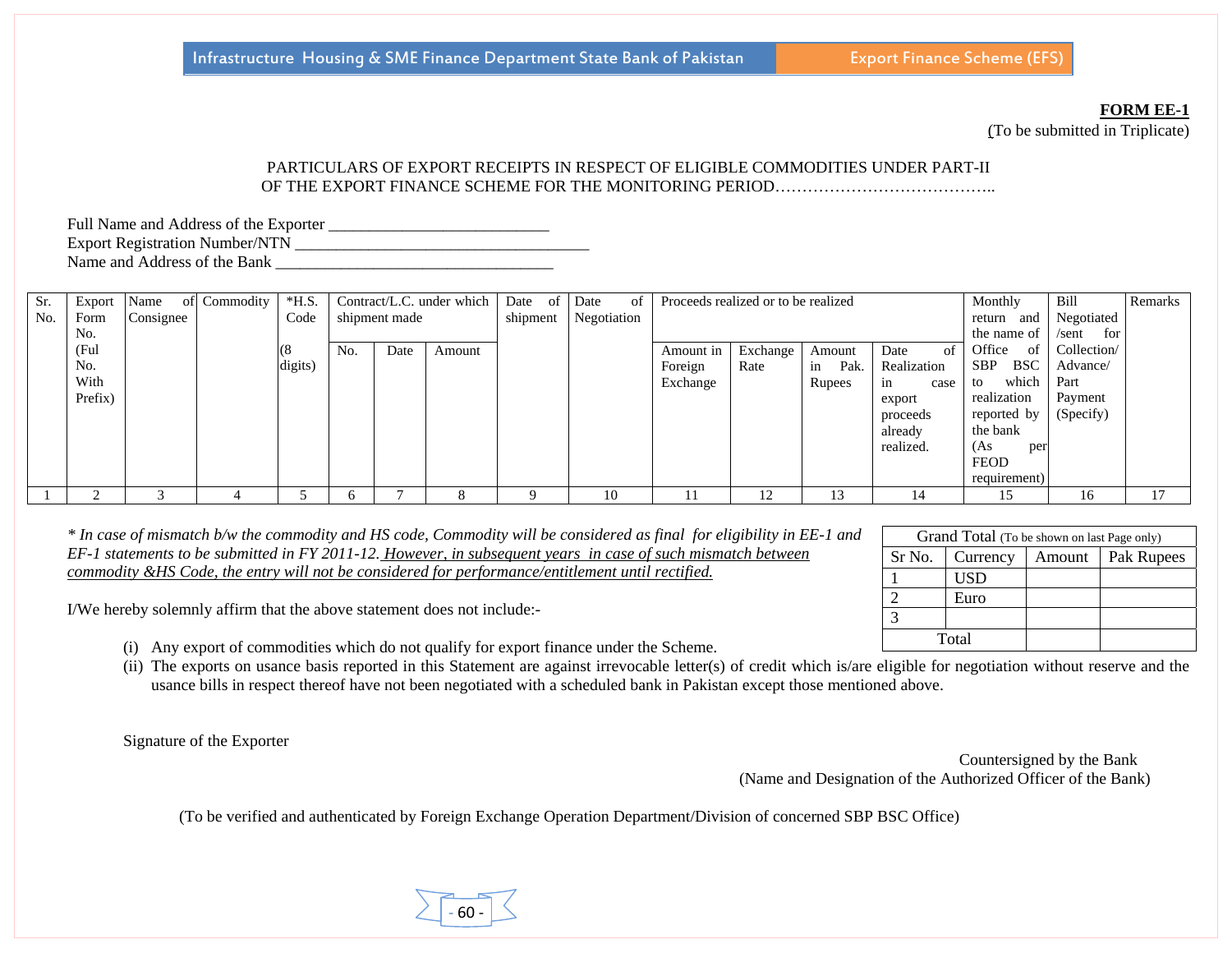#### **FORM EF-1**

(To be submitted in Triplicate)

#### PARTICULARS OF EXPORT RECEIPTS IN RESPECT OF ELIGIBLE COMMODITIES UNDER PART-II OF THE EXPORT FINANCE SCHEME FOR THE MONITORING PERIOD…………………………………..

Full Name and Address of the Exporter \_\_\_\_\_\_\_\_\_\_\_\_\_\_\_\_\_\_\_\_\_\_\_\_\_\_\_ Export Registration Number/NTN Name and Address of the Bank \_\_\_\_\_\_\_\_\_\_\_\_\_\_\_\_\_\_\_\_\_\_\_\_\_\_\_\_\_\_\_\_\_\_

| Sr.<br>No. | Export<br>Form<br>No.          | Name<br>Consignee | of Commodity | $*H.S.$<br>Code | Contract/L.C. under which<br>Proceeds realized or to be realized<br>Date<br>Date<br>οf<br>of<br>shipment<br>Negotiation<br>shipment made |      |        |  | Monthly<br>return<br>and<br>the name of | Bill<br>Negotiated<br>for<br>/sent | Remarks          |                                       |                                                                                       |                                                                                                                                              |                                                         |    |
|------------|--------------------------------|-------------------|--------------|-----------------|------------------------------------------------------------------------------------------------------------------------------------------|------|--------|--|-----------------------------------------|------------------------------------|------------------|---------------------------------------|---------------------------------------------------------------------------------------|----------------------------------------------------------------------------------------------------------------------------------------------|---------------------------------------------------------|----|
|            | (Ful<br>No.<br>With<br>Prefix) |                   |              | (8)<br>digits)  | No.                                                                                                                                      | Date | Amount |  |                                         | Amount in<br>Foreign<br>Exchange   | Exchange<br>Rate | Amount<br>Pak.<br>1n<br><b>Rupees</b> | Date<br>0t<br>Realization<br>case<br>1n<br>export<br>proceeds<br>already<br>realized. | Office<br>of<br><b>SBP</b><br><b>BSC</b><br>which<br>to<br>realization<br>reported by<br>the bank<br>(As<br>per<br><b>FEOD</b><br>requiremen | Collection/<br>Advance/<br>Part<br>Payment<br>(Specify) |    |
|            |                                |                   |              |                 |                                                                                                                                          |      |        |  | 10                                      |                                    | $\overline{1}$   | 13                                    | 14                                                                                    |                                                                                                                                              | 16                                                      | 17 |

*\* In case of mismatch b/w the commodity and HS code, Commodity will be considered as final for eligibility in EE-1 and EF-1 statements to be submitted in FY 2011-12.However, in subsequent years in case of such mismatch between commodity &HS Code, the entry will not be considered for performance/entitlement until rectified.*

I/We hereby solemnly affirm that:-

- (i) The above statement does not include :
	- a) Any export of commodities which do not qualify for export finance under the Scheme.
	- b) Any export made under a specific E Form pertaining to Firm Export Order or Letter of Credit against which I/We obtained export finance from this bank or any other bank under Part-I of the Export Finance Scheme.
- (ii) The exports on usance basis reported in this Statement are against irrevocable letter(s) of credit which is/are eligible for negotiation without reserve and the usance bills in respect thereof have not been negotiated with a scheduled bank in Pakistan except those mentioned above.

Signature of the Exporter

Countersigned by the Bank (Name and Designation of the Authorized Officer of the Bank)

(To be verified and authenticated by Foreign Exchange Operation Department/Division of concerned SBP BSC Office)

| -61 | - |  |
|-----|---|--|

| Grand Total (To be shown on last Page only) |                           |  |                     |  |  |  |
|---------------------------------------------|---------------------------|--|---------------------|--|--|--|
|                                             | $Sr$ No. $\vert$ Currency |  | Amount   Pak Rupees |  |  |  |
|                                             | USD                       |  |                     |  |  |  |
| $\overline{2}$                              | Euro                      |  |                     |  |  |  |
| 3                                           |                           |  |                     |  |  |  |
|                                             | Total                     |  |                     |  |  |  |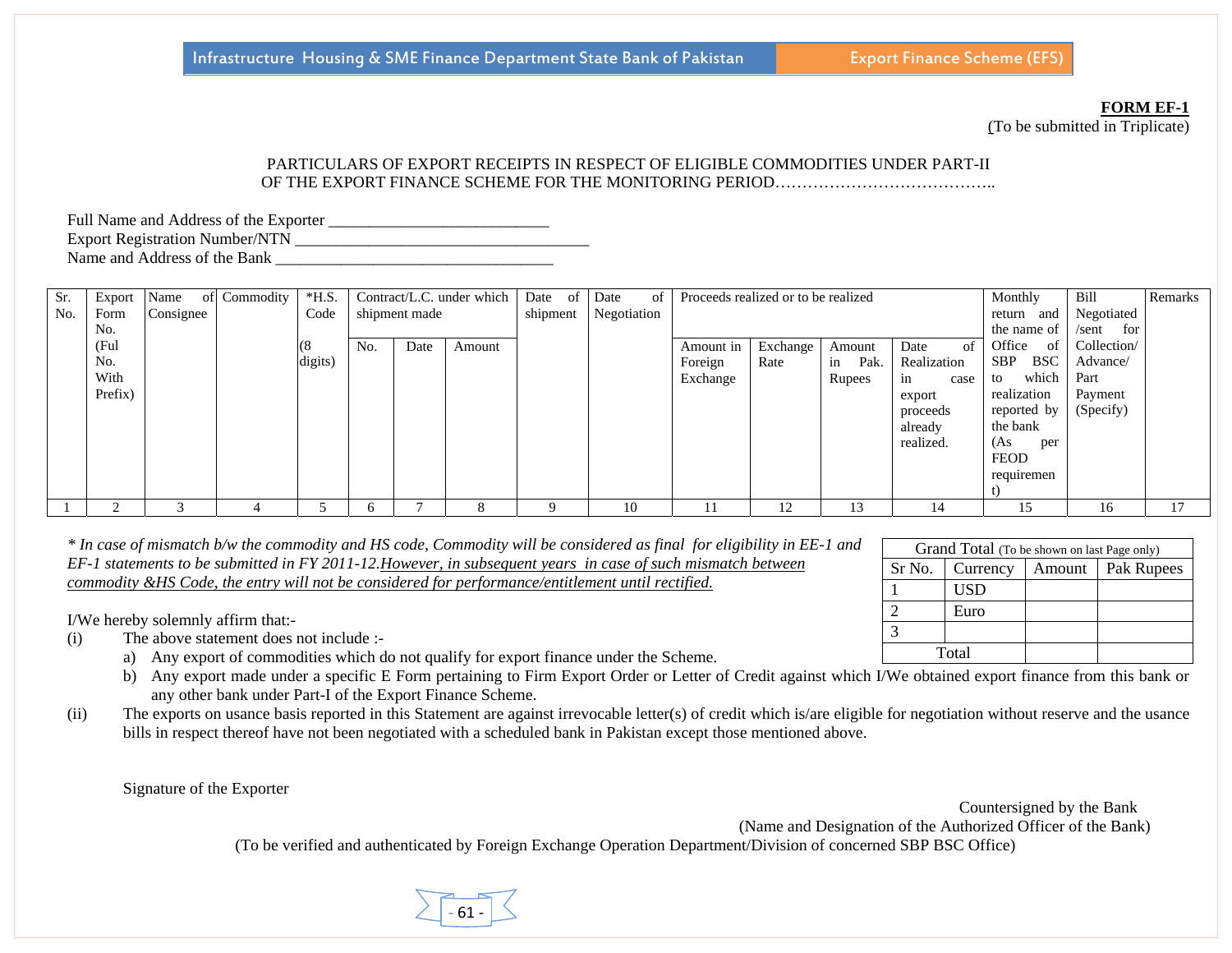**Form ‐ EP for Roll Over**

Name of the Bank……

## Statement showing shipments made during pre rollover period/upto initial 180 days of availment of refinance under Part‐II of EFS

| Full Name and Address of the Exporter | Limit of exporter for the current Year Rs. |                             |           |
|---------------------------------------|--------------------------------------------|-----------------------------|-----------|
|                                       |                                            |                             |           |
|                                       |                                            | Amount of Refinance availed |           |
| <b>Export Registration Number/NTN</b> | Minimum                                    | Maximum                     | Average * |
|                                       |                                            |                             |           |
|                                       |                                            |                             |           |

| Sr. No. | Date(s) of<br>Shipment | E Form Nos. | Value of Shipments in<br><b>PKR</b> | Name of Commodity<br>exported | Remarks |
|---------|------------------------|-------------|-------------------------------------|-------------------------------|---------|
|         |                        |             |                                     |                               |         |

| Signature & Seal of the Exporter |  |  |
|----------------------------------|--|--|
|                                  |  |  |

Value of Total Shipment in Pak Rs. \_\_\_\_\_\_\_\_ \*Average Amount of Refinance availed under Part‐II Rs. \_\_\_\_\_\_\_\_ % of shipments viz‐a‐viz Refinance loans availed prior to roll over. \_\_\_\_\_\_\_\_ Countersigned by authorized signatory of Bank

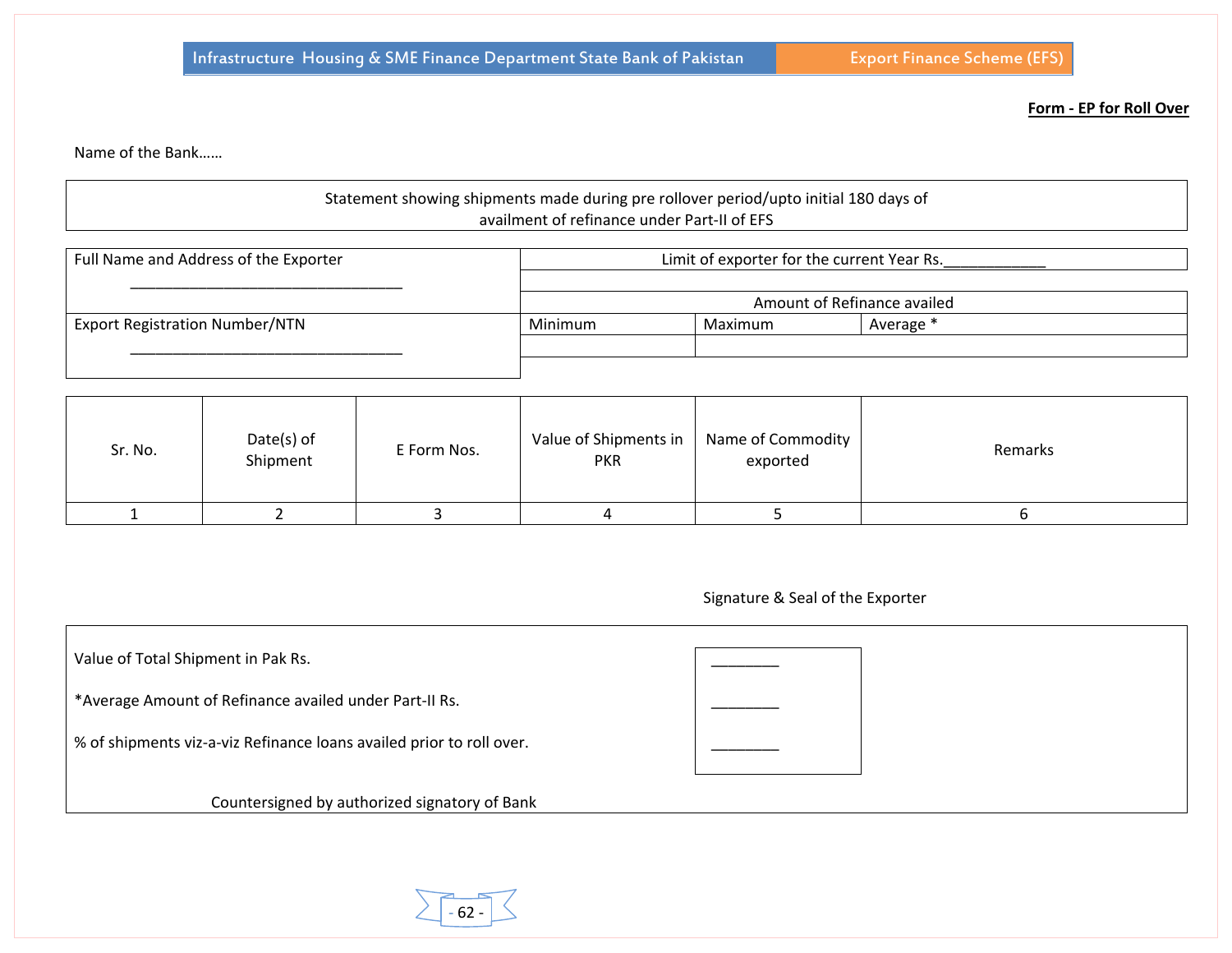#### **Claim Form**

#### **Claim Form for Mark‐up Rate Benefit/Rebate under EFS (P‐II)/IERS (P‐II)**

| Financial<br>Year | Name of 1<br>Exporter | Name<br>of bank | Limit<br>Entitlement | Financing/<br>Product | Status of | <b>Amount of Mark-up</b><br>Borrowing   Performance   /profit @ refinance | Amount of mark-up<br>/profit@ ---- on the<br>basis of performance | Difference of Mark-<br>up/Rebate Amount<br>$(7 - 8 = 9)$ |
|-------------------|-----------------------|-----------------|----------------------|-----------------------|-----------|---------------------------------------------------------------------------|-------------------------------------------------------------------|----------------------------------------------------------|
|                   |                       |                 |                      |                       |           |                                                                           |                                                                   |                                                          |

Certified that:

- i) There are no export overdue proceeds.
- ii) 'E' Forms already mentioned in the 'EF' statement(s) are not accounted for under Part-I of EFS.
- iii) The information given above, is correct to the best of our knowledge and shall be verifiable later by verification team of SBP-BSC, office/Inspectors of State Bank of Pakistan.

**Signed by exporter Signed by authorized officer Of bank**

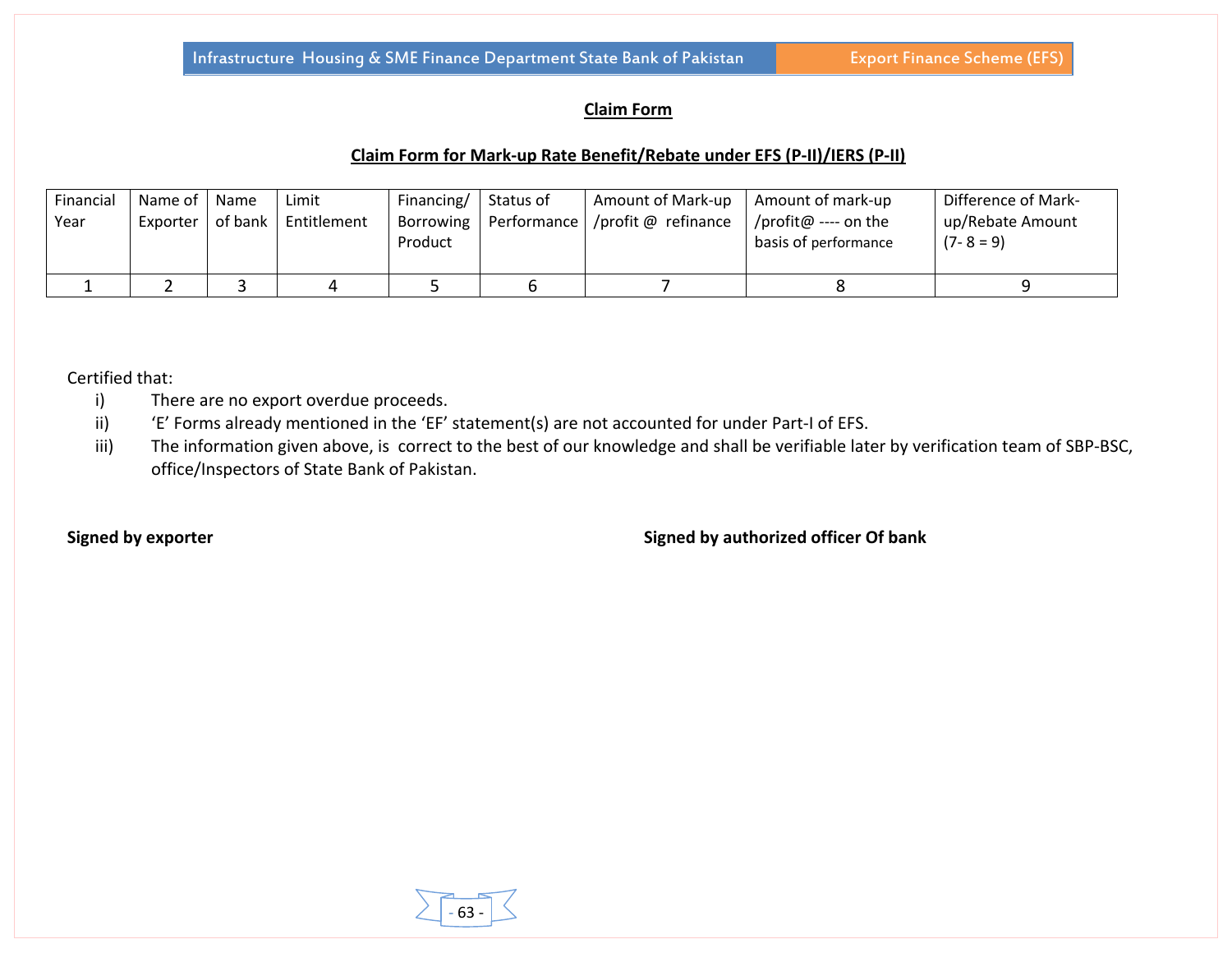# **Annexure II**

# **LIST OF IMPORTANT CIRCULARS/CIRCULAR LETTERS**

|       | <b>Department</b>            |                                                               |                                        |
|-------|------------------------------|---------------------------------------------------------------|----------------------------------------|
|       | Circular/Circular letter     | <b>Subject</b>                                                | Link of SBP's website                  |
| S.No. | No. & Date                   |                                                               |                                        |
| 1.    | <b>BPRD Circular No. 44</b>  | Export Finance Scheme (EFS)-Part-II                           | http://www.sbp.org.pk/bsd/1998/pg53-   |
|       | dated 17-12-1998             |                                                               | 54 bsd.htm                             |
| 2.    | <b>BSD Circular No.35</b>    | Export Finance Scheme (EFS) Part-I-                           | http://www.sbp.org.pk/bsd/2001/C35.h   |
|       | dated 28-9-2001              | Modification                                                  | tm                                     |
|       |                              |                                                               |                                        |
|       |                              |                                                               |                                        |
| 3.    | <b>BSD Circular No.40</b>    | Part-I of the Export Finance Scheme                           | http://www.sbp.org.pk/bsd/2001/C40.h   |
|       | dated 24-10-2001             | Relaxation to exporters of Carpets and                        | tm                                     |
|       |                              | Rugs.                                                         |                                        |
|       | <b>BPD Circular Letter</b>   | EFS-Reduction in rate -repricing of                           | http://www.sbp.org.pk/bpd/2002/C2.ht   |
| 4.    | No.02 dated 16-2-            | outstanding loan                                              | m                                      |
|       | 2002                         |                                                               |                                        |
| 5.    | <b>BPD Circular No.05</b>    | Export Finance Scheme-Negative List                           | http://www.sbp.org.pk/bpd/2003/C5.ht   |
|       | dated 24-02-2003             |                                                               | m                                      |
|       | <b>BPD Circular No.26</b>    | Refinance Facility under Export Finance                       | http://www.sbp.org.pk/bpd/2003/C26.h   |
| 6.    | dated 11-7-2003              | Scheme for Consultancy Services-                              | tm                                     |
|       |                              | Provision of Part-II facilities                               |                                        |
| 7.    | <b>BPD Circular No.38</b>    | EFS- eligibility Pottery items for                            | http://www.sbp.org.pk/bpd/2003/C38.h   |
|       | dated 8-11-2003              | refinance facility                                            | tm                                     |
|       | <b>SMED Circular Letter</b>  | Export Finance Scheme-Finance for Gold                        | http://www.sbp.org.pk/sme/circulars/20 |
| 8.    | No.05 dated 11-09-           | Jewelry.                                                      | 06/CL5.htm                             |
|       | 2006                         |                                                               |                                        |
| 9.    | <b>SME&amp;MFD Circular</b>  | EFS-Modification. Forwarders Cargo                            | http://www.sbp.org.pk/sme/circulars/20 |
|       | Letter No.08 dated 24-       | Receipts (FCRs) may accepted in lieu of                       | 06/CL8.htm                             |
|       | 11-2006                      | B/L./AWB.                                                     |                                        |
| 10.   | <b>SME&amp;MFD Circular</b>  | EFS-Modification in procedure for                             | http://www.sbp.org.pk/mfd/2007/C3.ht   |
|       | No. 03 dated 31-07-          | refinance                                                     | m                                      |
|       | 2007                         |                                                               |                                        |
| 11.   | SMEFD Circular No.           | <b>Export Finance Scheme - Modifications</b>                  | http://www.sbp.org.pk/smefd/circulars/ |
|       | 02 dated 05-11-2008          | in Procedure for Refinance                                    | 2008/C2.htm                            |
|       |                              |                                                               |                                        |
| 12.   | <b>SMEFD Circular No. 03</b> | <b>Export Finance Scheme - Modifications</b>                  | http://www.sbp.org.pk/smefd/circulars/ |
|       | dated 12-11-2008             | in Procedure for Refinance                                    | 2008/C3.htm                            |
|       |                              |                                                               |                                        |
| 13.   | <b>SMEFD Circular No. 05</b> | Non-Performance by the Exporters                              | http://www.sbp.org.pk/smefd/circulars/ |
|       | dated 26-12-2008             | under Export Finance Scheme-<br>Procedures for Refund of Fine | 2008/C5.htm                            |
|       | <b>SMEFD Circular No. 04</b> | Extension in Period under Part-I of                           | http://www.sbp.org.pk/smefd/circulars/ |
| 14.   | dated 14-02-2009             | <b>Export Finance Scheme (EFS)</b>                            | 2009/C4.htm                            |
|       | SMEFD Circular No.           | Performance Based Mark-up Rates                               | http://www.sbp.org.pk/smefd/circulars/ |
| 15.   | 06 dated 9-03-2009           | under Export Finance Scheme (EFS)                             | 2009/C6.htm                            |
|       |                              |                                                               |                                        |